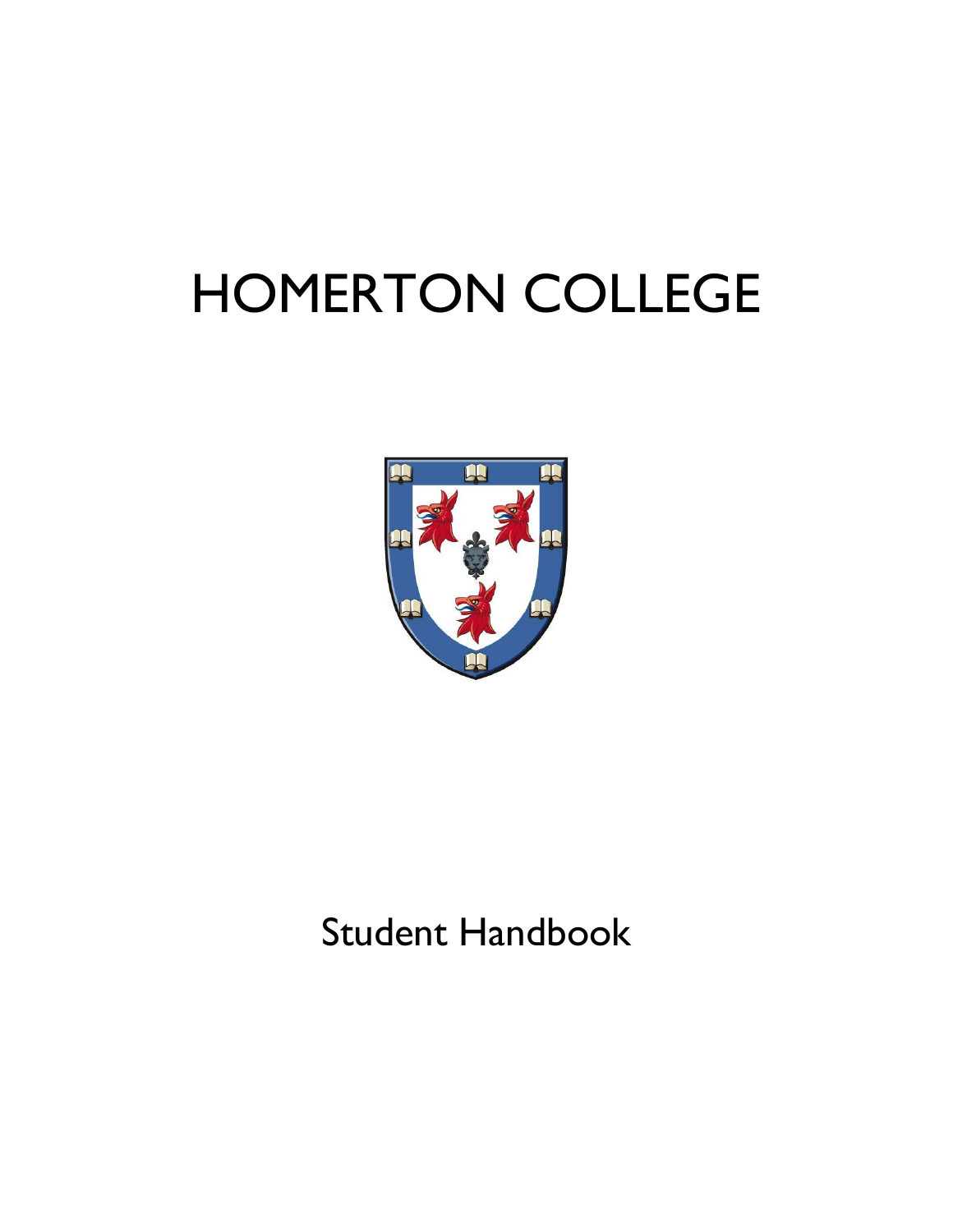# **CONTENTS**

#### **1. [Introduction](#page-3-0)**

Message from the Senior Tutor Some useful websites for students

#### **2. [The College and its Members](#page-6-0)** How the College works

#### **[Undergraduate Information](#page-9-0)**

Appointments with the Principal, the Dean or the Senior Tutor. Your College Tutor, Directors of Studies, Supervisor and Lecturers.

Change of Tripos Residence, Absence, Intermitting your studies and Withdrawal

<span id="page-1-0"></span>[Appeal Procedures for Examinations](#page-1-0)

#### **[Graduate Information](#page-13-0)**

Intermission or Withdrawal for PGCE Students Graduate Students Resident Graduate Students

#### **3. [General Information: A -](#page-15-0) Z**

Academic Requirements Address and Name Changes Alumni Appropriate Attire Bar **Barbeques** Bicycles **CamSIS** Complaints procedure Cars, Parking, Motorcycles and Bicycles **Careers Catering** Common Rooms **Conferences** Council Tax Counselling Service Data Protection Dentist Dignity at Work and Study Discipline and Disciplinary Procedures Emergencies Equal Opportunities Policy Financial Support Fire Safety Freedom of Speech Gardens and GroundsHealth Care and Student Support Insurance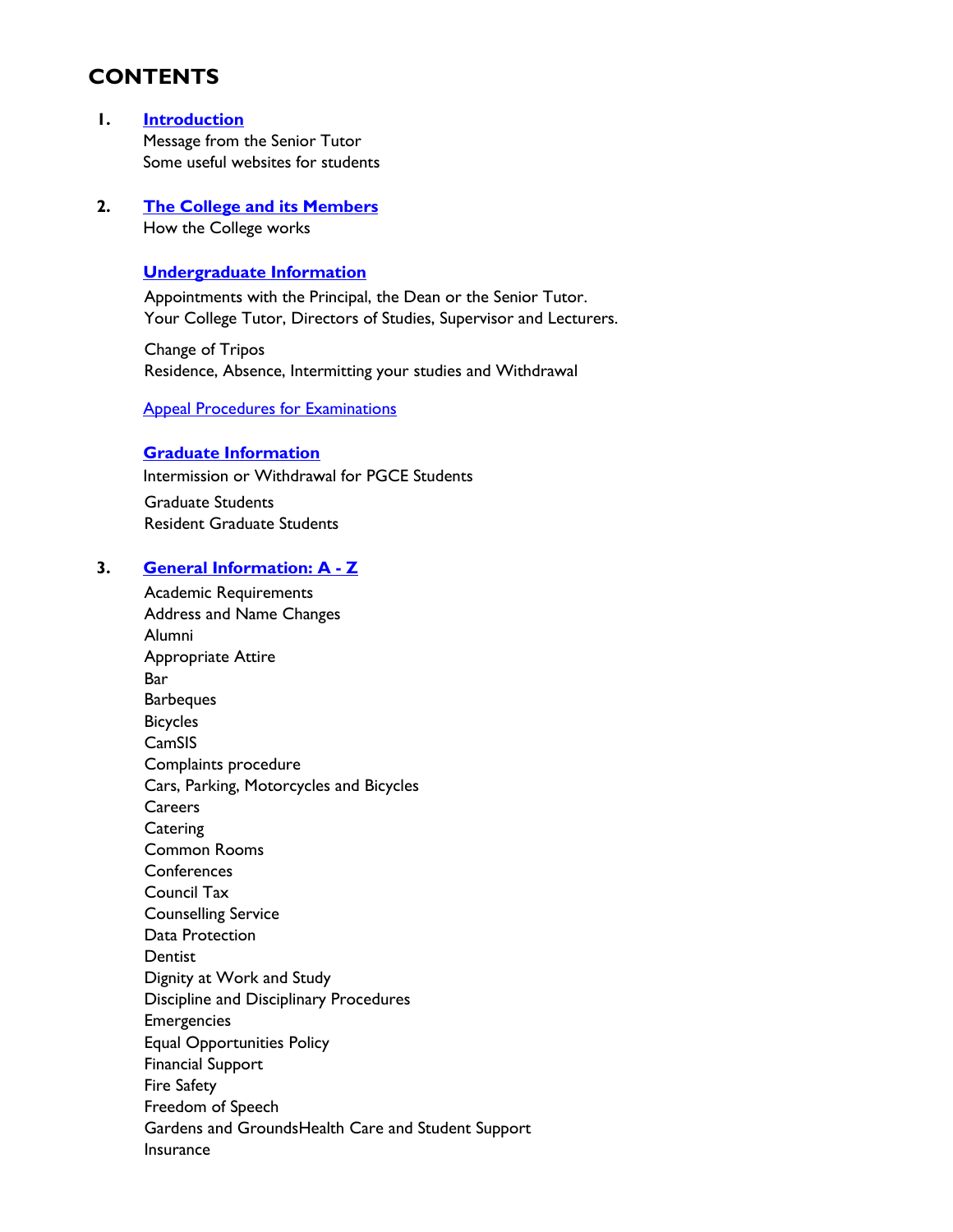International Students IT Facilities and Helpdesk Laundry Library Mail Mobile Phones Personal Development Planning Pets Plagiarism The Porters' Lodge Possession and Misuse of Drugs Quiet Period Religious Observance Room Changes Room Keys Room Security Smoking Policy Societies Sports Facilities Supply of Alcohol in College **Telephones** TV Licence University Cards Vacation Guidance Notes Visitors

#### **[APPENDICES](#page-44-0)**

Appendix 1 – Frequently Asked Questions

Appendix 2 – College Staff

Appendix 3 – Dignity at Work and Study Policy: Procedures

Dignity at Work and Study Policy: Informal Advice for Students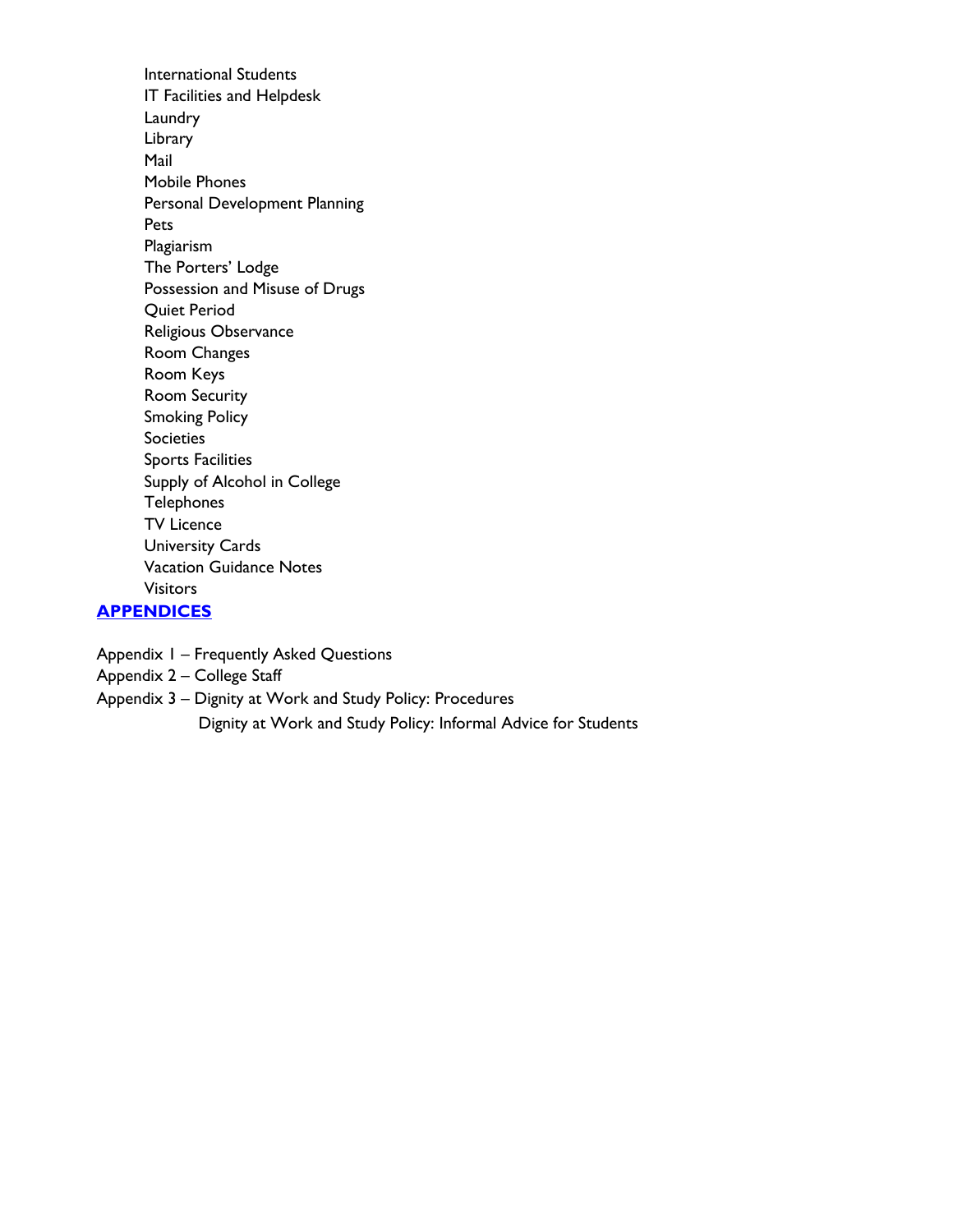

# **INTRODUCTION: 2016-17**

Dear Student,

<span id="page-3-0"></span>**1.**

This handbook is for students at Homerton College and it contains a wealth of information about all aspects of being a student at Homerton and Cambridge; it should be read in conjunction with:

- **The Guide to Accommodation**
- **The Student Accommodation Handbook**
- **The University Student Handbook** - [http://www.cam.ac.uk/staffstudents/studenthandbook/univ/,](http://www.cam.ac.uk/staffstudents/studenthandbook/univ/) which you will have received when you started your course.

This handbook describes the facilities provided by the College, and gives details of various College Officers and other staff members with whom students are likely to come into contact. It indicates what is and what is not expected of you as a student at Homerton, and where to seek help if problems arise. Please take the time to read through this handbook carefully as it contains the answers to many '*frequently asked questions'* (Appendix 1).

I wish you a happy, fulfilling and successful year.



Dr Penny Barton Senior Tutor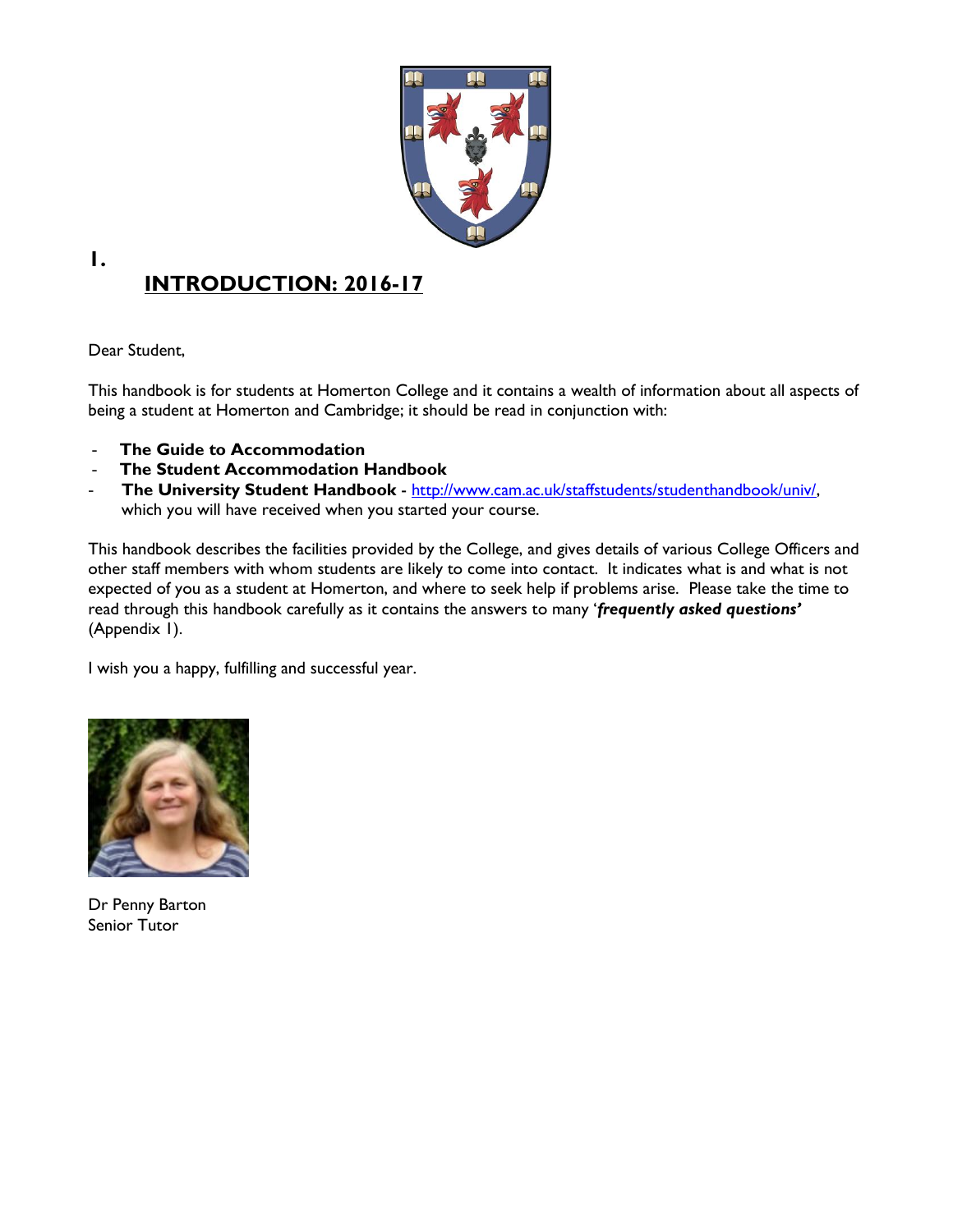# **SOME USEFUL WEBSITES FOR STUDENTS**

#### **University Guide to Courses**

[www.cam.ac.uk/deptdirectory/](http://www.cam.ac.uk/deptdirectory/)

Check the websites of the relevant departments as the wording on the websites is often slightly different to that in the Guide to Courses.

#### **Examination Appeals**

[www.admin.cam.ac.uk/offices/exams/students](http://www.admin.cam.ac.uk/offices/exams/students)

#### **Examination Timetables**

http://www.cambridgestudents.cam.ac.uk/your-course/examinations/all-students-timetable

#### **University Reporter online**

[www.admin.cam.ac.uk/reporter/](http://www.admin.cam.ac.uk/reporter/)  Alternatively, if you wish to subscribe to receive emails when a new edition is available online, go to <https://lists.cam.ac.uk/mailman/listinfo/ucam-reporter-online>

#### **University of Cambridge Hardship Support**

[www.admin.cam.ac.uk/students/studentregistry/fees/funding/hardship/index.html](http://www.admin.cam.ac.uk/students/studentregistry/fees/funding/hardship/index.html)

#### **The University Counselling Service (UCS)**

[www.counselling.cam.ac.uk/](http://www.counselling.cam.ac.uk/) 

# **Disability Resource Centre**

<http://www.admin.cam.ac.uk/univ/disability/>

# **Careers Service**

[www.careers.cam.ac.uk/](http://www.careers.cam.ac.uk/)

#### **Cambridge University Students Union (CUSU)**

[www.cusu.cam.ac.uk/](http://www.cusu.cam.ac.uk/) 

#### **Cambridge University Graduate Union (CUGU)**

<http://www.gradunion.cam.ac.uk/>

# **2. THE COLLEGE AND ITS MEMBERS**

#### **How the College works**

The Head of the College is the Principal who is appointed by the Fellows, who are senior academics within the College. The Principal chairs most key College committees. The Senior Tutor has overall responsibility for the day-to-day management of academic and pastoral matters and the Bursar for all financial and estate matters. The designations and duties of other College Officers are described in the pages that follow.

#### **Communication between the College and students**

The Admissions Office is in correspondence with all incoming students prior to their arrival in College, giving full details of the accommodation available as well as other aspects of life as a student in Cambridge. On arrival all resident students, both undergraduate and graduate, are given an induction briefing from senior College Officers as well as the Head Porter, the Housekeeper, the Estates Department and the Student Health Adviser. A student accommodation handbook is also published annually.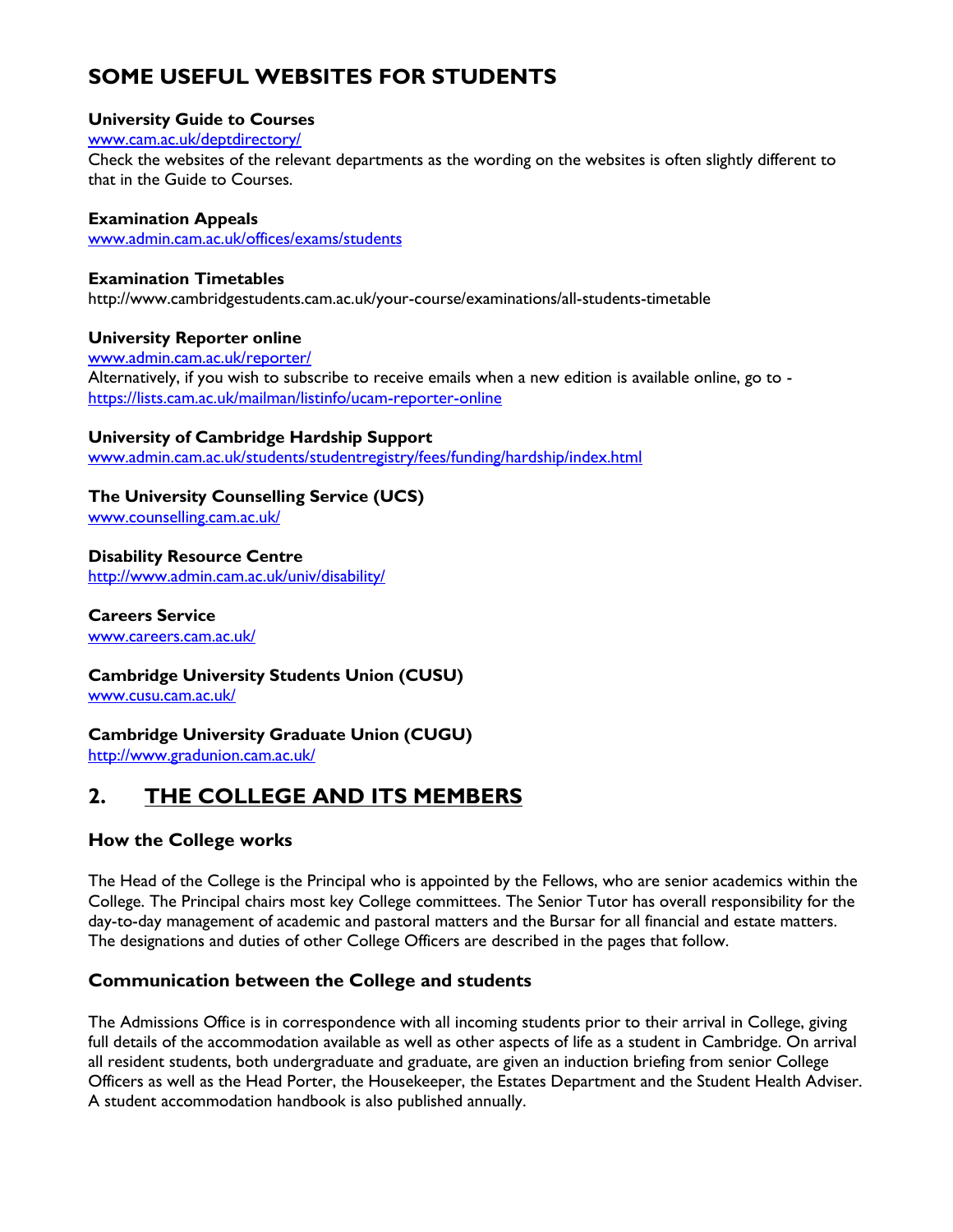#### **Student Intranet (Nexus)**

Students are encouraged to regularly check the College Student Intranet (Nexus): <https://nexus.homerton.cam.ac.uk/>which is updated regularly by College departments. Nexus contains details of forthcoming events and daily news items as well as an online resource for all areas of College life.

#### **Pastoral Support**

The College provides a full range of student support services, including tutorial and pastoral guidance and a part time medical Nurse (Student Health Adviser). All Tutors and many staff members can offer advice on where help can be found. The Porters' Lodge is manned 24 hours a day, and the duty Porter can always contact the duty Tutor and other College Officers as required. The University offers a free Counselling Service, and the College employs a qualified Counsellor for Homerton students, The Homerton Union of Students (HUS) also has a welfare team.

#### **Tutors**

On entering the College, every student of the College is assigned a Tutor whose subject will normally be different from the student's own. As far as possible, each student will remain with the same Tutor whilst at Cambridge. The Senior Tutor, who has overall responsibility for tutorial matters within the College, may arrange a change of Tutor if desired by a student. The Senior Tutor is also available to see any student by appointment, and such appointments may be made via the Assistant to the Senior Tutor in the Tutorial & Admissions Office. The Graduate Tutor has particular responsibility for higher degree students, and there are two PGCE Tutors.

A Tutor is responsible for the general welfare of students in their care and represents them in many of their official contacts with the University. A Tutor's advice and experience over a wide range of problems is readily available and the Tutor is one of the people, the other being the Director of Studies, to whom a prospective employer is most likely to turn for references when a student leaves Cambridge. The responsibilities of Tutors, often shared with Directors of Studies and other members of the College staff, include the following:

- **Introducing new students to Cambridge and College life**
- **EXECTE Meeting Tutees at the beginning and end of each term**
- **Maintaining social contact with students throughout their time at Cambridge**
- Encouraging students to take advantage of the full range of opportunities available to them and to develop transferable skills
- **Helping to deal with personal problems**
- Assistance with special needs and disabilities (advice, practical support)
- **Provision of advice on identifying and obtaining financial assistance**
- **EXECUTE:** Liaison with University Faculties and Departments
- **Requests for permission to be absent from Cambridge**
- **Advice about complaints and appeals**
- **Advice about possible change of Tripos or suspension of courses**
- Advice on study methods and support in the event of difficulties with courses or Supervisors
- Initial careers advice, help with CVs and provision of references.

Tutors are available to advise their students on these and on any other matters; if they cannot help they usually know someone or some organisation that can. Tutors can also be contacted by email to arrange appointments.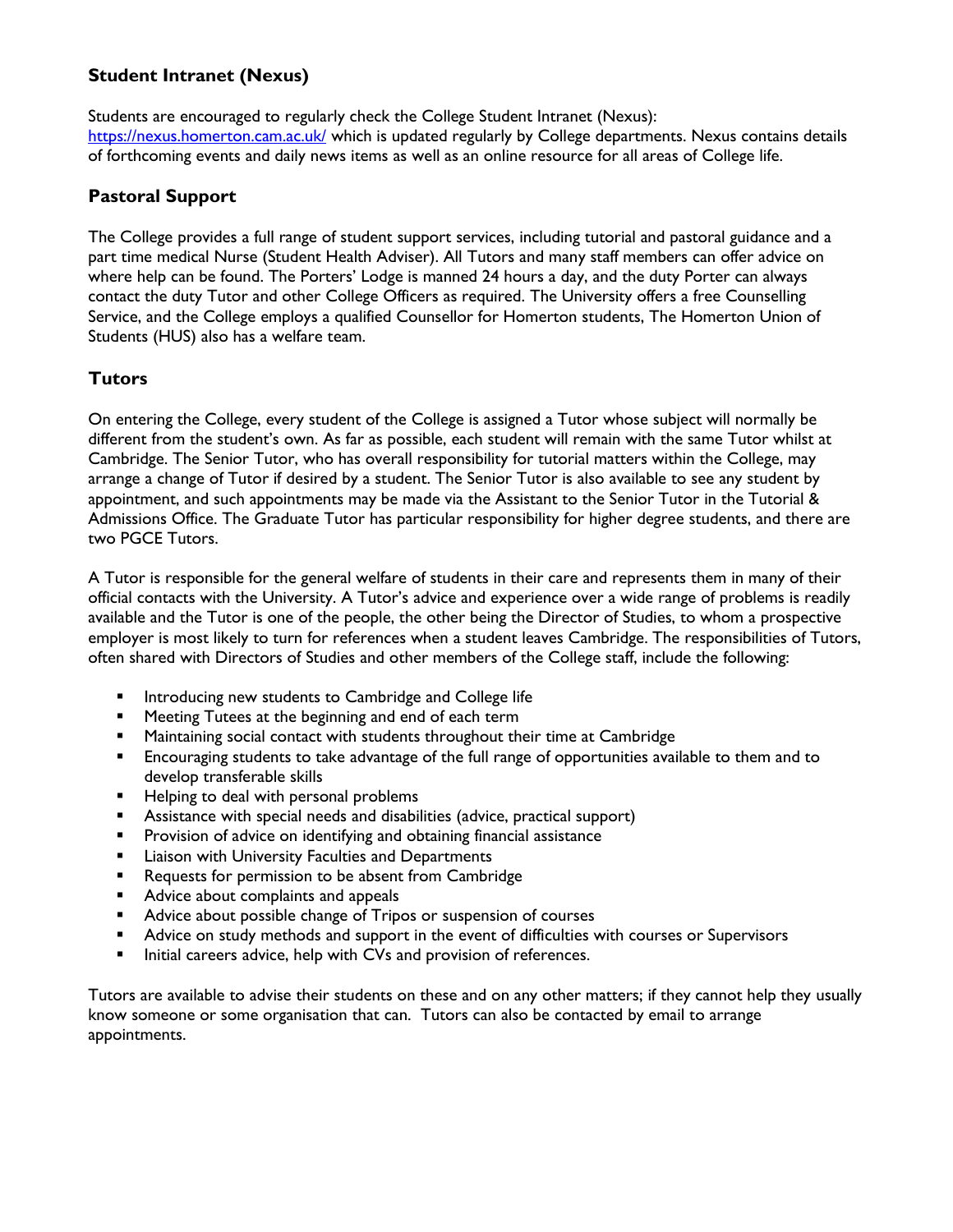#### **Directors of Studies**

Directors of Studies are responsible for the academic work of undergraduates and there is a Director of Studies for each subject. Most Directors of Studies are Fellows of the College, but in some subjects, read by a smaller number of undergraduates, the Director of Studies may be shared with another College. In addition to their academic responsibilities, Directors of Studies frequently get involved with the welfare of their students, working alongside the Tutors with whom they keep in close contact. Their specific academic responsibilities include the following:

- **Providing introductory material/reading lists in advance of the arrival of new students**
- **Meeting new students to explain the teaching system in detail**
- **Meeting students individually at the beginning and end of each term**
- Advising on subject options, lecture courses, seminars and practical classes where relevant
- **Arranging supervisions for their students**
- **Monitoring student progress from supervision reports**
- **Warning if students are neglecting their studies**
- **Advising on and checking examination entries made via CamSIS**
- **Discussing examination results**
- **Writing references as requested by students**
- Advising any student who is considering a change of Tripos
- **Advising students on any academic matter giving cause for concern**
- Advising on careers; this is particularly relevant for those reading Law because of the detailed formal requirements of the profession.

# <span id="page-6-0"></span>**COLLEGE STAFF, OFFICES AND ADMINISTRATION**

#### **Tutorial & Admissions Office**

The Tutorial & Admissions Office deals with admissions and tutorial enquiries and provides administrative support in these areas to all students, supervisors, Directors of Studies and Tutors. Whilst the Tutorial and Admissions staff may in most instances be able to help directly, all students are strongly advised to consult their Tutor and/or Director of Studies about any major problems they encounter.

The Tutorial & Admissions Office is located on the ground floor of the Cavendish building, opposite the lift. Opening times are:

Monday to Thursday: 9.00 am to 5.00 pm Friday: 9.00 am to 4.30 pm Closed for lunch: 1.00pm to 1.30pm The Office is closed at weekends and bank holidays.

Matters which the staff of the Tutorial & Admissions Office can help with include:

- **EXECUTE:** Liaison with Tutors and Directors of Studies
- **Example 1** Liaison with the University Disability Resource Centre (DRC) via the College Disability Liaison Officer
- **Requests to take examinations under special conditions**
- Queries and arrangements relating to examination entries and corrections, examinations to be held in College, co-ordination and accurate recording of results in student files
- Organisation and administration of Matriculation, Congregations (degree ceremonies) and General Admissions (graduation)
- **All matters relating to admissions including interviews and open days**
- **Provision of application forms, including: vacation study and travel grants, conference and travel expenses for** graduates, College parking permits and University Motor Proctor Licences, and change of Tripos
- Student status letters for students to use when applying to open a bank account, for research posts, scholarships, future employment and other organisations as required
- **Accommodation enquiries, residency contracts, extra nights booking and room ballots.**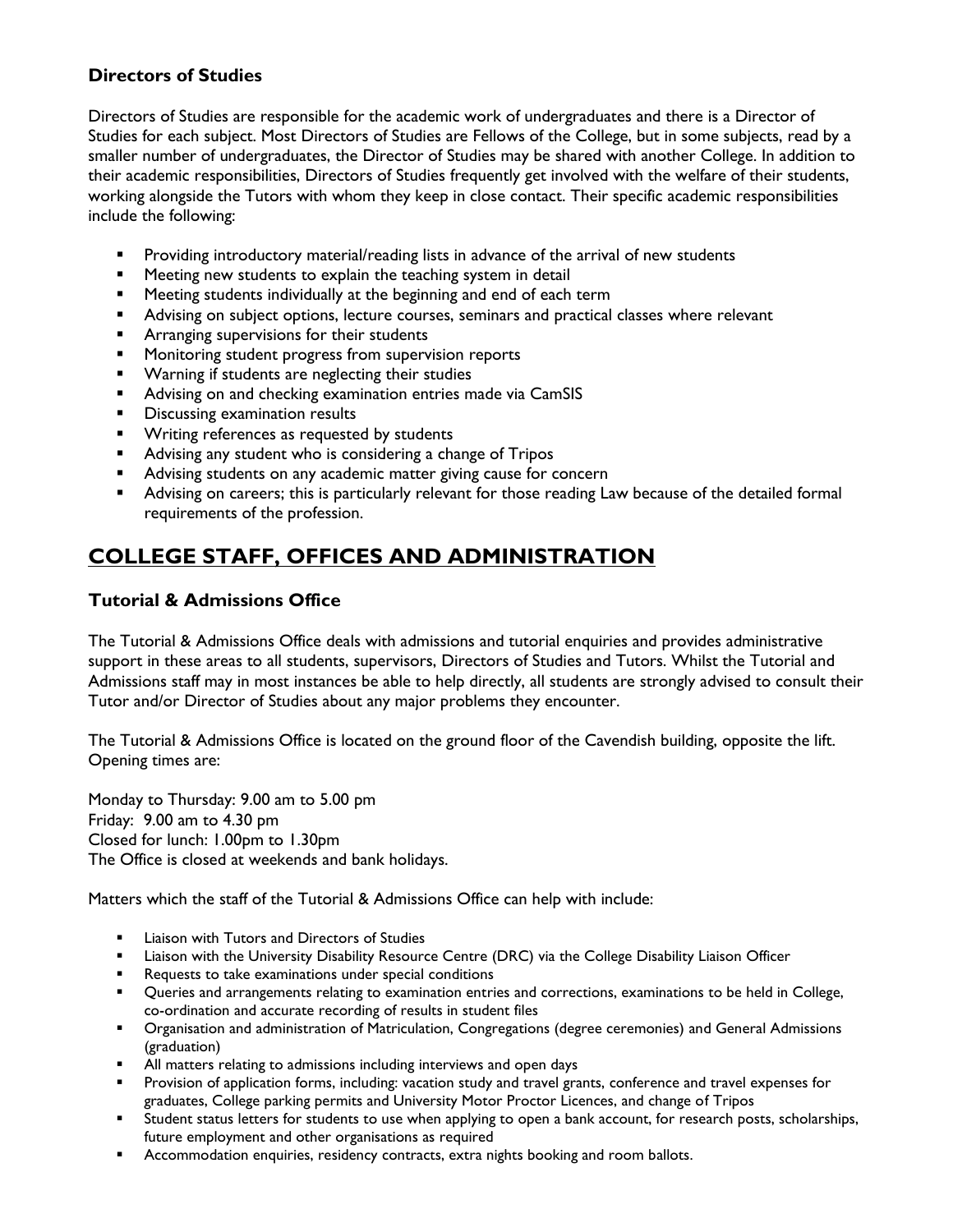The Student Health Adviser, Sandy Chambers is a member of the Tutorial & Admissions team, and provides nursing care, treatment, advice and support. Sandy can be contacted via email: [sc606@homerton.cam.ac.uk](mailto:sc606@homerton.cam.ac.uk) or tel: 01223 747248. Further details about Sandy's role and availability can be found on page 31.

| <b>Tutorial Office Manager</b>        | <b>Helen Gardner</b> | 01223 747201 | tutorial@homerton.cam.ac.uk      |
|---------------------------------------|----------------------|--------------|----------------------------------|
|                                       |                      |              |                                  |
| <b>Tutorial Officer</b>               | Jen Werndly          | 01223 747117 | tutorial@homerton.cam.ac.uk      |
| <b>Tutorial/ Dean's Administrator</b> | Glesny Sheppard      | 01223 747189 | tutorial@homerton.cam.ac.uk      |
| <b>Admissions Administrator</b>       | Nicola Albert        | 01223 747252 | admissions@homerton.cam.ac.uk    |
| Graduate Administrator                | Kelly Collinwood     | 01223 747158 | grads@homerton.cam.ac.uk         |
| <b>PGCE/MEd Administrator</b>         | Glesny Sheppard      | 01223 747189 | pgces@homerton.cam.ac.uk         |
|                                       |                      |              | med@homerton.cam.ac.uk           |
| <b>Accommodation Officer</b>          | Anna Maria           | 01223 747123 | accommodation@homerton.cam.ac.uk |
|                                       | Ercolani-Brown       |              |                                  |
| Schools & Colleges Liaison Officer    | Emma Smith           | 01223 747273 | access@homerton.cam.ac.uk        |
| Senior Tutor's Personal Assistant     | Natasha Thomas       | 01223 747231 | njc46@homerton.cam.ac.uk         |

The Tutorial & Admissions Office can be contacted as follows:

#### **The Finance Office**

The Finance Office will register and confirm your attendance on the course with the Student Loans Company (SLC) if taking a tuition fee and/or maintenance loan, provided your paperwork was submitted on or before Financial Registration; only after receipt of the necessary paperwork will the SLC release your tuition fee loan directly to the College and your maintenance loan directly to you. Any self-funders and overseas students will receive an invoice for fees at Financial Registration.

Any further invoices will be put in student pigeon holes and must be settled in the Finance Office within the set terms per the invoice and rules for payment, as issued to all students at Financial Registration.

Students who have departmental awards or a sponsorship must forward the relevant paperwork to the Finance Office in order to be invoiced correctly and receive payment in a timely manner.

The Finance Office is located on the ground floor of the Cavendish Building, Room. Opening hours are: Monday – Thursday: 9.00 am to 5.00 pm

Friday 9am – 4.30pm

Closed for lunch each day: 1.00pm to 2.00pm

The Office is closed at weekends and bank holidays.

The Finance Office can be contacted as follows:

| College Accountant               | Jim Morris           | 01223 747124  | jpjm2@homerton.cam.ac.uk          |
|----------------------------------|----------------------|---------------|-----------------------------------|
| <b>Assistant Accountant</b>      | Lynette Thompson     | 01223 747126  | mailto:lst29@homerton.cam.ac.uk   |
| Student Ledger Administrator for | Kate Taylor-Stratton | 01223 747 125 | studentfinance@homerton.cam.ac.uk |
| Higher degree students           |                      |               |                                   |
| Student Ledger Administrator for | Charlotte Taylor     | 01223 747255  | studentfinance@homerton.cam.ac.uk |
| undergraduate and PGCE students  |                      |               |                                   |
| Purchase Ledger Administrator    | Diana Ogunlana       | 01223 747127  | purchaseledger@homerton.cam.ac.uk |
| Sales Ledger Administrator       | <b>Tom Spry</b>      | 01223 747246  | ts649@homerton.cam.ac.uk          |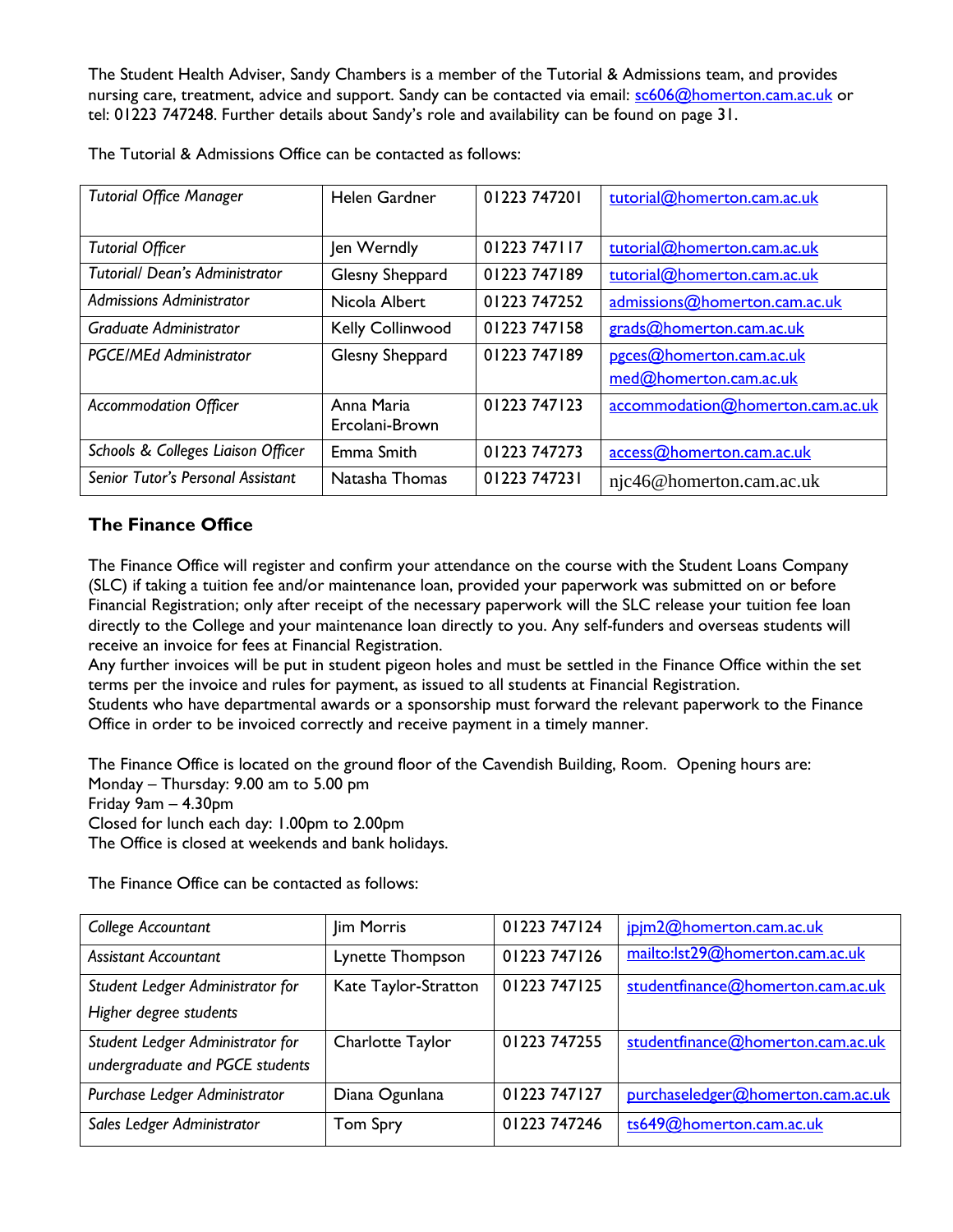#### **Finance Tutor**

We have a part-time Finance Tutor, Mr Dhiru Karia. He is available should you require assistance with financial difficulties, advice on budgeting and cash flow planning, or assistance with College and University grant and scholarship applications. Dhiru is located in CAV G10 (next to the Tutorial Office) and is available on Wednesdays between 4 to 7pm and Thursdays between 12 noon to 7pm during term-time only. Students wishing to arrange a meeting are advised to contact Dhiru on the above days via email  $dk^2H$  @cam.ac.uk or tel: 01223 747203

#### **The IT Department**

The IT Department is also located on the ground floor of the Cavendish building. The IT Helpdesk can be contacted either by email on [it-support@homerton.cam.ac.uk](mailto:it-support@homerton.cam.ac.uk) or by phone from the College system on 47109.

The IT Office is located in the Cavendish building and their opening hours are:

Monday to Thursday: 9am to 5.30pm Fridays: 9am to 4.30pm Closed for lunch: 12:30pm to 1pm The Office is closed at weekends and bank holidays.

#### **Homerton Union of Students (HUS)**

The Homerton Union of Students (HUS) comprises the Junior Common Room (JCR) for Undergraduates and the Middle Common Room (MCR) for Graduate students. All Homerton students are automatically members, and PGCE students have membership of both unions. Both the JCR and MCR Presidents serve for one-year terms. The union JCR is supplemented by the Cambridge University Student Union (CUSU), and, for all UK university students, the National Union of Students (NUS).

The HUS is led by an elected committee of students and has a sabbatical president – a recent graduate of Homerton who stays on for another year to run the union and sit on college committees. It performs many functions, including:

- **Welfare support to students.**
- **Access events.**
- **Academic feedback and college families.**
- **•** Organising and handling subscriptions for college societies and sports teams.
- **Holiday storage for Homerton students.**
- **•** Organising student events including fairs, bops, quiz nights, balls etc.
- **Binding theses/dissertations for students (please note that there will be high demand for this service at 4** peak times).
- **Running a Homerton stash, stationery and essentials shop in the HUS office.**
- **Selling matriculation and graduation photographs.**
- **Representing students within college, as well as to CUSU and beyond.**
- **Advocacy and advice for all Homerton students.**

The HUS office is open every weekday and weekday evening, and students are always welcome to drop in to ask for help, advice, or buy Homerton stash and tickets to events. You can find out more at [www.husjcr.co.uk](http://www.husjcr.co.uk/)

#### **Stationery**

HUS runs an excellent low cost stationery shop for students including greetings cards and College 'Stash' (scarves, t-shirts etc with the College logo), in the HUS Office. The more use you make of it the more they will be able to keep the costs down. Opening Times are posted on the HUS office door.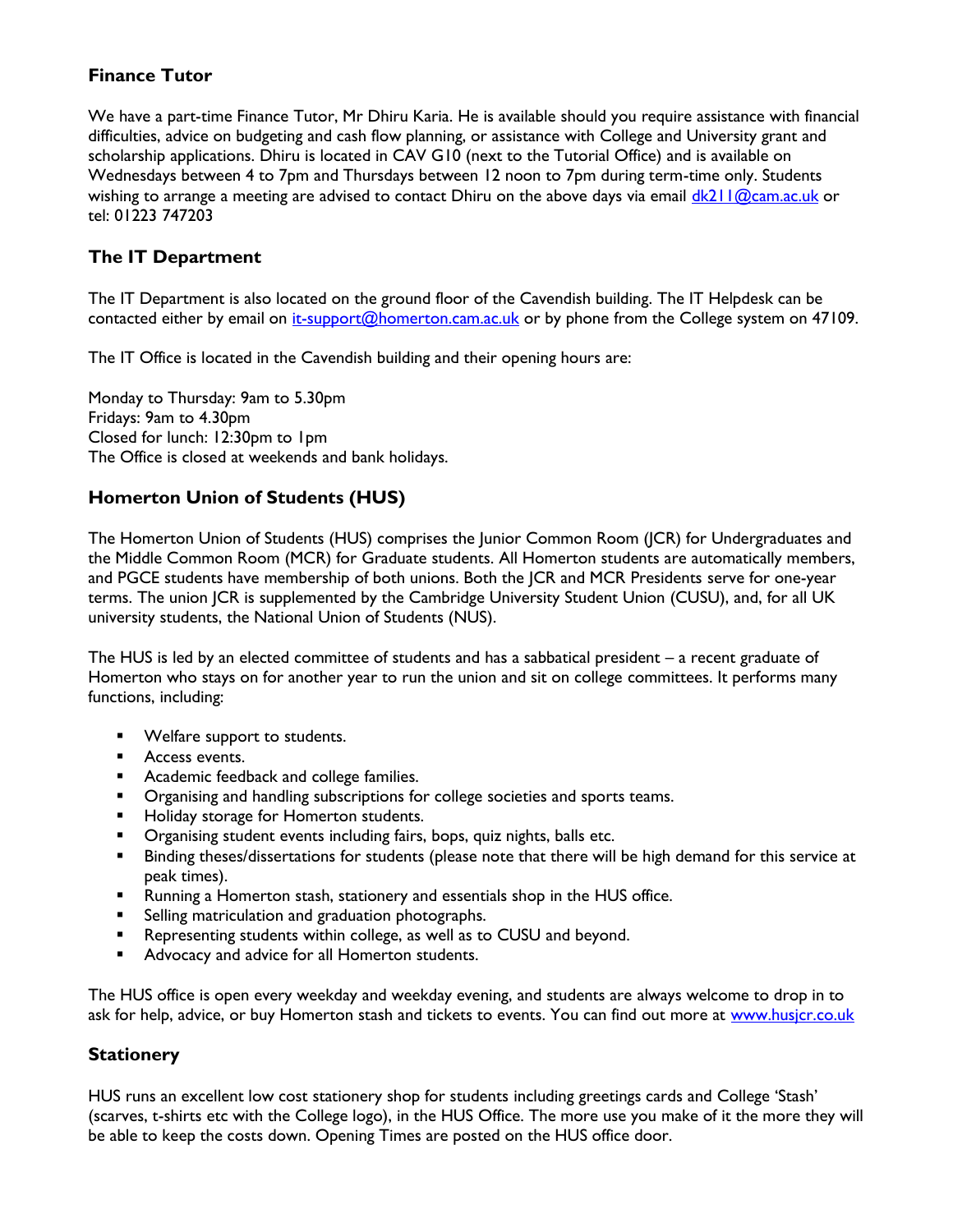#### **HUS Administration**

There are two members of staff in the HUS Office, the Office Manager and the HUS President. The MCR President is a current PhD student. Their contact details are:

| <b>HUS Sabbatical</b><br>President (all students) | <b>Will Hewstone</b>                                     | 01223 747236   | hus-president@homerton.cam.ac.uk      |
|---------------------------------------------------|----------------------------------------------------------|----------------|---------------------------------------|
| <b>HUS Office Manager</b>                         | Emma Themba                                              | 01223 747235   | hus-office-manager@homerton.cam.ac.uk |
| <b>MCR</b> President<br>(Postgraduates only)      | Thomas Brouwer<br>(PhD candidate in<br>computer science) | $\blacksquare$ | mcr-president@homerton.cam.ac.uk      |

A full list of the JCR and MCR Committees for the academic year 2016-2017 can be found in Appendix 3. The HUS Office is based in KG01 in the Cavendish Building, behind the Great Hall.

#### **The Dean**

Professor Richard Hickman is the College Dean, and is responsible for the maintenance of student discipline. He is located in Room 101 on the top floor of the Ibberson Building, and can be contacted directly by email on [rdh27@cam.ac.uk](mailto:rdh27@cam.ac.uk), by telephone on 01223 767640, or via the Dean's Secretary tutorial@homerton.cam.ac.uk.

#### **College Counsellor**

The College has a fully qualified Counsellor, Catherine Snelson, for students to talk to if they need to talk to someone in confidence but would prefer not to talk to their Tutor. Catherine Snelson's office is on the ground floor of the Cavendish building, CAV G11. Catherine can be contacted by email: [cs780@cam.ac.uk](mailto:cs780@cam.ac.uk) or by phone: 01223 747285.

#### **The Praelectors**

<span id="page-9-0"></span>The Praelectors are responsible for presenting all students for their degrees at the Senate House, either as part of a Congregation or General Admission. Homerton College has two Praelectors: Dr Daniel Trocmé-Latter and Dr Elaine Wilson, both Fellows.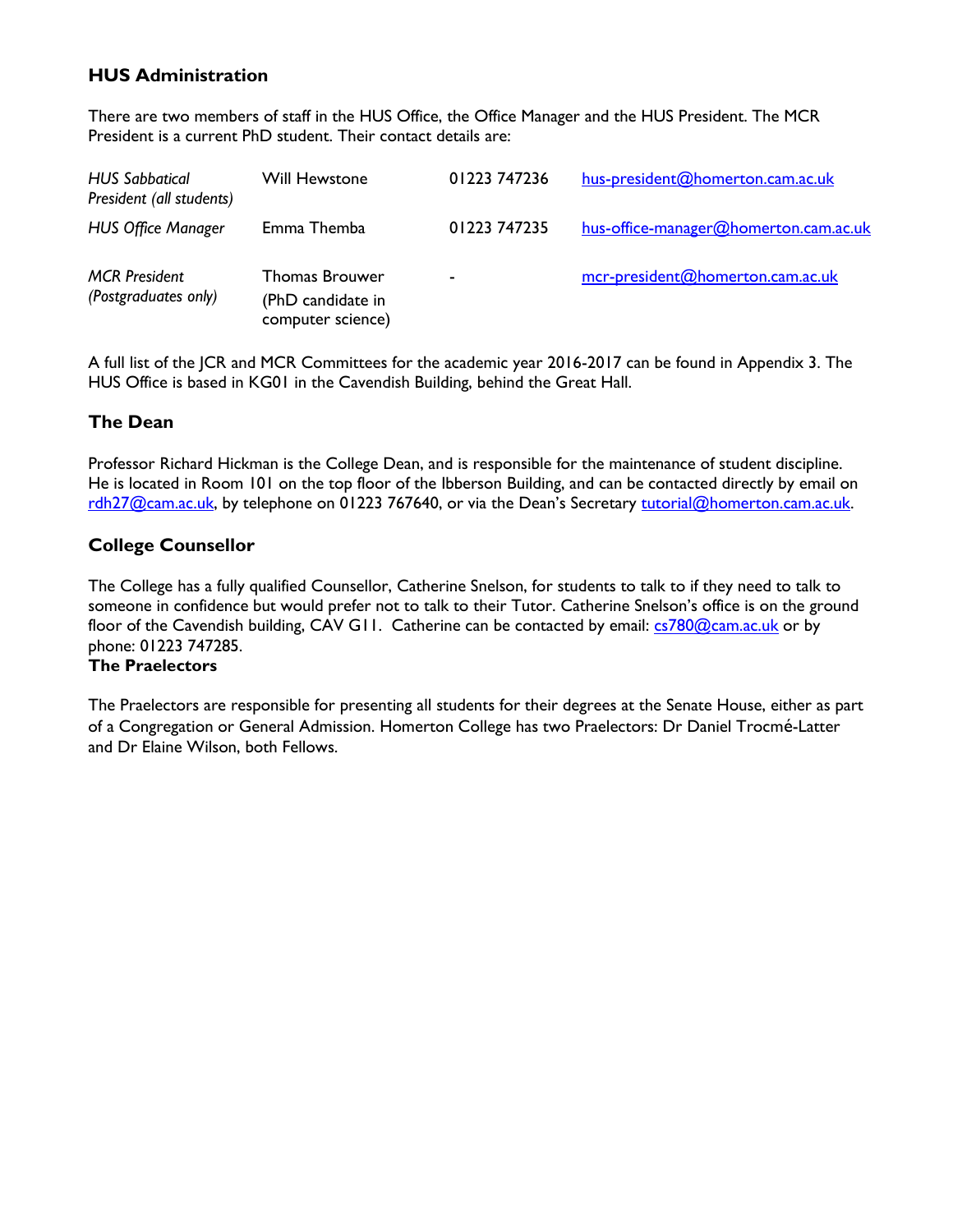# **UNDERGRADUATE INFORMATION**

#### **The following information is applicable to Undergraduate students only**

| <b>Your College Tutor</b>       | Academic/personal advice<br>Monitors your progress<br>Gives academic advice                      |
|---------------------------------|--------------------------------------------------------------------------------------------------|
| <b>Your Director of Studies</b> | Coordinates your studies<br>Arranges supervisions<br>Reads your reports and discussions with you |

#### **Supervisors**

Central to the College teaching system is the arrangement of supervisions for the marking and discussion of essays and other work. Supervisors see you for regular supervisions, and this is usually with one or two other students. Supervisors are often postgraduates, some of whom may be relatively young. They have the advantage of recent examination experience in the same field, and they will see, mark and provide feedback on your work, and help you prepare for examinations. You will work with many different supervisors during your degree course. Some may be older very distinguished academics. As you will be working in very small groups with your Supervisor it is an opportunity to get to know people really well.

It is essential that students keep appointments with their supervisors. If you fail to keep an appointment, your supervisor will quickly contact your Director of Studies who may in turn contact the Senior Tutor. Students who repeatedly miss supervision appointments without good reason **may be charged £30 for each missed appointment**. Most supervisors will listen sympathetically if you have a good reason why work is late, but they will ask you to set an early deadline for its completion. It is vital that you talk to your Director of Studies or your Tutor if there is any danger that you might get behind with your work.

At the end of each term, your supervisor will write a report on your progress using CamCORS [\(www.camcors.cam.ac.uk](http://www.camcors.cam.ac.uk/)), which is the University's supervision reporting system. You will be able to view your reports with your Director of Studies and, where necessary, discuss areas to focus on for improvement.

#### **Lecturers**

Lectures are given by senior academics who are usually University Teaching Officers (UTOs) and there may be little opportunity to converse with them before or after a lecture. However, you may well meet lecturers in your College and sometimes you will attend lectures given by your Tutor, Director of Studies or Supervisor. Most academics enjoy talking about their work and are always interested in students' questions.

#### **Change of Tripos**

If you are considering a change of Tripos subject, first consult your Tutor, your Director of Studies and/or the Senior Tutor.

An application form and further information for change of Tripos after Part I is available from the Tutorial Office Manager. Applications will be considered by the Education and Policy Committee, which will make a recommendation to college council. Each application is considered on its merits, but in most cases a student will be expected to get a good 2.1 at Part I before transferring to a different subject at Part II so as not to be disadvantaged in their final degree result. Please note that a preliminary examination does not count as a Tripos and therefore students cannot change subject after a Prelim year. The deadline for applications to change in 2017 is 9am 16<sup>th</sup> June 2017.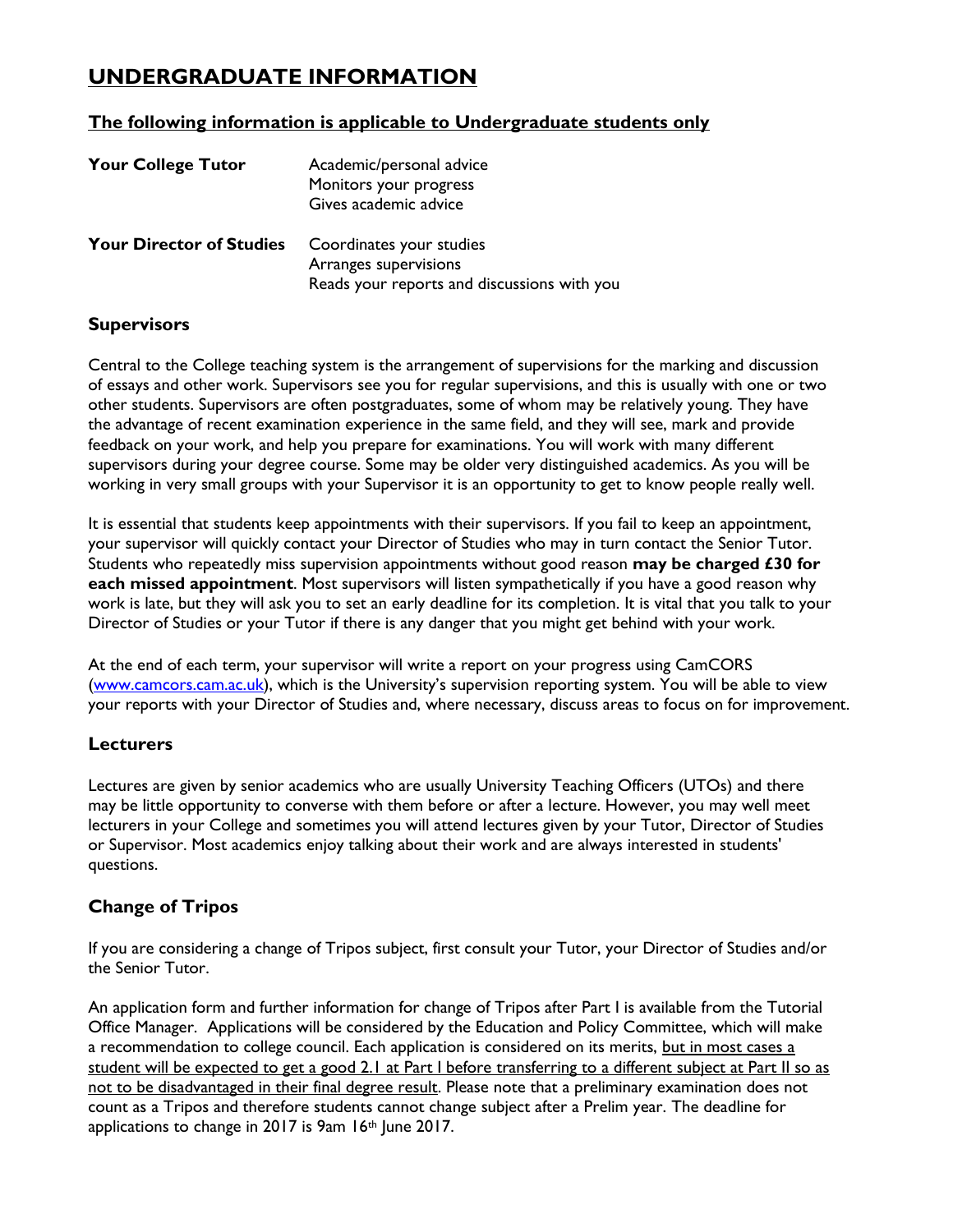If your application for a change of Tripos is successful and you are taking a tuition fee loan from the Student Loans Company, the Finance Office will need to file a 'Change of Circumstance' with the SLC. Once processed, you should receive new SLC paperwork to reflect the Tripos change. You will need to send a copy of this to [studentfinance@homerton.cam.ac.uk.](mailto:studentfinance@homerton.cam.ac.uk)

#### **Appointments with the Principal or the Senior Tutor**

Students who wish to make an appointment with the Principal should consult his Assistant, Elizabeth Madder (CAV G07) email: [enm25@cam.ac.uk.](mailto:enm25@cam.ac.uk) Appointments with the Senior Tutor are made via her assistant, Natasha Thomas njc46@cam.ac.uk.

# **RESIDENCE, ABSENCE, INTERMITTING YOUR STUDIES AND WITHDRAWAL**

#### **Keeping Full Term**

All undergraduates have to 'keep term', by residing, *i.e. sleeping*, in Cambridge for the designated number of nights of Full Term\*. Students must be in residence for the number of nights within Full Term; this is normally 60 nights. However these nights can usually be kept within the dates of Term<sup>\*\*</sup> which can allow the possibility of being absent from Cambridge for one weekend a term. Students must be here by the first night of Full Term, usually a Tuesday, and may not leave the College **without permission** until the final Friday of Full Term. Students are expected to be here for classes every weekday and for some courses on Saturdays as well. Cambridge is not a nine-to-five university and some lectures, supervisions, and most social events take place in the early evenings or at weekends.

Dates of Full Term\*

| Year        | <b>Full Michaelmas term</b> | <b>Full Lent term</b>   | <b>Full Easter term</b>    |
|-------------|-----------------------------|-------------------------|----------------------------|
| $2016 - 17$ | Tue 4 Oct - Fri 2 Dec       | Tue 17 Jan - Fri 17 Mar | Tue 25 April - Fri 16 June |
| $2017 - 18$ | Tue $3$ Oct – Fri 1 Dec     | Tue 16 Jan - Fri 16 Mar | Tue 24 April - Fri 15 June |

Dates of Term<sup>\*\*</sup> always run from 1<sup>st</sup> October to 19<sup>th</sup> December (80 days), and from 5<sup>th</sup> January for 80 days until 25<sup>th</sup> March. The Easter term varies according to the dates of Easter, but always runs for 70 days.

#### **Weekends**

Undergraduates are required by University Regulations to be resident in Cambridge for the number of nights contained in Full Term, but these can be kept during the dates that constitute Term. To be resident for a night you must be in your room by 6 a.m. in order to fulfil the University Regulations. Students resident in College who intend to be away for the weekend must inform their Tutor. This information is required for fire safety procedures. Students who are prevented by illness or accident from returning to College should inform the Senior Tutor immediately.

#### **Absence**

The following rules regarding absence from College should be strictly adhered to:

1. The Senior Tutor should be informed as early as possible if you have to leave urgently or if you are unable to return to College for any reason.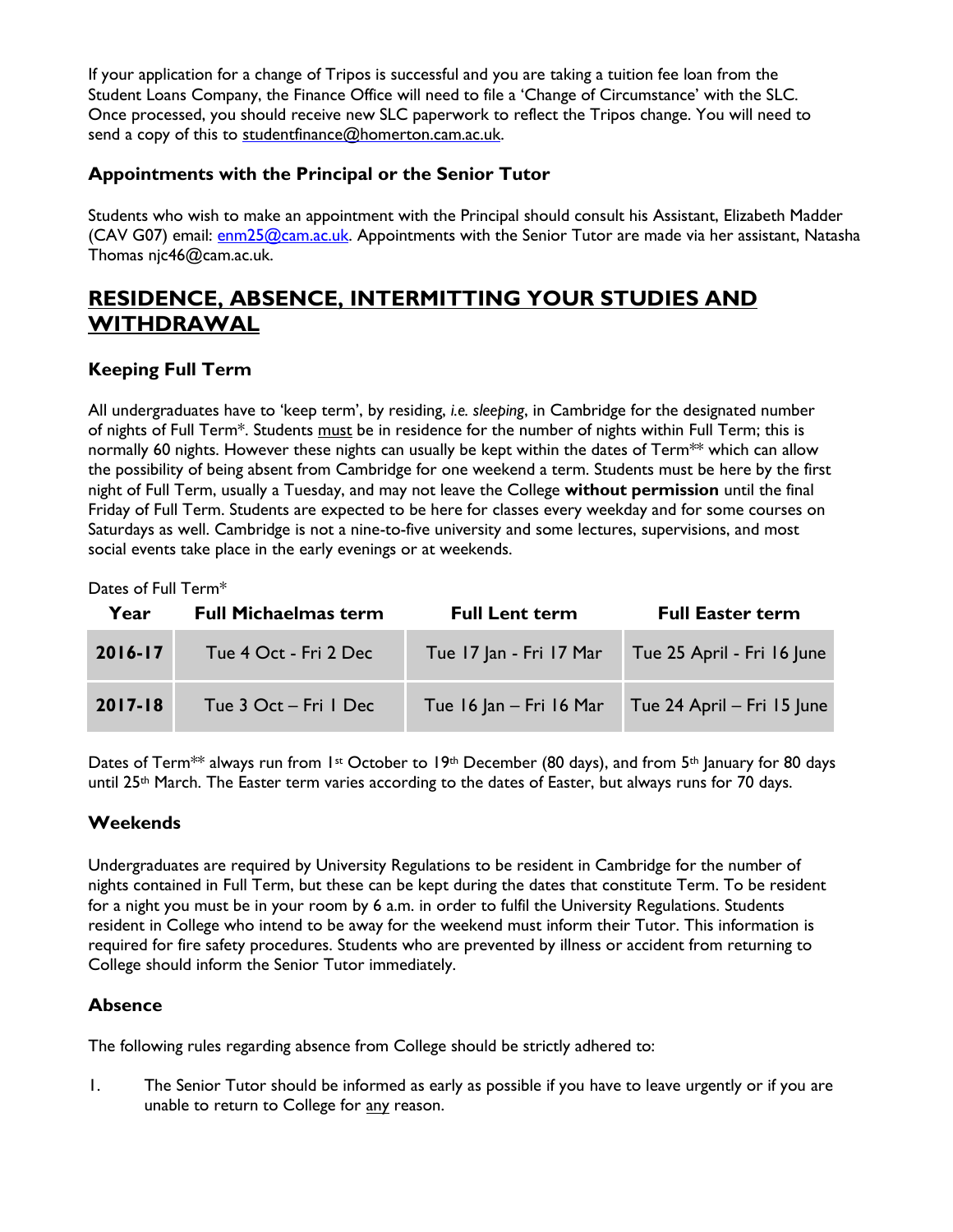- 2. If you need to be absent from College during term time, you must seek permission from Tutor stating a valid reason, and contact your Director of Studies and supervisors, or ask your Tutor to do so on your behalf. Please forward on any correspondence to the Tutorial Office.
- 3. If you return to College after absence you should report your return as soon as possible to your Tutor.

#### **Illness in term time**

The Student Health Adviser should be informed immediately of any illness during term time. If they are not available, you should contact your local GP. Outside of hours, contact the duty Porter.

#### **Three Year Residency**

It is normally College policy to offer residential accommodation to students for all of their undergraduate years. First year students are required to be roomed on site; mature students (25 or over) can request permission to remain in their family home by writing to the Senior Tutor prior to the start of their course. Students on three or four year undergraduate courses will normally be offered accommodation in College for each year of their course.

#### **Intermitting / Disregard Terms**

Intermitting means being given exceptional permission by the University to have one or more academic years in Cambridge disregarded for the purpose of calculating a student's standing to take University examinations. The College applies to the Applications Committee of the University Council for the grant of leave to intermit: such leave is normally given for the remainder of the academic year, and students resume study the following Michaelmas Term, or a subsequent one. The Senior Tutor handles all applications for intermitting. If you think you may need to intermit please contact her at an early stage so that the process can be fully explained before a final decision is made.

The grounds for intermitting are usually chronic or acute illness or similar grave cause, which make it impossible for the student to continue with their studies. In these circumstances, the Applications Committee requires medical evidence that the student is so seriously incapacitated as to be incapable of continuing with their course.

Intermitting is thus intended only to relieve a student from disadvantage. It may not be used to allow a student to gain an advantage not available to others. Intermitting should not be regarded as a means of changing Tripos: students contemplating a change of Tripos should consult the Senior Tutor and the relevant Director of Studies.

#### **Withdrawal**

- 1. If you are thinking of withdrawing from your course, you should consult your Tutor as soon as possible.
- 2. If you are thinking of withdrawing during a vacation it is imperative that you contact the Senior Tutor immediately.

# **EXAMINATIONS - APPEAL PROCEDURES**

If you are unwell in the run up to exams, or if your preparation for exams is hindered by ill health during the course of the year, you must make your Tutor aware so that an early warning can be put in place. After the examinations, any appeal on health grounds where there was not an early warning in place before the exams is unlikely to be successful.

Appeal procedures for examinations are available from the Senior Tutor. At the time of the examinations in May, this document will be more widely available from Directors of Studies, College Tutors and HUS.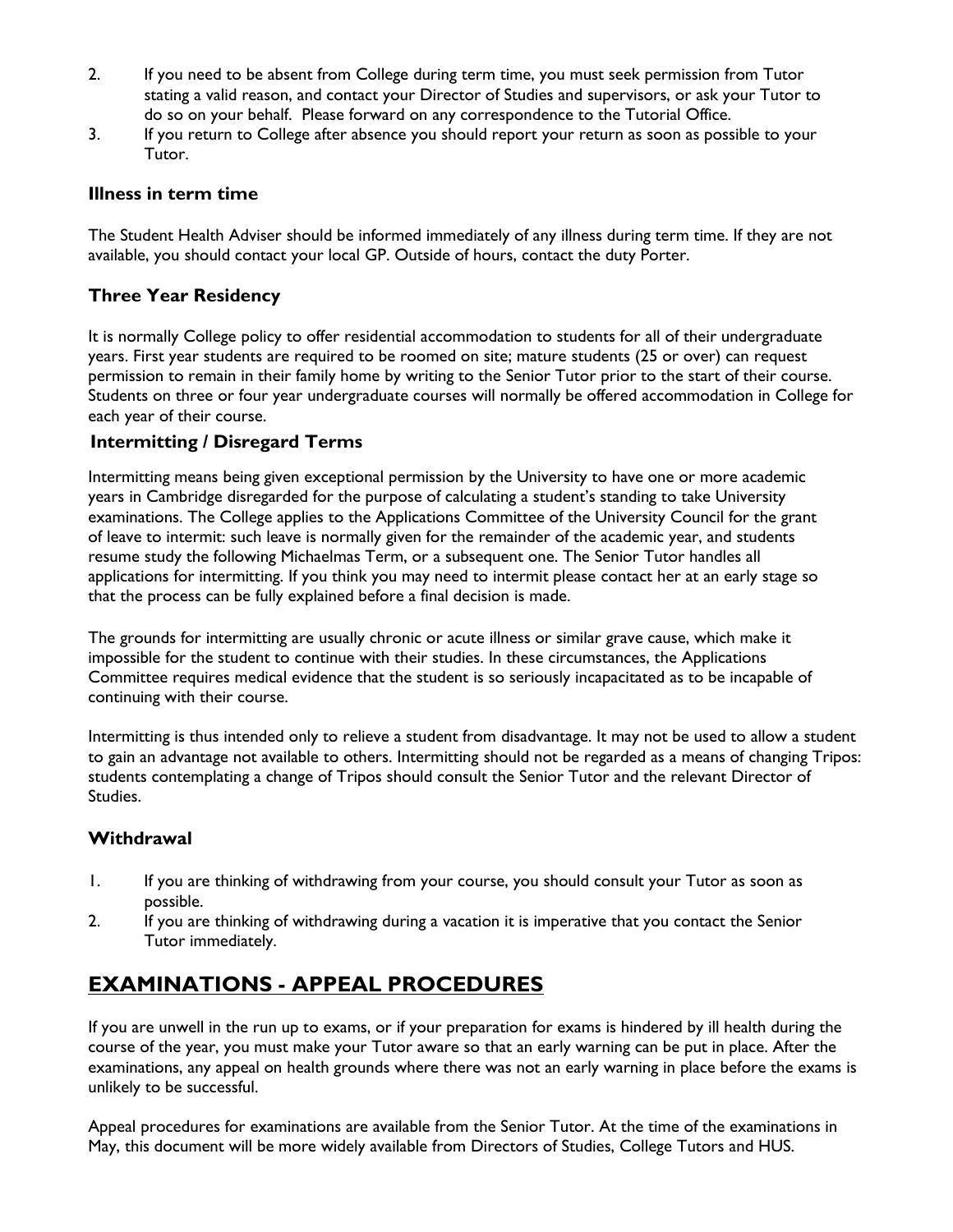Appeal procedures for Part I and Part II of the undergraduate Tripos are published jointly by the University and the Cambridge University Students Union (CUSU) titled: 'Undergraduate Examination Appeals: Guidance notes for candidates'. Copies are available on the CUSU website, [http://www.cusu.co.uk](http://www.cusu.co.uk/)

# <span id="page-13-0"></span>**GRADUATE INFORMATION**

#### **The following information is applicable only to PGCE and Higher Degree students**

Dr Melanie Keene is responsible for all Higher Degree (PhD, full- and part-time Master's courses and equivalents) and PGCE students. She can be contacted by email on mik32@cam.ac.uk or by phone on 01223 747302. There are also 2 PGCE Tutors appointed by the College, Mr Paul Warwick (Primary) and Dr Elaine Wilson (Secondary). Graduate students will all receive a letter informing them who their Tutor will be at the start of their course. Alternatively, graduate students can contact the Graduate Administrator and PGCE/MEd students can contact the PGCE/MEd Administrator.

Graduate students are asked to meet with Dr Melanie Keene briefly at the start of their studies. Appointments are made via the Graduate Administrator.

The Graduate Tutor is available to assist you in any way possible with personal, financial or work-related problems and to represent you within the University if the need arises. All matters will be treated in confidence, although sometimes it may be necessary to discuss matters with other internal or external bodies, but this will only be done with the student's consent.

#### **Intermission or Withdrawal for PGCE Students**

'Intermission' is the University term for a break from your course on health or other significant reasons ('grave cause'). Depending on whether you have completed some elements of the course, you would be expected to return at the start of the subsequent Michaelmas Term, or a complete year later.

If the need arises, the following steps should be taken:

- 1. You should arrange to meet and discuss the situation with either the Partnership Tutor for Primary students *or* Subject Lecturer for Secondary students within the Faculty of Education. They will help you with the procedures in the Faculty of Education.
- 2. If intermitting/withdrawal is likely, you should then discuss the matter urgently with your Homerton PGCE Tutor (Paul Warwick, Primary; Elaine Wilson, Secondary), the Graduate Tutor, Melanie Keene, or the Senior Tutor, Penny Barton.
- 3. If intermission seems the best course of action, the College is responsible for submitting the application to intermit to the University Applications Committee, and will need medical or other evidence supporting your request, and will also ask you to sign a consent form to allow this information to be shown to the medically-qualified members of the Applications Committee.
- 4. You will need to visit the College Finance Office so that a 'Change of Circumstance' form can be filed by the Finance Office, to inform Student Finance of the withdrawal/intermittence and any adjustments to fee status, etc. You will also need to contact Student Finance directly to confirm this change of circumstance. You should also visit the Tutorial Office to check for any other outstanding matters, including (where appropriate) your schedule for leaving College accommodation.
- 5. The College will inform you when your intermission has been approved. We will also contact you, when appropriate, about the resumption of your course and to welcome you back to College: at this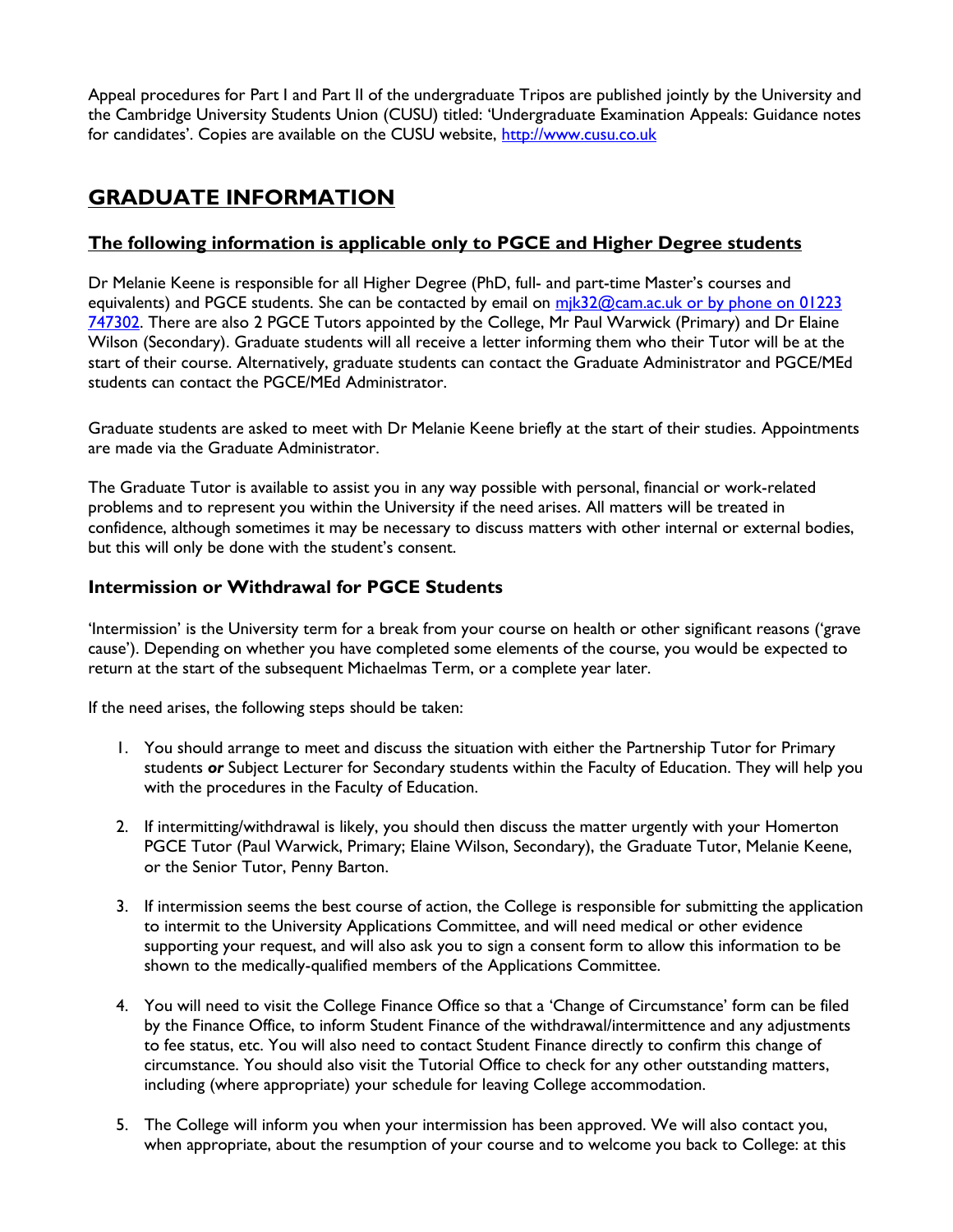time, we will make a further application on your behalf to the Applications Committee and will need new medical evidence that you are now fit to resume studying.

#### **Graduate Students & CamSIS**

Via CamSIS graduate students can download information and application forms from their self-service pages e.g. to apply to work away from Cambridge, to live outside the city precincts and to request intermission if they are ill. Students can also update their own personal information; e.g. postal & email addresses.

For full information regarding graduate procedures please see the Board of Graduate Studies website at [www.admin.cam.ac.uk/offices/gradstud/current/procedures/.](http://www.admin.cam.ac.uk/offices/gradstud/current/procedures/) 

#### **Graduate Students beyond their Third Year of Research**

Graduate students who have completed 9 terms of research (15 terms if part-time) will not normally be liable to pay the University Composition and College fees unless they are sponsored by a research council or another organisation for a 4 year programme. No membership/living out fee will be charged once a student is Exempt from fees.

#### **Terms of Residence: Graduate Students**

All full-time graduate students are required to be in residence in Cambridge for a minimum of 3 terms and are required to live within 10 miles of Great St Mary's church, unless they have applied for Leave to Work Away [\(www.admin.cam.ac.uk/offices/gradstud/current/yourinfo/programme/workaway.html\)](http://www.admin.cam.ac.uk/offices/gradstud/current/yourinfo/programme/workaway.html) or leave to live further away from Cambridge.

To keep your terms of residence, students must be in Cambridge for three quarters of the total nights of each term.

| Michaelmas 2016 | Residence requirements $= 60$ (nights) |
|-----------------|----------------------------------------|
| Lent 2017       | Residence requirements $= 60$ (nights) |
| Easter 2017     | Residence requirements $=$ 53 (nights) |

#### **Graduate Students Living in College Accommodation**

#### **Residential Contract**

At the start of their course, resident students are expected to sign a contract for their room. The contract is for a minimum period from  $30<sup>th</sup>$  September to  $30<sup>th</sup>$  June inclusive and is binding for the academic year. You may apply to arrive earlier than 30<sup>th</sup> September, or leave later than June, in which case you will be charged extra rental at the same rate on a per-night basis.

#### **Extra Nights**

It will be possible for all Graduate students currently living in College to stay in residence over the summer beyond the end of their contract. After this date, students who have not fully completed their course can book 'extra nights'. Rooms will be charged on a 'per night' basis and the minimum meal contribution scheme will not apply. Further details will be issued to all resident students at the end of the Lent term. Students who are not continuing with a new room contract will be required to vacate their rooms by 4th September **at the latest.** If you will not have completed your course by 5th September, or there are other issues of concern, please contact the Graduate Administrator, Kelly Collinwood, as soon as possible to make individual arrangements.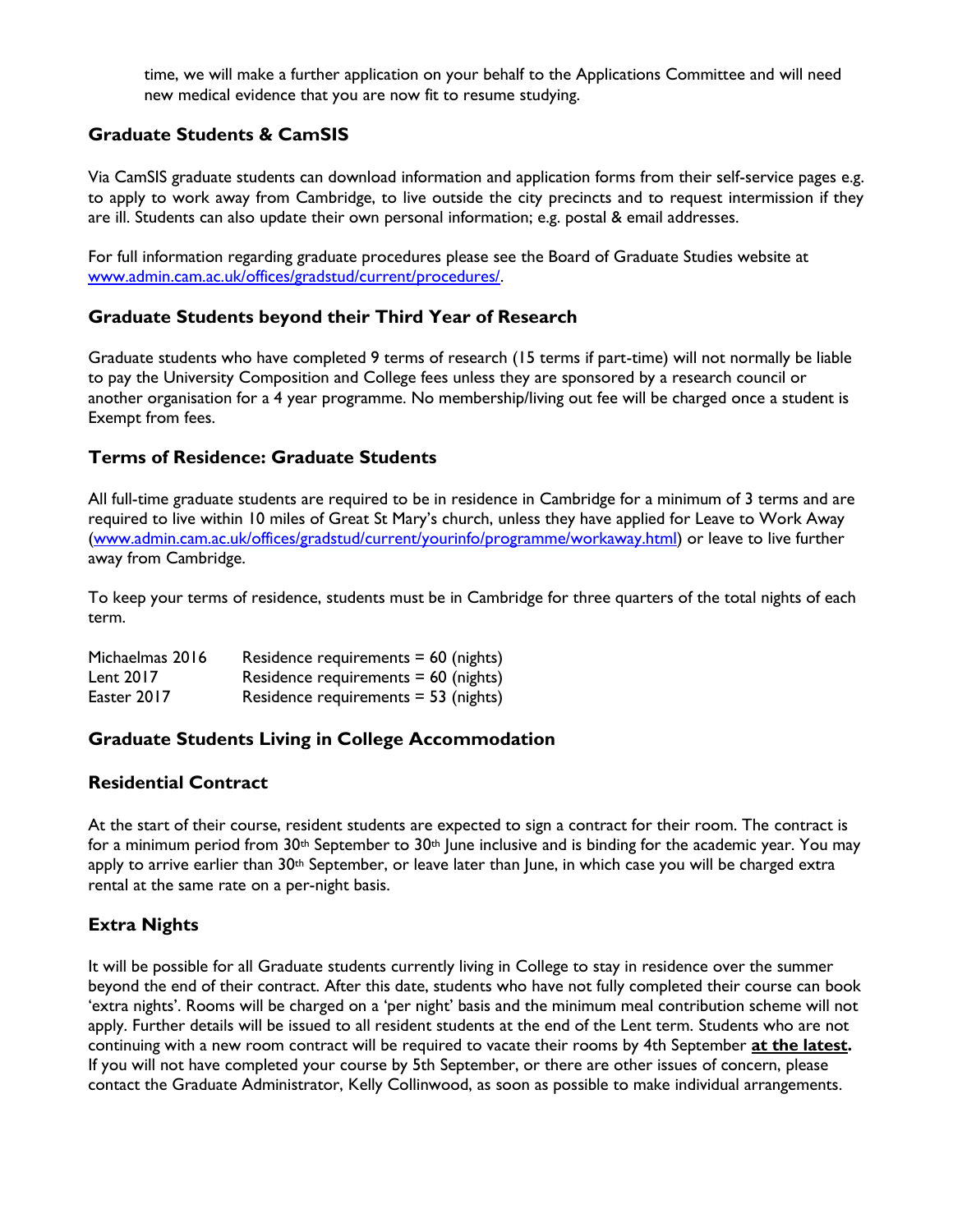**Please note, any unauthorised stay, including belongings left in the room beyond the end of your contract will result in a £20 surcharge in addition to the cost of renting the room. Unreturned/ lost keys will also incur a charge.**

#### **Storage**

Graduate students are on a continuous contract and will not be required to move their belongings at the end of the Michaelmas and Lent term. However, if the need arises, there is limited storage at the College which is charged at a weekly rate. Please see the Housekeeper, based on the ground floor of West House, for further information.

#### **Leaving Residency**

Resident students are required to return their key to the Porters' Lodge on the day of their departure. You must do so even if you are intending to live in College next year but have not paid for extra nights over the summer. You are required to complete the letter 'Payment of Residence Deposit by BACS Transfer', available from the Finance Office, for the return of your accommodation deposit. The Housekeeper will inspect the room on departure, and will confirm to the Finance Office that your deposit can be returned.

Students who have been using the Student Room Connection will either need to speak to the IT technicians in person, or email the IT Helpdesk, *it-support@homerton.cam.ac.uk*, to arrange to have any software removed from their machine which was installed as part of the Student Room Network connection process i.e. EP, McAfee etc. This will prevent any conflicts occurring with new products you may want to install in the future.

To ensure that you continue to receive your mail after departure, please update your self-service pages on CamSIS.

# <span id="page-15-0"></span>**3. GENERAL INFORMATION: A – Z**

#### **ACADEMIC REQUIREMENTS**

#### **Examinations and Meeting Required Academic Standards**

The College expects students to be diligent and conscientious in their academic work. A student who has failed to pass an examination or who has failed to achieve the honours standard in a University Tripos examination will not be allowed to remain a member of the College and will be required to leave the University. Where there are mitigating circumstances an appeal can be made to the Applications Committee of the University (See Examination Appeals: [http://www.admin.cam.ac.uk/students/studentregistry/exams/undergraduate/exams.html\)](http://www.admin.cam.ac.uk/students/studentregistry/exams/undergraduate/exams.html), or in the case of a Preliminary examination an appeal can be made to College Council. It is a requirement of College Council that all students must pass an examination before transferring from one academic year to the next. For more detailed information about examination appeals talk to your Tutor and ask for the College guidance notes on appeals.

#### **ACADEMIC SUPPORT**

#### **Academic & Life Skills Support Programmes**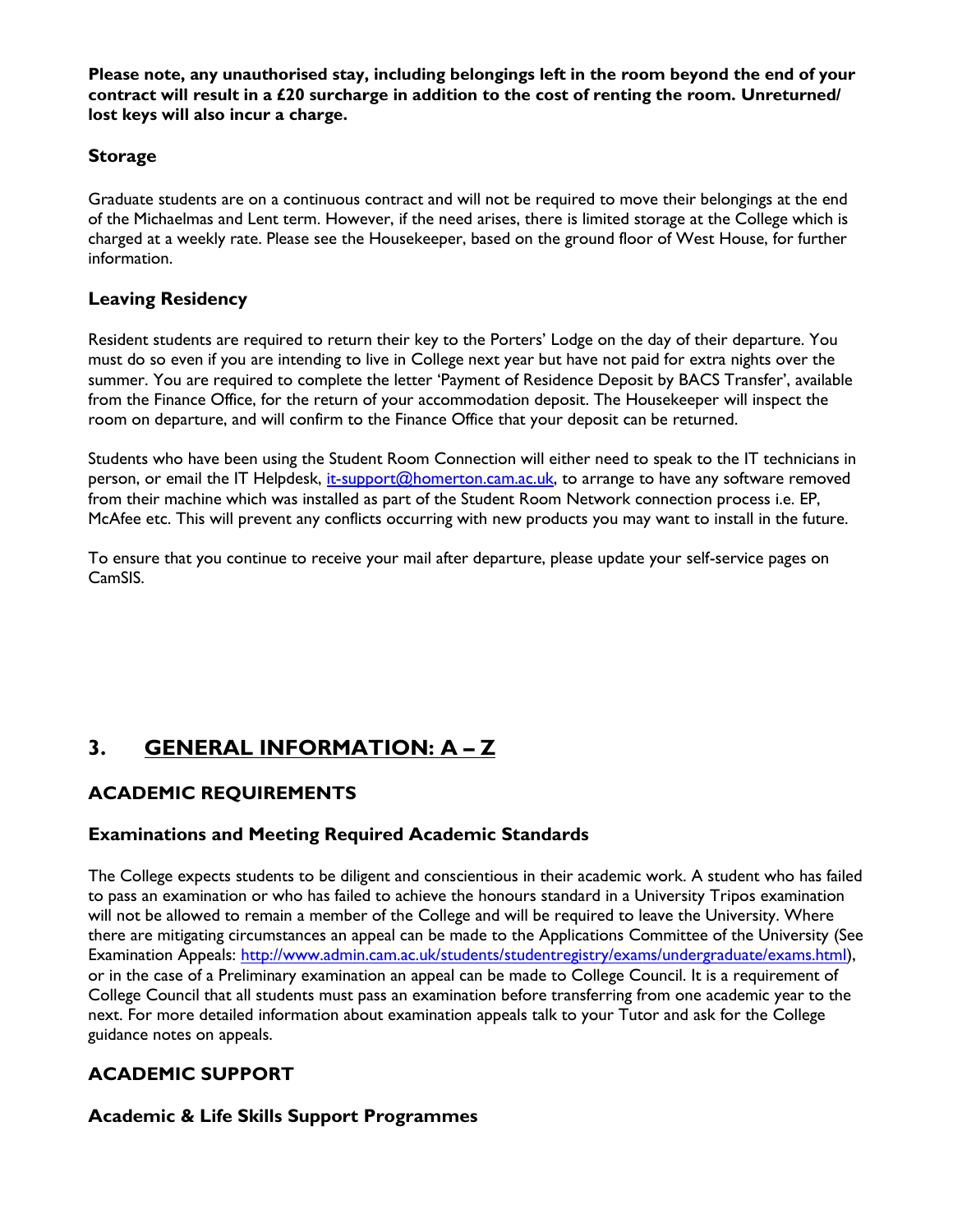The College is dedicated to supporting your academic needs and enhancing your academic skills throughout your time at Homerton and Cambridge. Most Faculties run their own study skills courses, ask your Director of Studies for details.

One-to-one support is available for any student who requires assistance with writing skills, maths support or time management and personal organisation. You should speak to your Director of Studies (DoS) or your Tutor in the first instance before getting in touch with one of the advisors listed on Nexus.

#### **Transkills**

If you would like help with writing, note-taking, time management, maths exercises or many other study skills you can search the Transkills undergraduate Skills Directory at [www.skills.cam.ac.uk](http://www.skills.cam.ac.uk/)**.** Put in your year and subject and you can find all the relevant Cambridge resources including those from your Faculty, CUSU and Cambridge On-line Study Skills (COSS).

# **ADDRESS AND NAME CHANGES**

It is important that the College maintains an up-to-date register of all student addresses. It is **your responsibility** to ensure that your address is accurate on CamSIS. If you get married or change your name, a copy of your marriage certificate with your new married name, or a copy of the Deed Poll letter, should be given to the Tutorial & Admissions Office as early as possible. **ALUMNI**

#### **Homerton Alumni**

Being a Homertonian does not end when you leave the College. After leaving, you join a global community of Homerton alumni. The alumni membership fee is included in your registration fee paid when you first start your course, so that when you leave the College, you automatically become a lifelong member of Homerton.

The main purpose of the Development Office is to provide alumni with a permanent link between the College and its former members. The main objectives are:

- 1. To maintain contact between alumni and the College.
- 2. To promote social and educational events on a regular basis and to promote regional alumni groups who organise events and gatherings.
- 3. To provide members with a communication and information network, both on paper and electronically, that will inform members of news from the College, help to promote events and provide networking opportunities for former members.
- 4. To maintain a database of names and addresses, jointly held with the University of Cambridge Development Office, of all life members of Homerton who have agreed that such information should be held on record.

#### **Alumni Events**

The Development Office organises a variety of events for Homerton alumni throughout the year, including:

- A Leavers' dinner at the end of the spring half-term to which all former undergraduate, PGCE and higher degree students leaving in the previous 12 months are invited.
- **Regional wine bar drinks events.**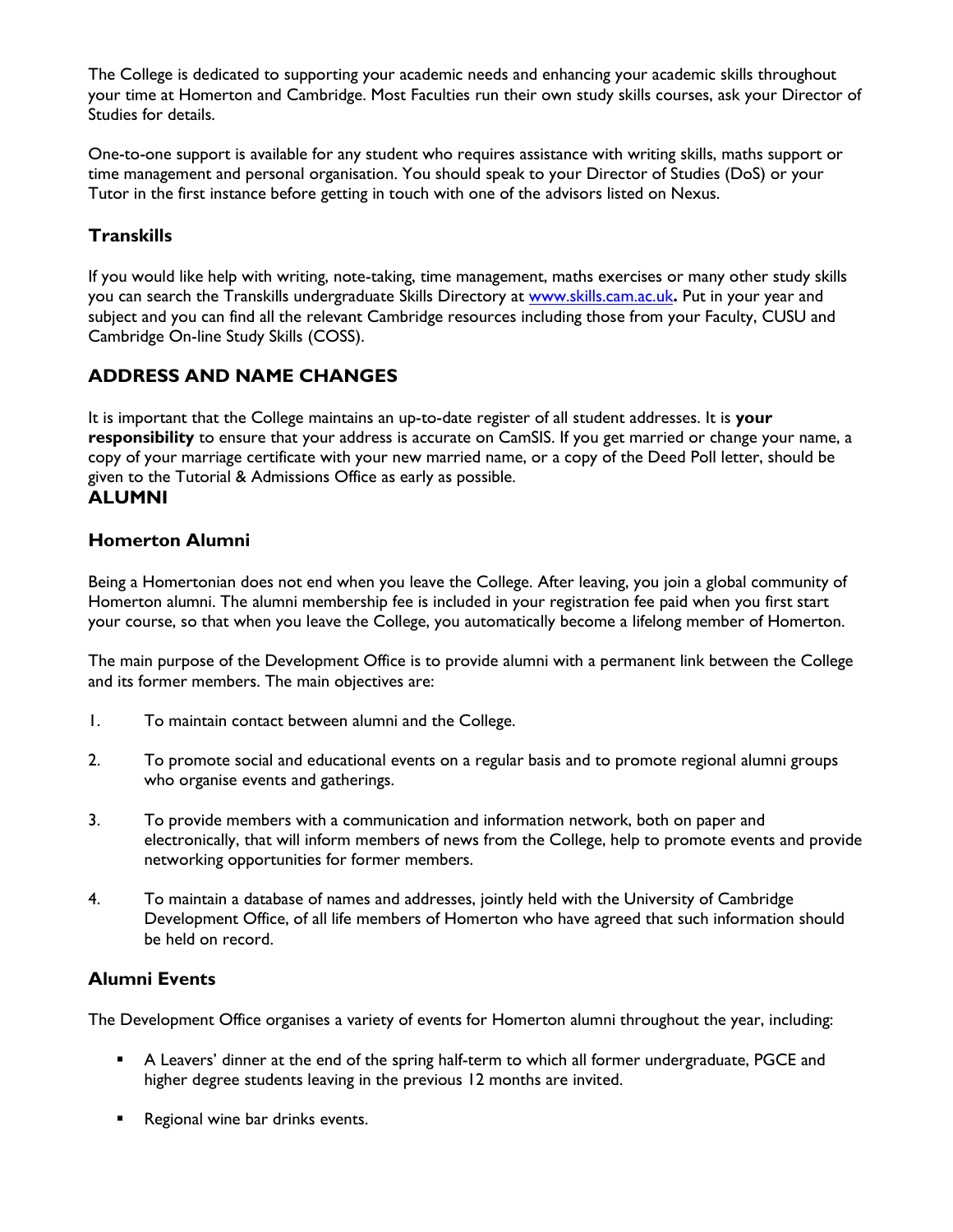- The Annual Reunion Weekend held at the end of September (at the same time as the University's Alumni Festival), which includes a Charter Choir performance, Dinner and an opportunity to stay over in College.
- **THE ST AN AUTE VALUATION** YOUR MAGRATION. To Your Matriculation.

There are two alumni publications each year:

- The *Homertonian* is published annually in July and features College news, interviews with alumni and current students and provides updates on how the College is developing.
- The *Annual Review* is the formal record of College life at Homerton, which also features news and updates from our worldwide community of alumni.

Both publications appear on the College website.

#### **Branch activities**

There are a number of branches across the country where former students get together. These include branches in London, Oxford, Newcastle, Wessex and the US and China. The operation of all of the Branches is independent of the College. Details of contacts are given in the *Homertonian* each year, and are available on the Homerton website.

#### **Alumni Benefits**

As a lifelong member of Homerton you are entitled to a number of benefits. You are most welcome to visit the College and use the Library (reference only), Dining Hall, Buttery and Bar. You can also book overnight accommodation at reduced alumni rates. Visit the College website for details.

#### **Other Benefits**

We share our database with the University; you will automatically be added to the University of Cambridge alumni list, which provides you with a CAMCard and the CAM magazine. You can take advantage of great deals at a growing number of Cambridge venues and retailers with your CAMCard. You will also receive automatic membership to the University Centre and free entrance into most of the Cambridge Colleges.

All Cambridge alumni can join the free cantab.net email service. For further information see www.alumni.cam.ac.uk/benefits/email-for-life.

#### **Further Information**

More information on alumni benefits and events are available on the College website: [www.homerton.cam.ac.uk/alumni](http://www.homerton.cam.ac.uk/alumni)

Further information regarding the Cambridge University Development Office, their activities and contact details, can be found on their website: [www.alumni.cam.ac.uk](http://www.alumni.cam.ac.uk/)

If you have not connected with us already, you can find a lively and active online community waiting for you on social media. You can follow us on Twitter (@HomertonCollege) and 'like' us on Facebook (facebook.com/HomertonCollegeCambridge). We are also on Instagram (@homertoncollege).

#### **APPROPRIATE ATTIRE**

The College understands that this is, essentially, a student's home during the academic year. However, we would ask that you follow a couple of guidelines to help with the smooth running of College life: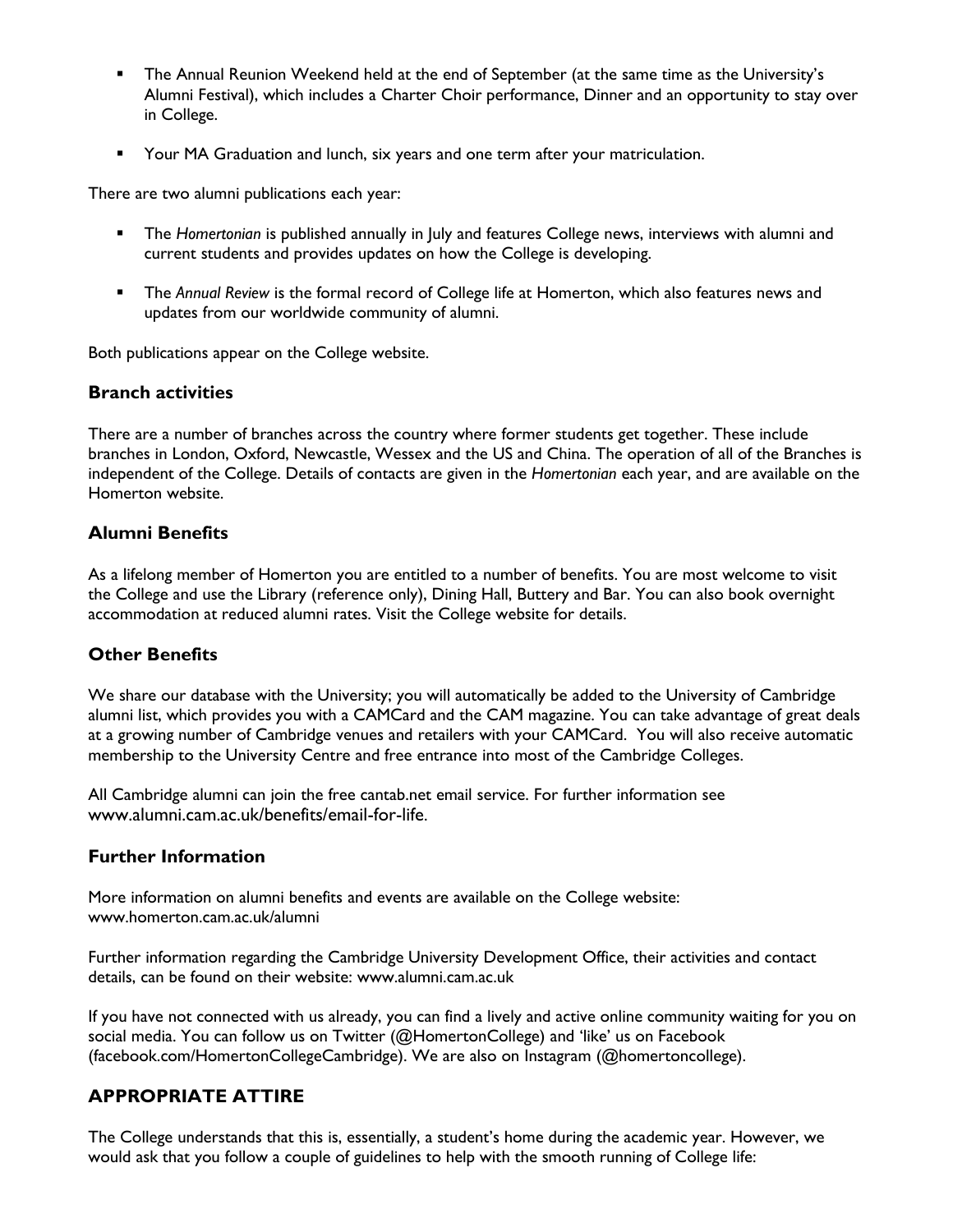- **For health and safety reasons, you must ensure that you wear shoes throughout the College site,** including inside buildings, and **especially** in catering areas. Please be advised that you will be asked to leave the library, buttery and hall if you enter bare foot.
- It is requested that students are fully dressed when in communal areas of the College, and not in nightwear (i.e. pyjamas etc.).
- During warmer months, if you wish to sunbathe, please do so discretely away from the working areas of the College, out of sight of visitors and the College offices.

#### **BAR**

The Bar is a hub of College social life for both staff and students. It is a place where we can all meet on an equal footing. It is covered by a private Licence in relation to members of Homerton College. **All guests must be signed in**. You are wholly responsible for the behaviour of any guests you sign in to the bar and for any damages they cause. The Bar Steward is a College Officer and is responsible for all that goes on in the bar area under the Licencing Laws; please respect his/her authority. The opening times of the Bar are published near the bar entrance.

#### **BARBECUES**

For informal barbecues, only small take-away barbecues should be used. Please inform the Porters that you are having a barbecue and if they let you, use the designated area that the Porters tell you to hold your barbecue, this is for health and safety reasons. Please ensure that all litter is removed (use the metal litter bins provided), and minimize noise levels after 11pm. For anything on a larger scale than this, you should seek permission from the Senior Tutor. The College staff will then assess the health and safety needs prior to agreeing that the event may take place.

#### **BICYCLES**

The use of a bicycle is normal practice in Cambridge for students and staff alike. A good second-hand bicycle can be purchased for between £60-£100 and will always beat the traffic and more often than not beat the bus as well. Cycling is a good source of exercise and is environmentally friendly.

Students who bring a bicycle to Cambridge for the first time should fill in the police identification form and return the form to Porters' Lodge immediately. It is essential that bicycles are always locked in the cycle racks, and registered with the Head Porter who will put a student identification number on the bicycle. If you follow this procedure your bicycle should be safe. But BE WARNED: over 300 bicycles a month are stolen from Cambridge in the first few months of each academic year.

The College does not accept any liability for loss or damage to student cycles left in the racks. Bicycles must be locked in the recognised areas where there are racks. Bicycles chained to Fire Escapes or left anywhere outside the cycle racks will be cut free and impounded by the Porters, and students will have to pay  $£15$  to reclaim their bike. Students may leave their bicycles locked in the designated cycle racks over the vacation periods on condition that they are numbered and registered with the Porters.

#### **Safety**

Students should ensure they have basic safety gear such as reflective clothing, a helmet and lights when cycling. It is an offence to cycle on any public road without lights; further information is available from the Highway Code section on cyclists - [http://www.direct.gov.uk/en/TravelAndTransport/Highwaycode/DG\\_069837.](http://www.direct.gov.uk/en/TravelAndTransport/Highwaycode/DG_069837)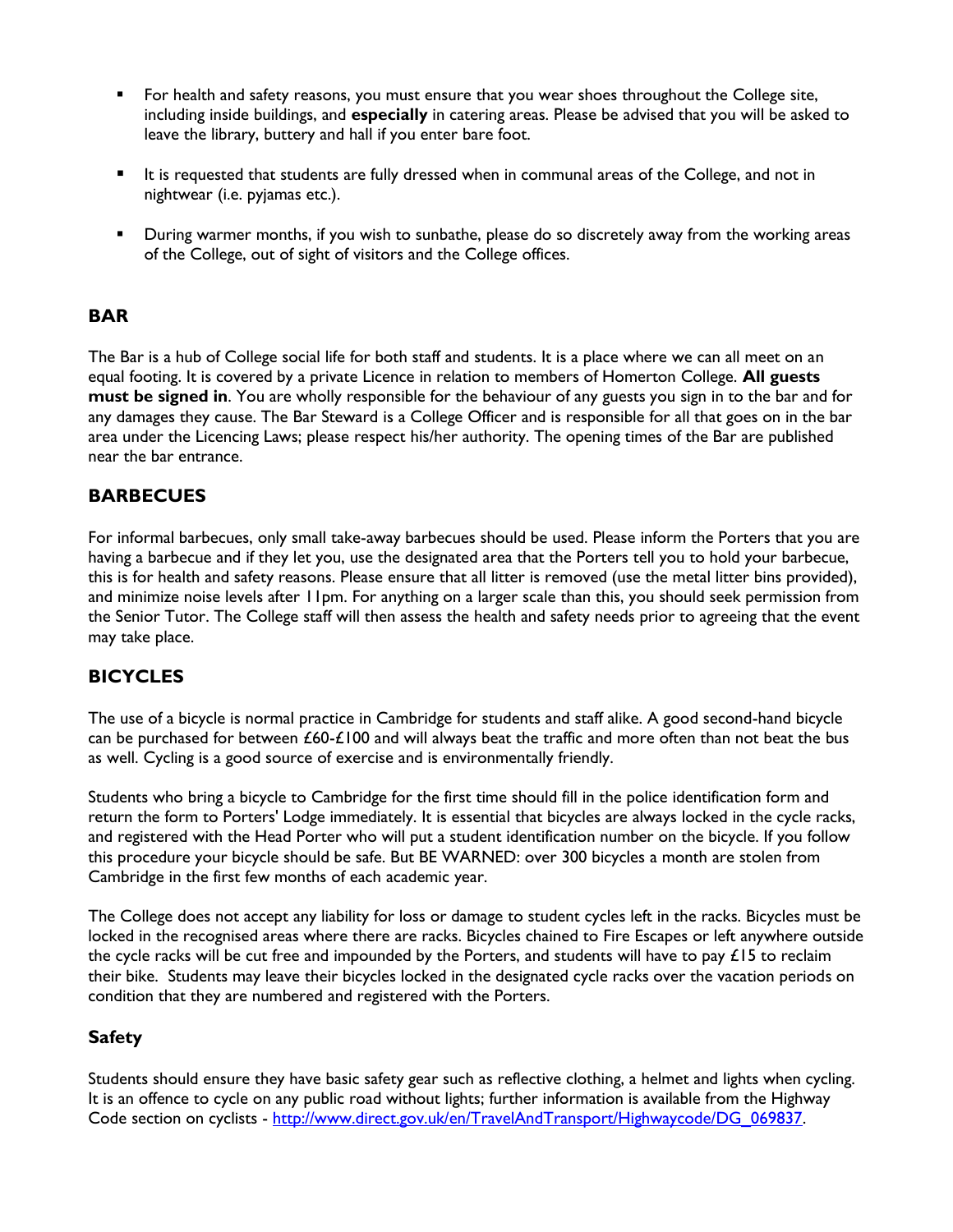**Cycles, skateboards and roller blades are not allowed in the inner precincts of College nor on any of the footpaths.** Please refer to the 'cycling areas in College' map available on Nexus.

#### **Abandoned Bicycles**

During the summer vacation the Porters will tag any bicycles that are not numbered and they will be registered with a warning that they will be removed by a specified date at the start of Michaelmas Full Term. Any bicycles that have not been removed or registered by the specified date are assumed to be abandoned, lost or stolen and will be removed one week after the start of Full Term. Any abandoned, lost or stolen student bicycles that have been removed by the Porters having been previously tagged for one month will be sold to current students. The College does not accept any liability for cycles that have been abandoned and subsequently resold.

#### **CAMSIS**

The University has a centralised dedicated student record system known as CamSIS which is used for validating your personal information, processing your examination entries, and producing University Transcripts at the end of a student's course. CamSIS is used by most Faculties and Departments, as well as the main University Offices. CamSIS can be accessed using your CRS ID and Raven password at the following website: [www.camsis.cam.ac.uk.](http://www.camsis.cam.ac.uk/)

#### **COMPLAINTS PROCEDURE**

#### Ordinance 26, Schedule 4.2

The College is committed to a high quality of educational and other provision for students, and encourages students to say where there is cause for concern in individual or general matters. It takes this representation seriously. In raising possible issues of complaint, students will themselves be aware of and have observed their obligations as members of the College.

The College aims to handle complaints in a way which is sympathetic, fair, and efficient, which encourages informal conciliation, facilitates early resolution, maintains individual privacy and confidentiality, and permits useful feedback.

This procedure is for all College members in *statu pupillari.*

A complaint will normally be about a problem encountered by a student in connection with educational or other activities or services provided by the College. It will not necessarily be *against* anybody, whether a person or the College, although some complaints may be against individuals or the College. Complaints principally arising about matters covered by other specific procedures (such as the University complaints procedure, University procedures for the review of graduate or undergraduate examination results, disciplinary procedure or codes of practice about equal opportunities or sexual harassment) should be raised under those procedures.

The purpose of the complaints procedure is, if possible, to resolve problems, a complaint should be made promptly, in an attempt to resolve such problems quickly and informally. The procedure, therefore, has three stages, and the College hopes that most problems will be solved in the first two stages of advice, and through an informal process. The three stages are:

- (i) Discussion and Advice
- (ii) Informal Process
- (iii) Formal Process

Each stage is described in the full Student Complaints Procedure which can be found in the College Statutes and Ordinances (p38) and under the Student Documents section on the front page of Nexus.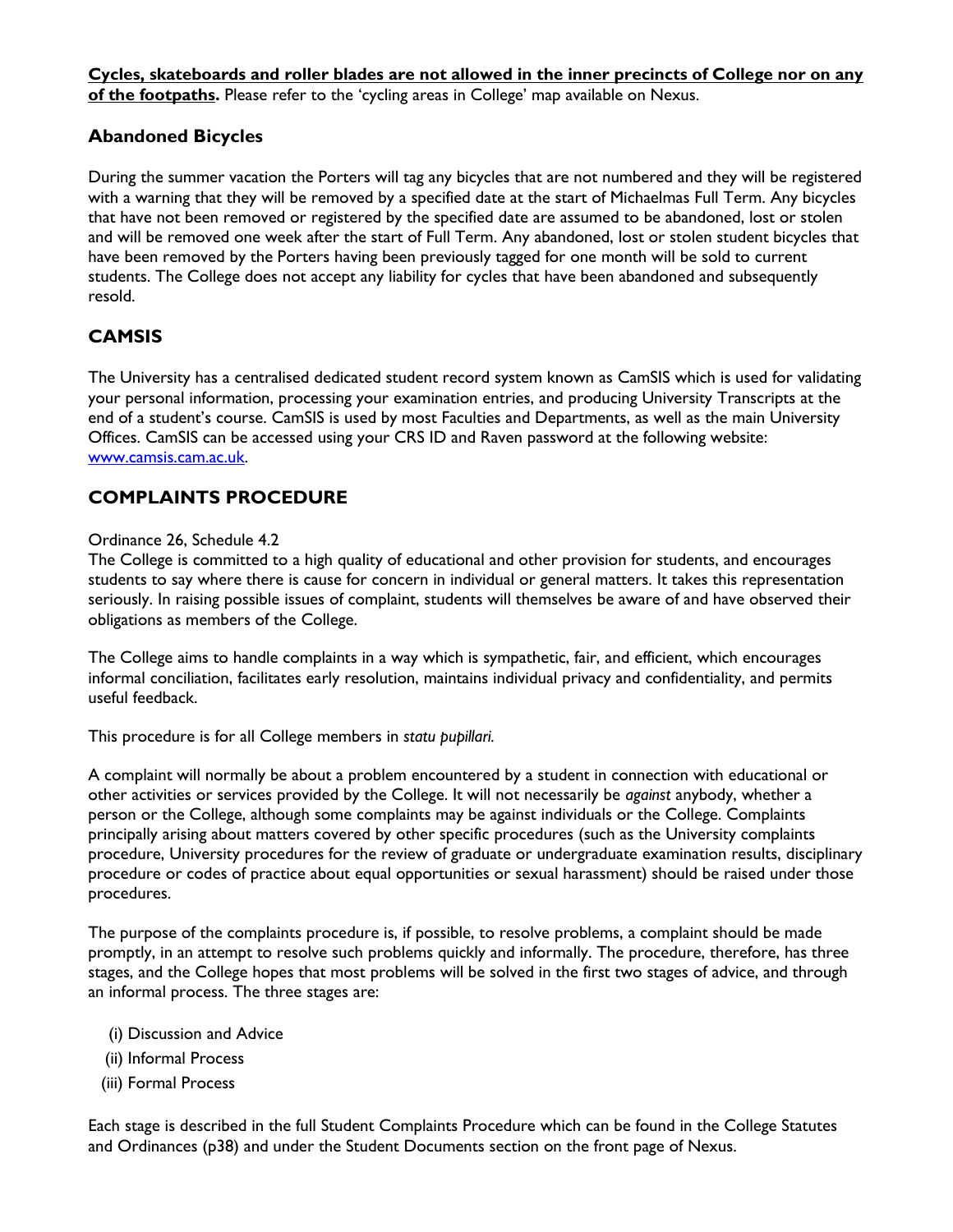# **CARS, PARKING, MOTORBIKES & PUBLIC TRANSPORT**

Because of severe traffic and parking problems in Cambridge it is a Regulation of the University, agreed with the City Council, that students are not allowed to keep a car or motorcycle in Cambridge unless they have written permission in the form of a University Motor Proctor's Licence. **Undergraduate students are not permitted to have a car in Cambridge.** If you wish to have a car, you must request official permission from the College Dean, Professor Richard Hickman, **and only after receiving written permission** can you request the necessary application forms from the Tutorial & Admissions Office.

#### **Students who keep a car without a Proctor's Licence in Cambridge will be subject to a fine and run the risk of being sent down if the car is not removed.**

There are excellent transport facilities available to students in Cambridge. Regular bus services run from the bus stop in front of the Porters' Lodge. The Uni 4 bus ( Closest stop – Brooklands Avenue) goes to the University Sites on the West Side of Cambridge, and costs around £1 per journey (subject to inflation) for holders of the University ID Card; another bus is the "U" run on a regular basis to the University Sites and leaves every 15 mins. The main line Cambridge railway station is only a few streets away. Timetables for all local public transport services can be found at the Porters' Lodge.

# **PGCE Parking**

Special arrangements apply for those students who are following a PGCE course:

- Parking space at Homerton College is strictly limited and only those who fulfil the following criteria will be granted a parking permit: dependent children, family responsibilities, physical disability, certified medical condition or college resident. Please note, a permit allows you to park onsite but does not guarantee that there will be a parking space. Students' resident elsewhere in Cambridge will not normally be granted a College Parking permit.
- It is a Regulation of the University, agreed with the City Council, that students of the University are not allowed to keep a car in Cambridge unless they have written permission in the form of a University Motor Proctor's Licence. Students that will be Cambridge residents will need to apply for a Motor Proctor's Licence via the PGCE/MEd Administrator in August. Students who keep a car in Cambridge without a Motor Proctor's Licence will be subject to a fine of £50. Wheel clamps and a fine of £50 apply to unauthorised parking on the Homerton site.
- An application form for a Homerton Parking permit and details of how to apply for a Motor Proctor's Licence are made available via the Homerton website in August. To apply for a College Parking Permit you will need to return the Parking Permit Application form complete with a written request addressed to the College Dean, Professor Richard Hickman, stating clearly your reason for wishing to bring a car onto site. In the case of a medical condition or physical disability, you should provide medical evidence or a statement of such need.

#### **Spaces**

Parking spaces at Homerton are strictly limited. A Homerton Parking Permit does not guarantee a parking space, and there may be occasions when you will need to park elsewhere. The Proctor's Licence and/or Homerton Parking Permit must be clearly displayed on the windscreen. Owners of cars parked without the relevant permits will be subject to a fine imposed by the Dean. Students with Parking Permits must park in the Visitor's car park at the end of Harrison Drive. Students must follow the instructions of the Head Porter at all times.

#### **CAREERS**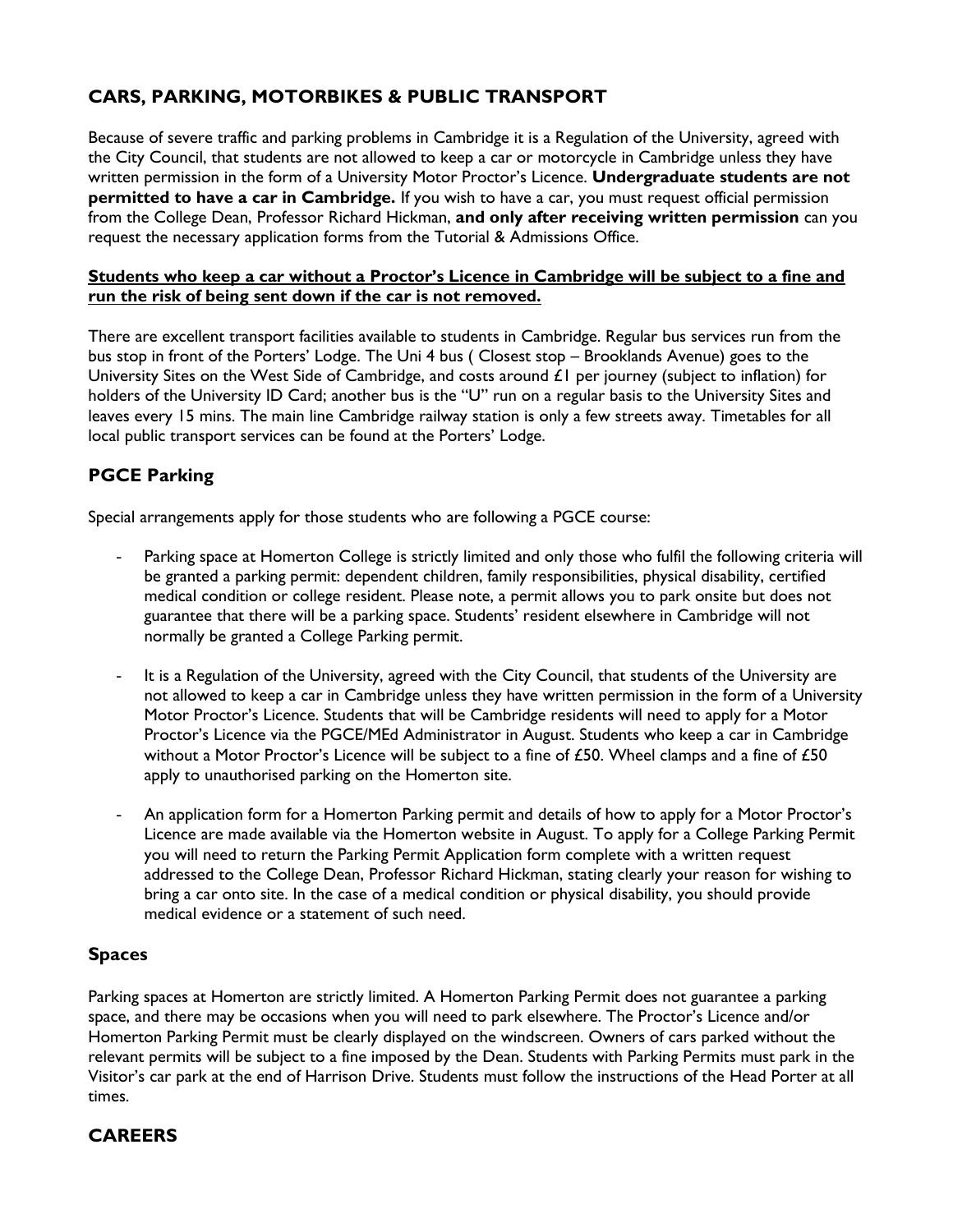Your Tutor and Director of Studies can give limited advice on careers, but the University has an excellent Careers Service and website: [www.careers.cam.ac.uk.](http://www.careers.cam.ac.uk/) It is recommended that you register with the Careers Services as soon as possible – it is available to you for the rest of your life.

#### **CATERING & FORMAL HALL**

#### COLLEGE CATERING FACILITIES

During term-time (and varying times outside of Full Term) food can be obtained from the Griffin Bar and Buttery and the Great Hall. Full Term-Times opening times are:

#### **Griffin Bar & Buttery**

| Monday to Friday                     | $7.30am - 11pm$ |
|--------------------------------------|-----------------|
| Saturday                             | $8.00am - 11pm$ |
| Sunday                               | 8.00am - 7pm    |
| Breakfast Monday to Friday 8.00-l0am |                 |

#### **Great Hall**

| Monday to Friday            |                      |
|-----------------------------|----------------------|
| Lunch                       | $12$ noon $-1.45$ pm |
| <b>Dinner</b>               | $5.30pm - 7.30pm$    |
| Tuesdays and some Fridays   | $(5.30pm - 6.30pm)$  |
| <b>Saturday and Sundays</b> |                      |
| Lunch                       | $11.30am - 1.30pm$   |
|                             |                      |

Please ensure that you check the notice board outside the Great Hall for daily opening times and menus

Resident students will have the MMC (Minimum Meal Contribution) token value added to their account at the start of each term by the Finance Office. You will be able to use this credit in the Griffin (apart from Alcohol) and in the Great Hall. You will receive an email with a login and password for Upay to manage your account and top-up funds

#### **Epos Card Payment System**

Homerton operates an EPOS card payment system for food purchased in the dining hall or buttery. The EPOS card system works on your University ID card, which you should carry with you at all times. Resident students will have Minimum Meal Commitment or MMC on their EPOS cards at the start of each term which entitles them to purchase food at discounted prices by using their MMC credit. EPOS cards can also be topped up online with students' own money. There is no Kitchen Fixed Charge (KFC) at Homerton, unlike some other colleges, so students may use all of the credit they purchase on their cards during the course of the academic year. The card can be used in the bar at a lower discount, but not using the MMC token amount only top up from their own money, as well as in the buttery, but it is not a credit card, the card must be topped up with money first in order for purchases to be made.

Your EPOS card can be topped up via UPAY using your debit or credit card. Your unique username on UPAY will be your University of Cambridge email address together with a password. You can check your account at any time by logging on to UPAY, ask for mini statements, or you can make regular monthly top-ups. For example you can set up an arrangement on UPAY to automatically top-up with £20 when your balance reaches £1.50.

Exceptionally, some students are unable to take meals at the College, for example due to special dietary requirements for religious or medical reasons or because their working patterns make it impossible to use the College dining facilities. In such cases, you may apply to opt out of the MMC and pay a non-returnable kitchen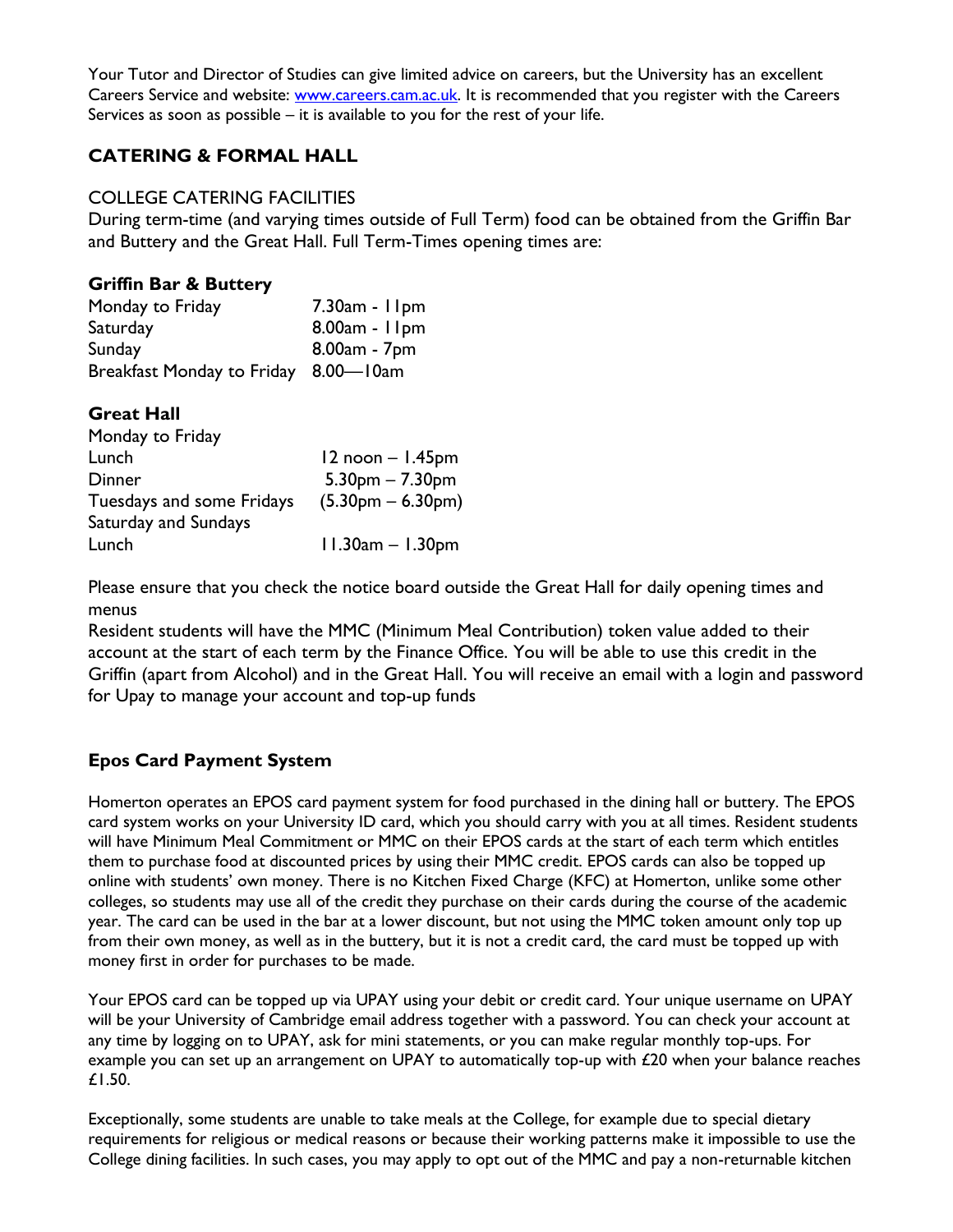overhead charge. You can pay for any meals in cash, but you will lose out on the discount for EPOS users if you pay in cash; please see the Finance Office to discuss this. The EPOS card will give you discounts in other areas such as the Porters' Lodge and College Buttery and bar. It is essential that resident students consider their options carefully before opting out.

#### **Formal Hall**

Formal Halls are special dinners that are held in the Great Hall every Tuesday during Full-Term and some Fridays for Graduate-only Formals. Formal Halls are waiter service of a three-course meal by candlelight; students dress smartly and Fellows wear academic gowns (students are not required to wear academic gowns to the Formal Halls, but may do so if they wish).

#### **Booking Procedure**

Tickets can be purchased in advance by using your EPOS account via Upay (www.upay.co.uk) Formal Halls are a good opportunity to entertain friends from other Colleges, as well as to get together with students, staff and Fellows of the College.

**Bookings** must be made by 11pm on the Sunday before the Formal Hall. The following are guidelines to help make your Formal Hall Dinner experience an enjoyable experience for you and your guests.

**Be on Time** - Dinner Starts promptly at 7.30pm – usually with Grace and a choir recital.

**Mobile Phones** – Please don't use them in the hall during dinner or maybe consider leaving them at home. If you really have to bring your phone with you please switch it off during dinner.

Alcohol - Included in your ticket price is two glasses of wine or a soft drink. If you would like to purchase more drinks, this can be done from the Griffin bar. Alcohol that is not purchased from the college is not allowed to be consumed in the public areas of the college.

**Dress Appropriately** - Smart casual and wearing a gown if you have one will add a sense of grandeur to your evening.

**Stay in your seat** - During the meal service please stay in your seat as the waiting staff are trying to serve you with hot food and we really don't want to burn you or spill food on you.

**Tickets** - Please have your ticket ready. We do random checks on entry to ensure only people that have purchased tickets gain entry to formal halls

Most importantly have an enjoyable and memorable evening at your dinner.

All student bookings for Formal Hall at Homerton College are managed on the website [www.upay.co.uk.](http://www.upay.co.uk/) This is the same site you can use to top-up your College EPOS account and view and track transactions that you have made within College on your card.

Your login to UPAY is your university e-mail address (abcd1234@cam.ac.uk) and your password has been e-mailed to you from UPAY (if you have deleted the e-mail or have forgotten your password, then on the login page there is the ability to request your forgotten password). Once in the UPAY site, you are able to book.

Please ensure you have enough money in your account to purchase the Formal Hall tickets, you can pay for your own ticket out of your token monies (part of residential contract), but to pay for a guest ticket, you need enough funds in your top-up account.

- $\triangleright$  You select the bookings icon on the left hand side of the screen, and then click on 'make a booking'.
- $\triangleright$  The next screen will give you the balances on your account and the functions available to be booked. Select the function you wish to book, it will then go to a new screen asking how many tickets you require and detailing the function for which you are booking.
- $\triangleright$  The next screen is to book your meal requirements (i.e. Vegetarian etc).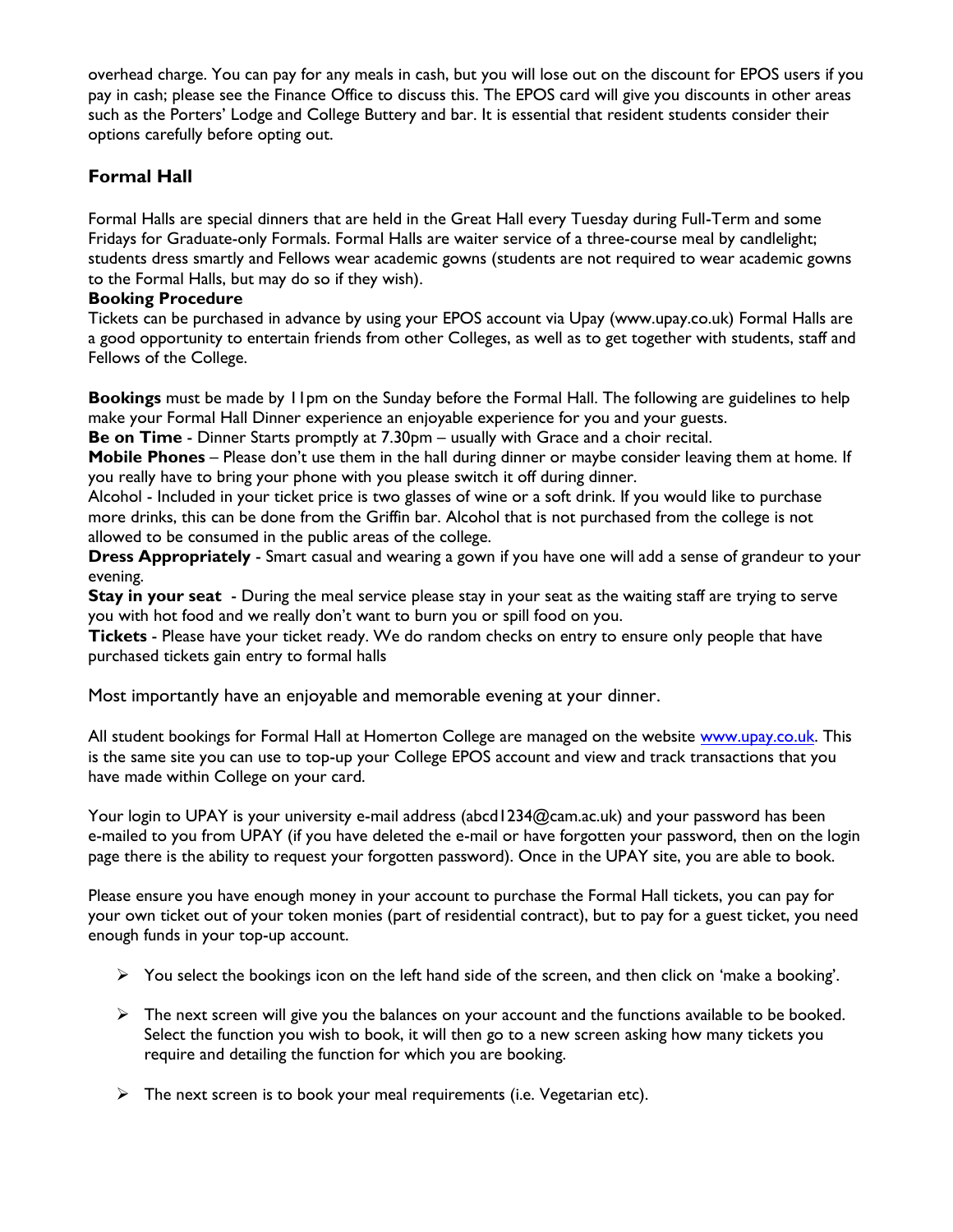- $\triangleright$  Then the next screen details what you are booking and the total cost of the booking, please check this, and if you are happy to appear on the guest list, tick the box to allow this. Finally, click on the pay & confirm button, and the transaction will complete.
- You can then print your confirmation of booking; you will also receive an e-mail confirmation. You can go into your UPAY account at any time to view or print your booking.
- $\triangleright$  When attending the Formal Hall you have booked for, please ensure you bring your booking e-ticket with you, as this will be your confirmation to attend the Formal Hall.

#### **COMMON ROOMS**

There are two common rooms for students, providing a comfortable social centre. The Junior Common Room (JCR) is for all undergraduate students and is situated in the Griffin Bar. The Middle Common Room (MCR) is for Graduate students and PGCE students and is in Morley House.

#### **CONFERENCES**

While you are in residence you will become aware that you sometimes share College facilities with conference guests. The College is a charity that raises money to support education and research; the money raised by conferences reduces the charges for student accommodation and meals. It also contributes towards building maintenance and the long-term educational mission of the College and its upkeep. A student bed for a night at Homerton will cost you about £15, but conference guests can pay up to £65 + VAT for the same privilege and pay restaurant prices for their meals. The conference market in Cambridge is very competitive, but Homerton has a reputation as one of the best venues. Apart from the income generated from the University and its reserves, the College has no other source of income.

Conferences also provide the resources that enable the College to maintain student accommodation to high standards; the staff who look after you in term time also look after conferences when you are away. They take great pride in maintaining some of the best accommodation in Cambridge and like to be appreciated. Residential conferences and weddings are run only during student vacation periods, but day conferences run all through the year and some of the conferences will be important international research events. Day conferences are mainly centred on the Homerton Conference Centre at the far end of the Cavendish Building, where they have little impact on College life. Occasionally, particularly at the beginning and ends of term, there is an overlap of conference activity when you may become aware of conference guests. We simply ask that you be understanding, courteous and helpful.

#### **COUNCIL TAX**

All full time students are exempt from paying Council Tax. The Tutorial Office will send the Council a list of any undergraduates graduates and PGCE students who are not living in college. This list will contain term time addresses so it is important that you update CamSIS with your latest address. The Council no longer require you to give them a Council Tax Exemption Certificate. MEd students are not eligible for Council Tax Exemption as they do not meet the minimum requirements for hours of study per week.

**Please note: if you are living in a house with non-students, only your portion of the council tax will be deducted from the bill.** 

#### **COLLEGE COUNSELLOR**

Catherine Snelson is our college counsellor. She will be happy to see you if you are worried about your mental or emotional wellbeing and you can talk to her in confidence. Even if your worries are work related, you may prefer to talk to someone in college who is not your Tutor or Director of Studies or you may wish to have access to someone who is experienced in mental health issues such as depression, anxiety, stress, issues with eating etc. You do not need to go through your Tutor or DOS as Catherine can be contacted directly by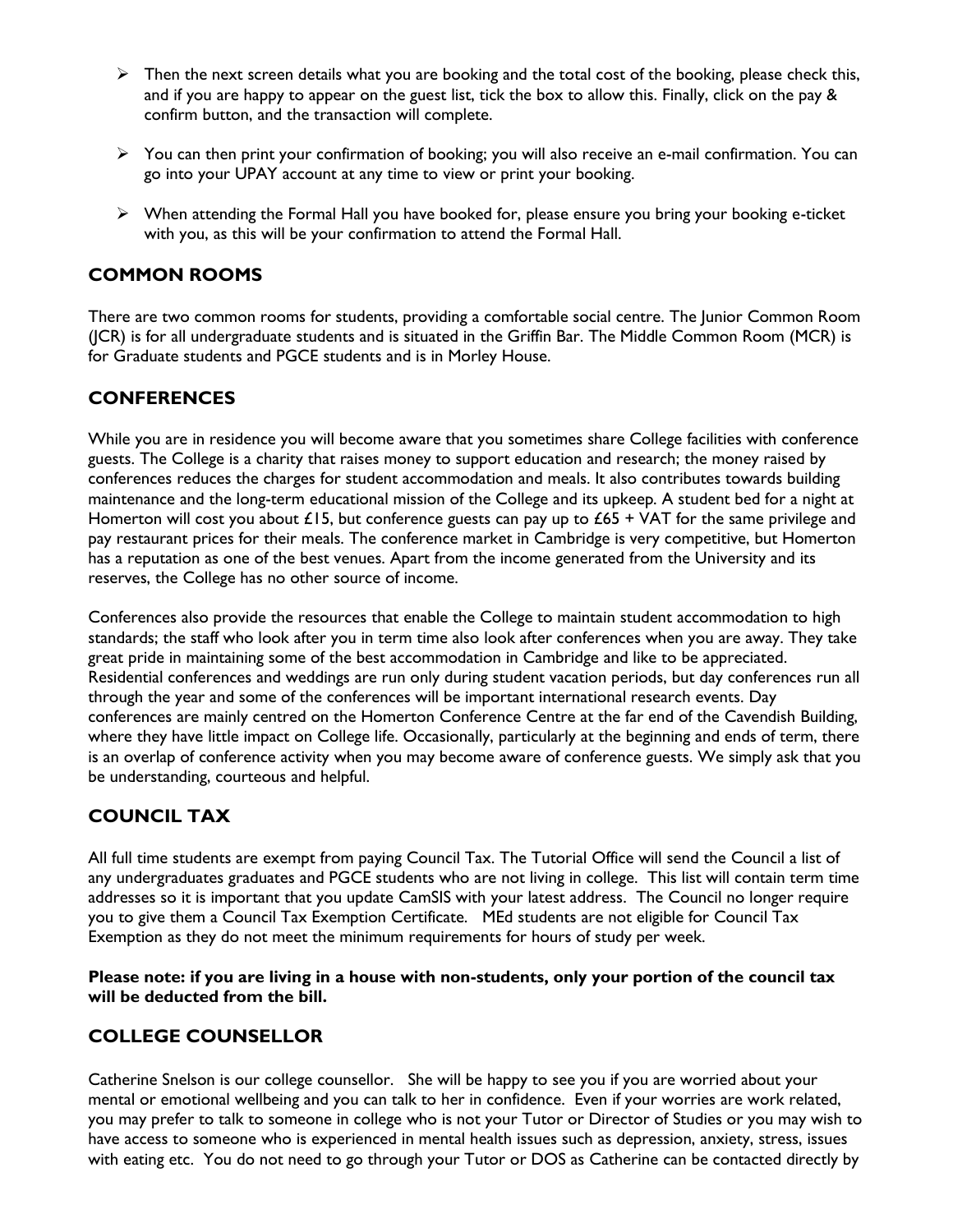email: [cs780@cam.ac.uk.](mailto:cs780@cam.ac.uk) During term time Catherine runs regular drop-in sessions - these will be advertised around the college and on the welfare pages of the student intranet. Her office is on the ground floor of the Cavendish building, CAVG11.

Further information about welfare can be found on page 24.

#### **UNIVERSITY COUNSELLING SERVICE**

The University Counselling Service **<http://www.counselling.cam.ac.uk/>** is located at 2-3 Bene't Place, Lensfield Road, Cambridge, and can be contacted by telephone on 01223 332865. This service is available to all Homerton students. It is free and completely confidential. There is no communication with College or family without the student's permission. There is therefore no need for students to go through College staff before they approach the University Counselling Service.

The University Counselling Service has a wealth of experience in dealing with all aspects of mental health and is totally confidential in its dealings with students. The Student Health Adviser, the Homerton College counsellor, the Counselling Service and your local GP will be able to provide free leaflets on a wide range of issues that may be a cause of distress such as: insomnia, depression, eating disorders, anxiety, bereavement and conflict with others. These leaflets can be found on the Counselling Service website [www.counselling.cam.ac.uk.](http://www.counselling.cam.ac.uk/) If you have a friend who needs help these leaflets can be useful for offering practical advice. College Tutors will also have experience of advising students in a wide range of issues, but they may not necessarily be trained counsellors and will always refer students who need help to either the University Counselling Service, a College Counsellor or to local doctors. The HUS Welfare Team also supports and liaises with Tutors and University services - **<http://www.husjcr.co.uk/support/welfare/>**

#### **DATA PROTECTION**

Homerton College recognises its responsibilities under the Data Protection Act 1998 in respect of the data it maintains on its computers and in relevant filing systems in respect of applicants for admissions and members of the College. The College holds and processes information about its applicants, students and alumni for various purposes. This will include information held, for example, for references, alumni activities and archive purposes. Some data on students may be held/ processed indefinitely in an anonymous form for statistical records and research.

Under the Data Protection Act 1998 you have the right to a copy of the data held about you, except where releasing that information would breach another person's privacy. The Homerton College Data Protection Officer is Amanda Drummond. You can apply to the Tutorial Office Manager if you wish to have a copy of your data held on file.

#### **DENTIST**

There is a University Dental Service, which offers NHS treatment to student members of the University at: 3 Trumpington Street, Cambridge, CB2 1QA, 01223 332860. [http://www.dental.cam.ac.uk/contact.html.](http://www.dental.cam.ac.uk/contact.html)  If you are an NHS patient, the emergency out of hours dental service can be reached on 01223 471798.

#### **DIGNITY AT WORK AND STUDY**

#### **Policy for Students of Homerton College**

#### <http://www.homerton.cam.ac.uk/PublicDocuments>

Homerton College is committed to protecting the dignity of students as members of its community in their work, their study, and indeed all their interactions with each other. It fosters a culture which values positive, supportive and open interactions, and which promotes good working relationships.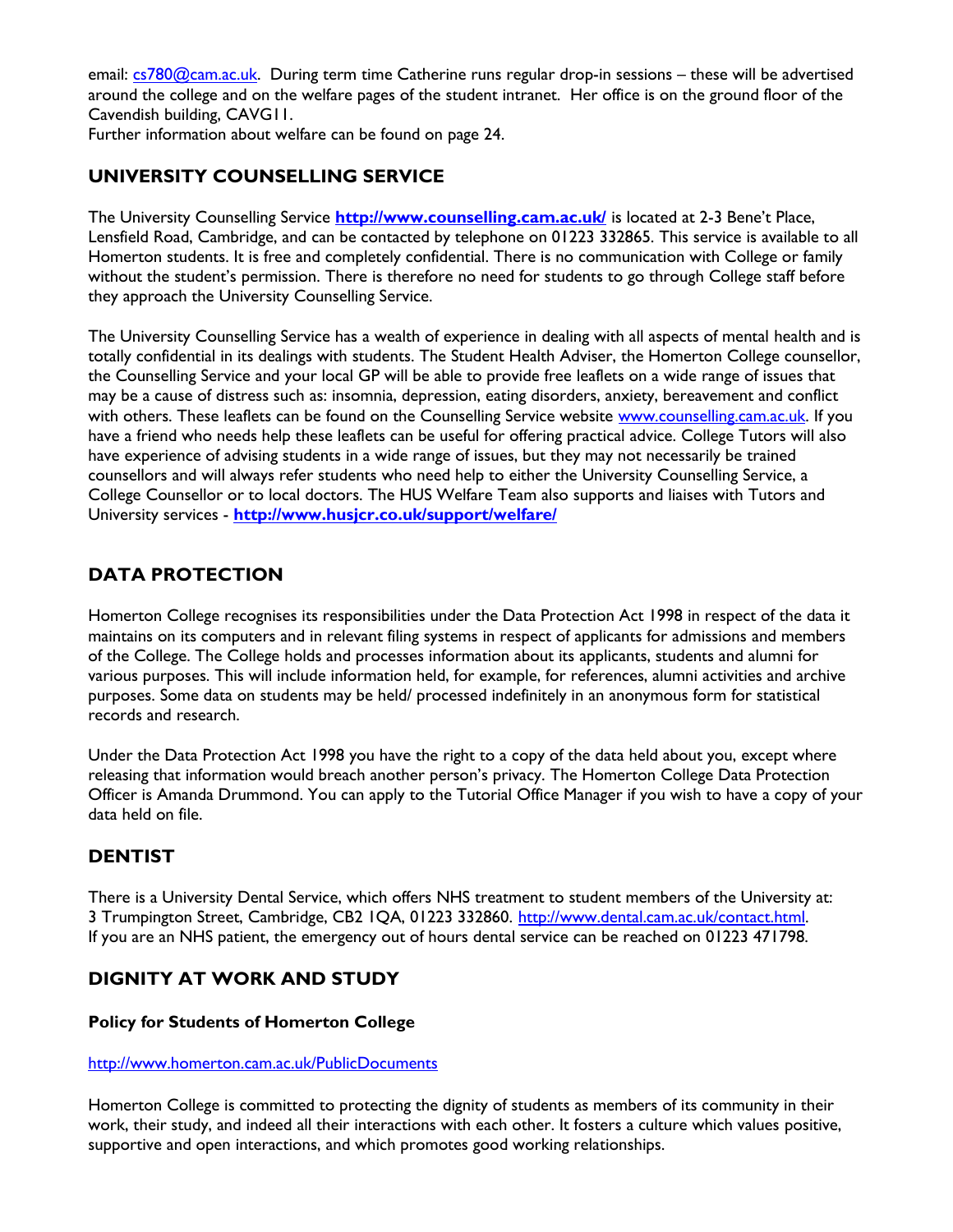The College recognises that to work and study effectively people need a climate in which they are respected and valued for their contribution to work and study, irrespective of their sex (including gender reassignment), marital, parental or partnership status, race, ethnic or national origin, colour, disability, sexuality, religion or belief, or age.

The College recognises its duty of care to students in this respect. Inappropriate behaviour can result in stress and stress-related illness. All members of the College share this duty, and especially those who have some responsibility for other members. The College expects all members of its community to treat each other with respect, courtesy and consideration at all times. All members of this community have the right to expect such behaviour from others, and a corresponding responsibility to behave in this way towards others.

There is a need nevertheless for procedures to deal with particular inappropriate behaviour, including bullying, harassment, victimisation, or discrimination, in an informal context as well as that of work or study, which may have a damaging effect on the well-being of individuals within the College. Behaviour is defined as inappropriate if it is unwanted by the recipient; perceived by the recipient as violating his or her dignity, and/or creating an intimidating, hostile, degrading, humiliating or offensive environment, and; having regard to all the circumstances, including the recipient's perception, the behaviour could reasonably be considered as having that effect. The procedures for dealing with such behaviour are independent of the College's other Complaints Procedures, which may be used if the circumstances complained about do not fall clearly within the range described here.

If any student feels uncomfortable as a result of the behaviour of a member of the College's staff or another student, the best resolution may well be by means of an open and honest discussion, with support if necessary from any of the following: fellow students, his or her Tutor, the Senior Tutor or a Students' Union officer.

If difficulties cannot be resolved in this way, this Policy provides two further procedures: *informal resolution* with the intervention of an appropriate member of the College's Fellowship (normally the Senior Tutor) and/or mediation through conciliation by the College's Harassment Officer; and a *formal complaint procedure* according to which any complaints made about harassment, bullying or other inappropriate behaviour will be investigated independently, thoroughly and without delay. Beyond this, complaint may be made only to the (national) Office of the Independent Adjudicator. See Appendix 6 for details of these two procedures, and see Appendix 7 for Informal Advice on how to proceed.

If a complaint is judged to be vexatious or malicious, disciplinary action will be taken against the complainant; however disciplinary action will not be taken if a complaint made in good faith is judged to be unfounded.

If a complaint is judged to be well-founded, action will be taken as necessary to solve the problem and prevent a recurrence. Its primary aim will not be to punish the person complained against; however, in cases involving wilful misconduct, appropriate disciplinary action may be taken.

A formal complaint should be in writing, and should append any relevant evidence. The complainant may ask a fellow student, or his or her Tutor to help him or her prepare the complaint and to accompany him or her to any meetings in connection with the investigation. The person complained against may seek similar support in responding to the complaint. Appropriate confidentiality should be maintained by all involved in the investigation.

#### **Policy for Senior Members of Homerton College**

Homerton College is committed to protecting the dignity of staff, students, visitors, and all members of the College community in their work and their interactions with each other.

Homerton expects all members of the College community to treat each other with respect, courtesy and consideration at all times. All members of the College community have the right to expect professional behaviour from others, and a corresponding responsibility to behave professionally towards others.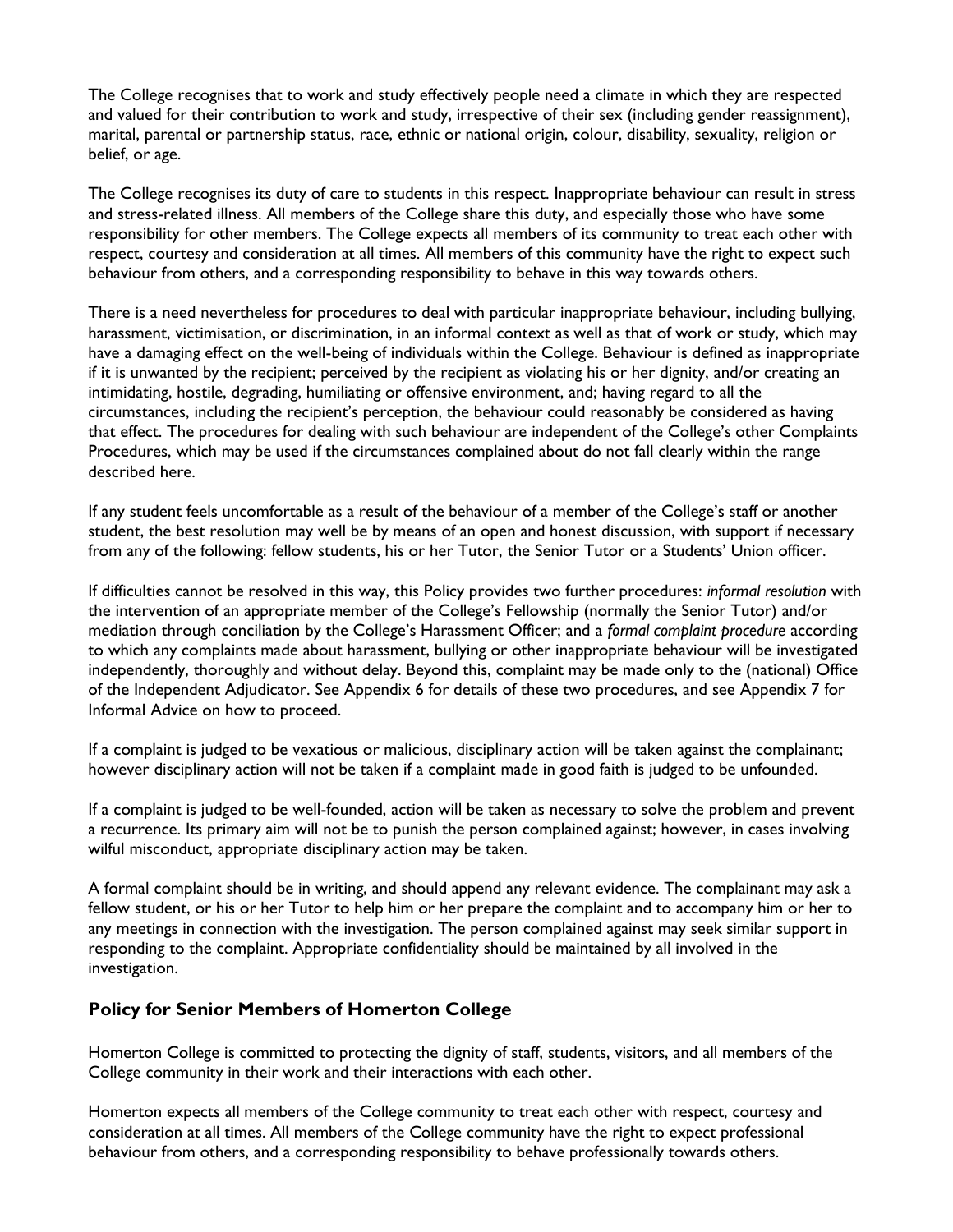In this respect Homerton, as a College of the University of Cambridge, is committed to the **Dignity at Work** policy, [www.admin.cam.ac.uk/offices/hr/policy/dignity,](http://www.admin.cam.ac.uk/offices/hr/policy/dignity) of the University and all its Departments. This policy statement can be found on the main University website and all departmental websites and applies to both staff and students. The statement explains this commitment and what action can be taken if its principles are not observed. Any complaints made about harassment, bullying or other inappropriate behaviour will be investigated thoroughly by the College and without delay, according to the approved procedures published on the University website.

To ensure that this policy is effective, the University has published advice to staff and guidance on promoting Dignity at Work and managing difficult situations and complaints as well as more detailed procedural information. To ensure that the policy is effective, the University expects all members of the University community to avoid all forms of victimisation of anyone involved in the operation of this policy.

#### **DISCIPLINE AND DISCIPLINARY PROCEDURES**

College student discipline is regulated by the College Statutes and Ordinances, available to view online [http://www.homerton.cam.ac.uk/PublicDocuments.](http://www.homerton.cam.ac.uk/PublicDocuments) The relevant sections are:

#### **Statutes**

| Statute 5:                                   | The powers of the Principal                                  |
|----------------------------------------------|--------------------------------------------------------------|
| Statute 24:                                  | The powers of the Dean and the Principal                     |
| Ordinances<br>Ordinance 16:<br>Ordinance 25: | The Dean, powers of exclusion etc.<br><b>Student Appeals</b> |
| <b>Schedules</b>                             |                                                              |
| Schedule 4.1:                                | Student Disciplinary Appeal Procedure                        |
| Schedule 5.5:                                | The Advisory Committee to the Dean                           |

# **EQUAL OPPORTUNITIES POLICY**

Homerton College is committed in its pursuit of academic excellence to equal opportunity and to an inclusive approach to equality, which supports and encourages all under-represented groups, promotes an inclusive culture and values diversity.

#### **FINANCIAL SUPPORT**

#### **Student Loans and Tuition Fees**

All new students entering in September/October must apply to one of the following for confirmation of their Home or EU status in order to receive tuition fee and maintenance loans and/or grants;

- Student Finance England (SFE)
- Student Finance Wales
- Student Finance Northern Ireland
- SAAS (if you are a Scottish student)
- **•** Student Finance Services (EU Students)

Please ensure that you apply to one of the above (that is applicable to you) to prove that you are a Home/EU student. Failure to obtain this confirmation will result in you being assessed as self-funded and/or an overseas student.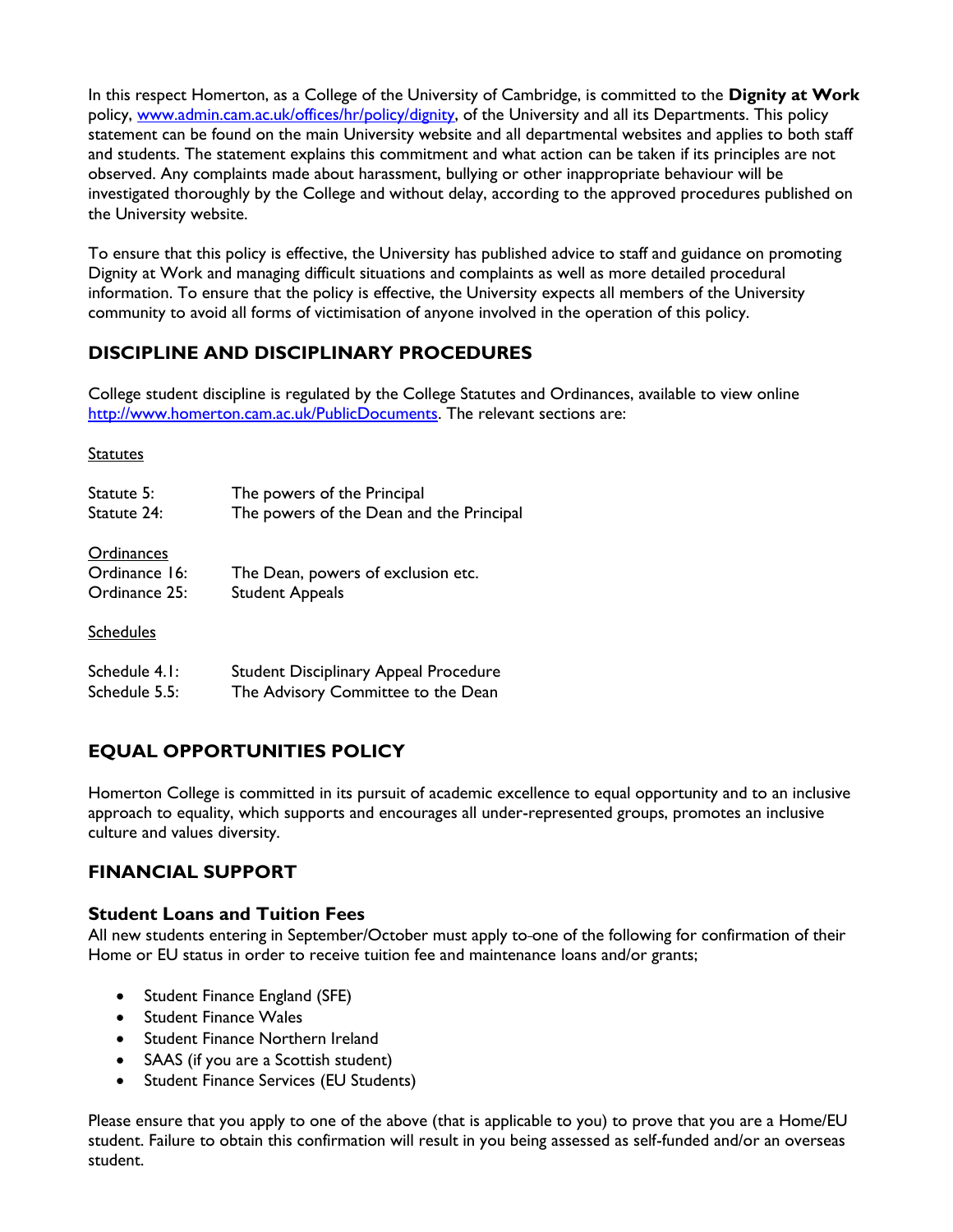All continuing Undergraduate students who wish to take a tuition fee loan must re-apply to one of the services listed above (as applicable) well in advance of the start of their next academic year in order to secure funding on time.

#### **The Cambridge Bursary Scheme (CBS)**

The Bursary Schemes are designed to ensure that students in need of financial help get a means tested grant during their time at the University of Cambridge and Homerton College. The scheme offers support to Home and EU undergraduate students. The CBS is a funding collaboration between the Colleges, the University and the Isaac Newton Trust.

The Student Loans Company now assesses students for a Cambridge Bursary. To be assessed, you will need to make sure that you have made an application for a tuition fee loan and/or to be income assessed for a maintenance loan/grant (the latter only applies to Home students). You must also give consent to share your Financial information between the SLC and the University. For any students who have been awarded a bursary, the College will approve the bursary to the SLC which will then trigger payment to the student. The bursary approvals processes will usually occur in the first week of term, with payment follow around two weeks after. The SLC pays bursaries to students over three terms. The Finance Office and Finance Tutor will write to any students who have been awarded a bursary, this will usually happen in the second week of term.

#### **College Hardship Funds**

Homerton is committed to offering hardship support to all students, beyond what is offered by the Cambridge Bursary Scheme, to those who have particular needs. The College has modest funds to make grants to those in most need, especially those who did not qualify for the Cambridge Bursary Scheme and/or those whose circumstances and finances changed after they started the course.

If you wish to be considered for a College Hardship Grant, you should contact your College Tutor in the first instance. PGCE students should contact their Tutor or the Graduate Tutor. Your Tutor may then give you guidance and if necessary a 'Hardship Application Form' to fill in and send to the Finance Tutor, Mr Dhiru Karia (with supporting statement from your Tutor). Mr Karia will meet with you to discuss your finances and will ask to see documentary evidence, such as bank statements, bills and your budget/cash flow in support of your case.

#### **Vacation Study Grant (VSG) Undergraduate students only**

Homerton Undergraduates who have strong academically approved reasons to remain in Cambridge during the vacations can apply for a grant to help towards living costs whilst remaining in college. The Fund is means tested and only those eligible will be considered by the VSG Committee. All applications must have the support of your Tutor or Director of Studies. The grant will only apply for the days outside the period covered by your termly rent. Final year students will be given priority but first and second year students may apply if they have strong support from their Director of Studies or Tutor and are eligible. You may apply to stay on after the end of term or apply to arrive early before the start of the following term. Application forms and deadlines are published termly by the Tutorial Office. If you are not eligible for a VSG you may book and pay for extra nights in the vacation in the usual way.

#### **Homerton Victoria Brahm Schild Bursaries**

Homerton College offers an Internship Bursary scheme, made possible by a generous donation from Victoria Brahm, an alumna of the College )BEd 1980-84). The Bed Bursaries are intended to support undergraduates and graduates (incl. PGCE) students who are seeking to undertake an internship, work experience or a research project that would have a potential benefit to their future careers.

The Bursaries will provide funding to cover the costs of accommodation in College of up to 10 weeks during the Easter or Summer Vacations, or it will provide funding towards accommodation and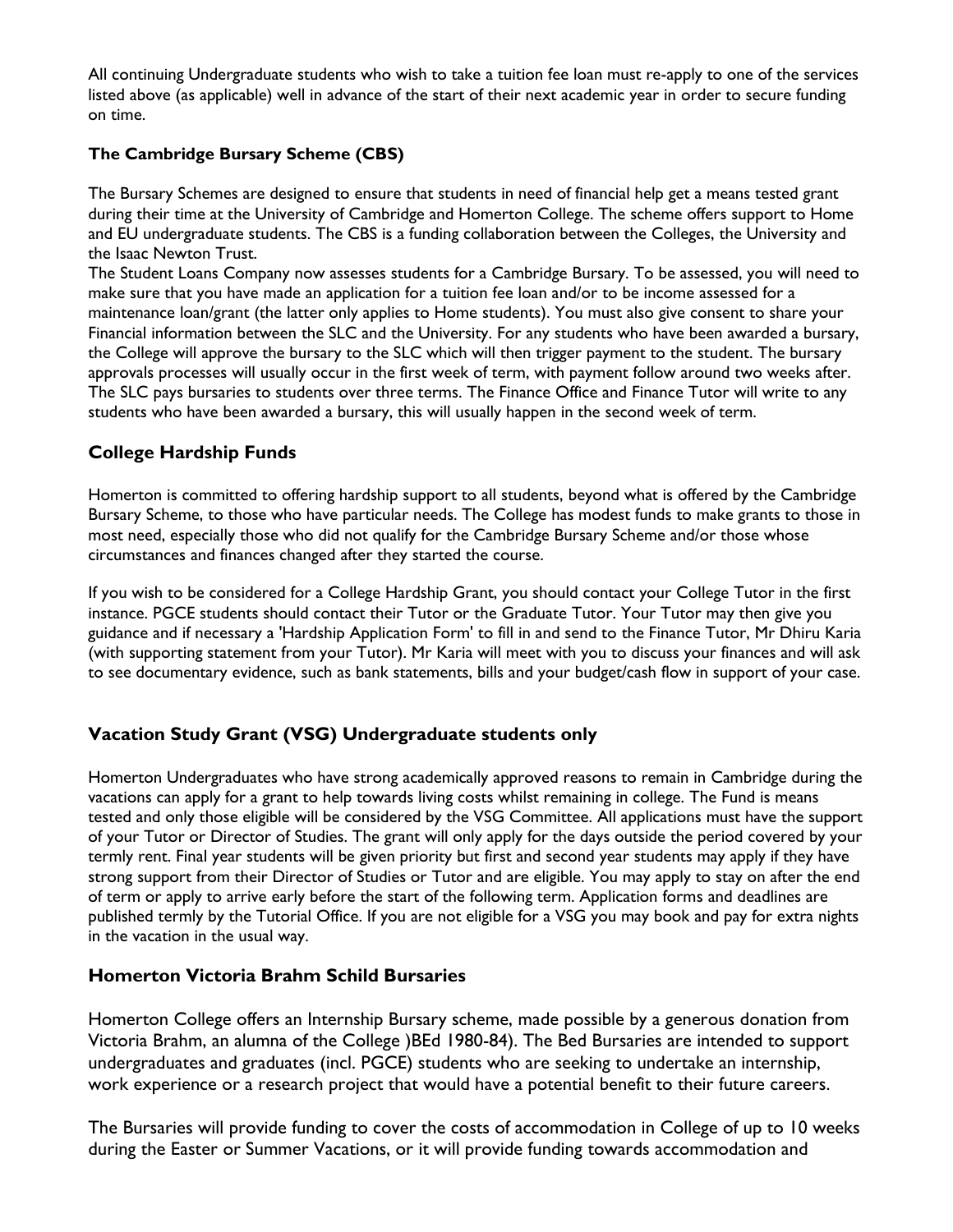associated cost of an internship, if you need to be located closer to the place of employment. Further information can be found on the student intranet, [Nexus.](http://www.homerton.cam.ac.uk/) 

#### **Research Grants: Graduate students only**

The Research Grant scheme is intended to help Homerton College Graduate students with expenses associated with their research each year. Students may apply for funds each year (2016 - 2017: £175 per year for one year courses or £400.00 per year for PhD courses), or chose to apply for a larger amount in all year of study as long as total funds given during the course do not exceed £1200 Funds may be sought for expenses such as: travel to conferences, research sites, libraries; registration fees for conferences; accommodation costs while working away from College or at a residential conference; exceptional expenses associated with your research, such as unusual amounts of photocopying, purchase of specialist analysis software etc, if not available elsewhere. Students will be contacted by the Graduate Administrator each term with eligibility criteria and application forms.

#### **Small Grants for Undergraduate Academic Projects**

An academic Grant of up to £100 may be applied for by Homerton Undergraduates who are unable to afford expenses associated with academic related work. Please contact your Tutor/ DoS in the first instance.

#### **Language Centre Reimbursement**

Homerton students wishing to do a language course at the University Language Centre (in any language other than English) are entitled to 50% reimbursement of the cost of one course, in any one academic year. Receipts must be submitted to the Tutorial Office for approval, after the course has been successfully completed. Contact the Finance Tutor for details and an application form.

#### **Childcare Bursary and Student Parents**

It is important to notify the Tutorial & Admissions Office if you are a student parent with dependent children so that we can keep you informed via the University Childcare Advisor [\(www.admin.cam.ac.uk/univ/childcare/\)](http://www.admin.cam.ac.uk/univ/childcare/). See also the 'Cambridge Guide for Student Parents' ([www.admin.cam.ac.uk/univ/childcare/student/\)](http://www.admin.cam.ac.uk/univ/childcare/student/). PGCE students should also inform the Faculty of Education.

#### **University Awards and Charities**

Students may apply for a wide range of University funds, including those for hardship, travel, research and exploration. The Finance Tutor will also have directories and information about sport, education, travel and charitable sponsorship, but students are expected to undertake their own research and to complete their own applications.

#### **Choral Scholarships**

Up to 18 choral scholarships are available, each to the value of  $\pounds$ 100 per annum, open to any member of the College student community. Duties require participation in the College Charter Choir and in ensemble singing within the College and specifically at College services. Auditions are held early in the Michaelmas Term. For full details contact the Director of Music [dt267@cam.ac.uk.](mailto:dt267@cam.ac.uk)

#### **Training Bursary for PGCE Students only**

A training bursary will be available to eligible Home and EU students and the amount you receive will depend on the grade you received for your undergraduate degree, and the subject you are training in. For further details please visit the Teaching Agency website [http://www.education.gov.uk/get-into-teaching.](http://www.education.gov.uk/get-into-teaching) You will receive information regarding your bursary from the **Faculty of Education**.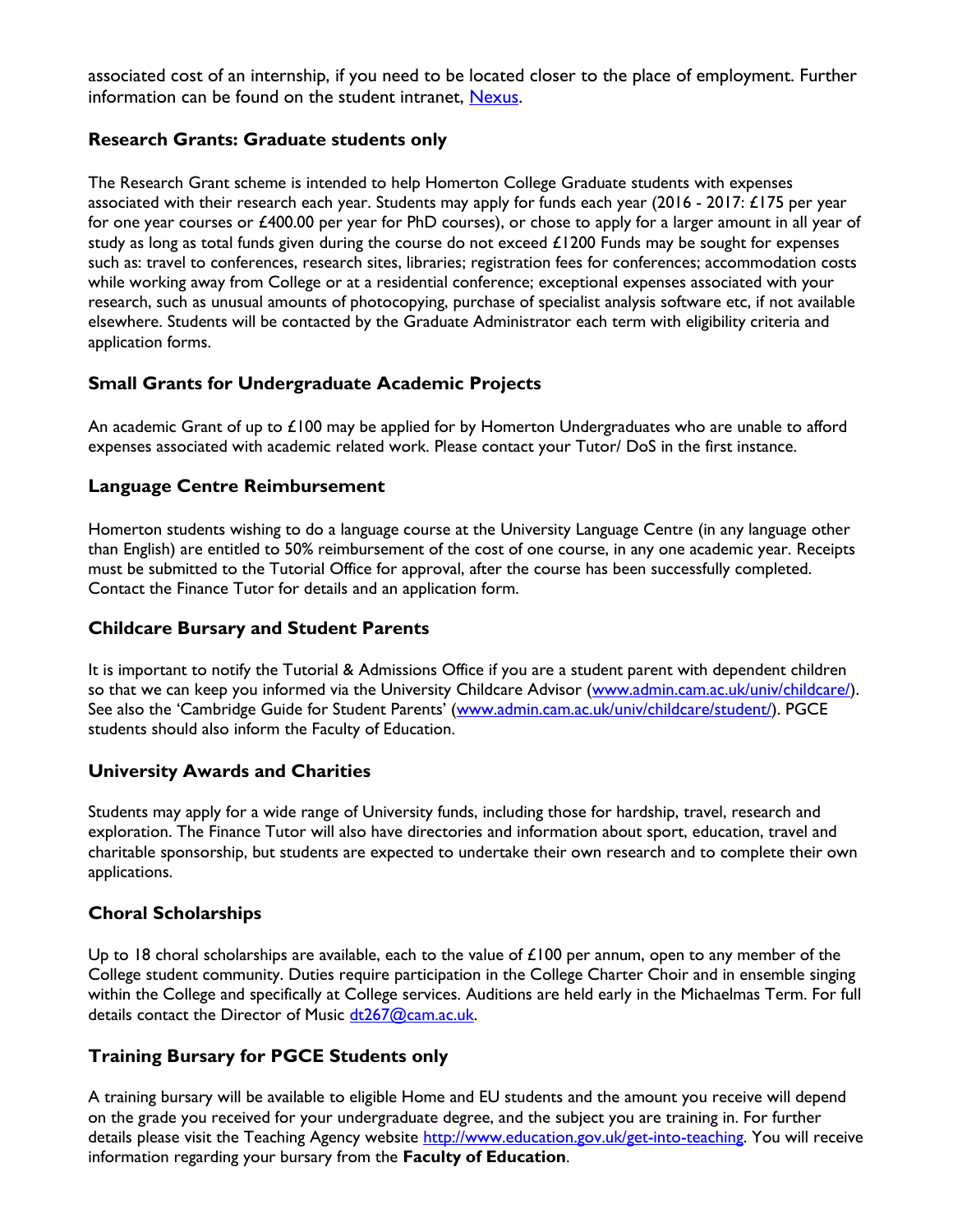#### **Hardship Funding (for Graduate students)**

The University's Graduate Hardship Award scheme aims to support students who have shown a high aptitude for research or study but are experiencing financial hardship as a result of unexpected changes in their financial circumstances. The awards are intended to support those students who would otherwise be unable to complete their research or study. The Scheme is funded by the University and Trust Fund donations (the [Lundgren Fund](http://www.admin.cam.ac.uk/univ/so/2015/chapter12-section2.html#heading2-307) and [Harry Desai Fund\)](http://www.admin.cam.ac.uk/univ/so/2015/chapter12-section2.html#heading2-138) and administered by the Student Registry.

Please note that:

- the deadlines for receipt of applications are  $9<sup>th</sup>$  November, 31st March and 21st May each year
- awards are not normally made for more than £2000
- PhD Students **must** have completed 4 terms of research
- applicants **must** be able to demonstrate financial hardship as a result of unexpected changes in their financial circumstances, rather than as a result of insufficient funding being available from the outset of the course

Homerton students wishing to apply to this scheme should contact the Graduate Tutor or Finance Tutor in the first instance. Graduate students are also eligible to apply for the College's Hardship Awards.

#### **Travel Awards**

There are some travel awards/funds available to current students of the University/College. The University has a CamFunds website, which lists most awards offered by the University, Colleges and Departments please see [http://webservices.admin.cam.ac.uk/camfunds.](http://webservices.admin.cam.ac.uk/camfunds) Details of Travel Awards are also found on Nexus.

The **Pilkington Travel Award** is the main travel award for Homerton College. This is intended for students who are planning to undertake an ambitious or out of the ordinary journey during the summer vacation. Competition for these awards is such that they are only made where travel will "confer a benefit on others", and students are expected to bear part of the cost themselves. There is no application form for this; instead applicants should submit a written application to Professor Richard Hickman in the Lent term and details will be published towards the end of the Michaelmas Term by the PGCE/MEd Administrator. Your Tutor can help you complete the application and advise you on your plans.

#### **FIRE SAFETY**

#### **Fire Drills, Testing & Alarms**

The Head Porter will arrange for a fire drill to be carried out early in the Michaelmas and Lent terms, however retesting will be required if responses have been slow or incorrect (i.e. going to the wrong assembly point). Once a week, the Porter's will test the fire alarms in all College buildings to ensure everything is in working order (there is no need to evacuate during these tests the alarm will only sound for a few seconds during each test, if it was to continue longer than that please treat this activation as a real incident). Any other time the fire alarm sounds, students are expected to evacuate the buildings and treat the situation as a real fire.

During fire drills and fire alarms the Porters, with the help of the fire wardens (see below), will check how residents respond and leave the building and, where applicable, advise the fire service of anyone who hasn't been accounted for.

#### **Fire wardens**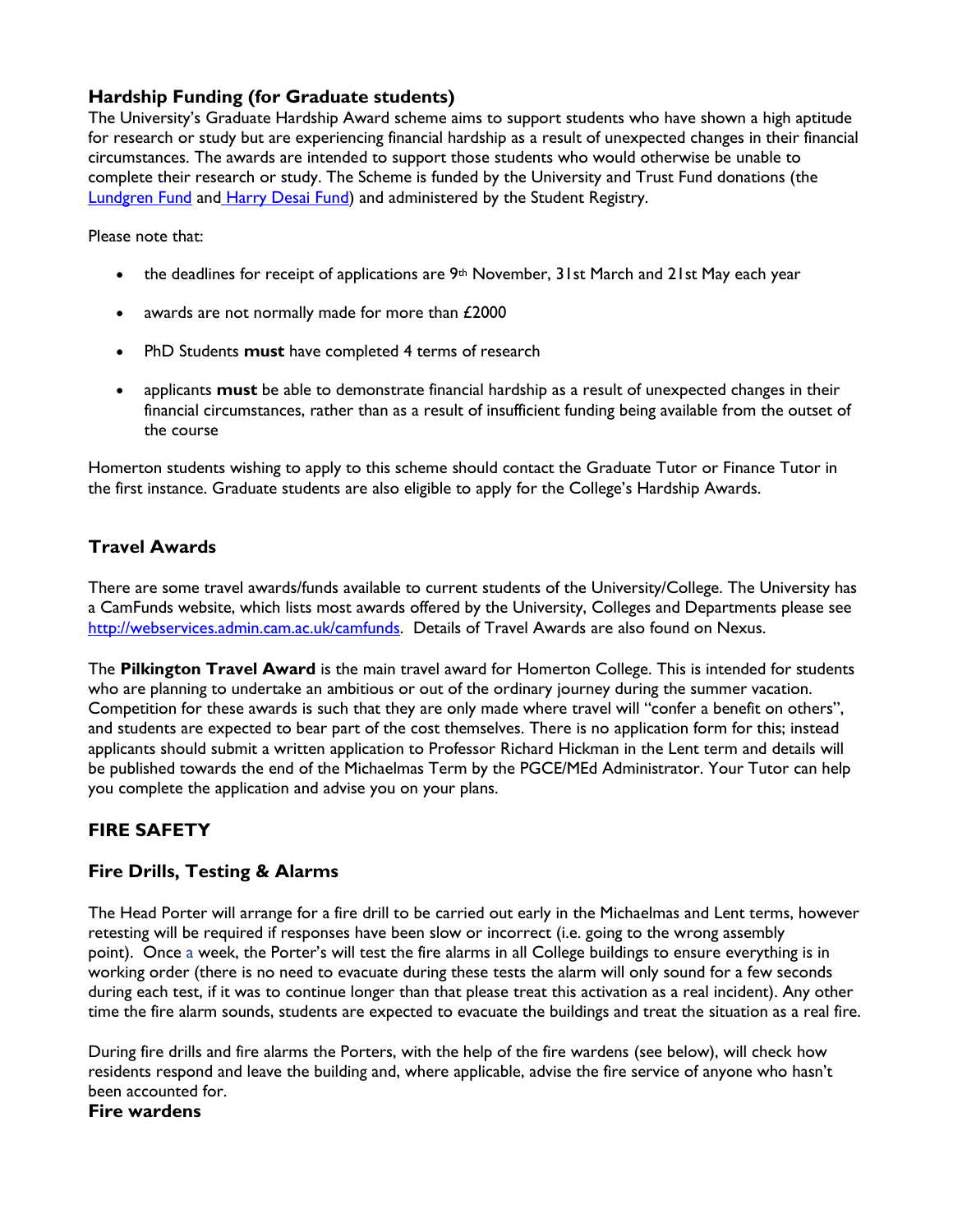Certain College rooms are designated as fire warden and deputy fire warden rooms and therefore occupants of these rooms will be the designated fire wardens. There is a small financial reward for this role per term. This is not an onerous task, but it should be noted that fire warden responsibilities cannot be passed to other residents and they must remain with the room. You should therefore be aware that you might be required to take on the role of fire warden whilst you are a resident at Homerton College. **Please note: the Fire Warden training sessions organised by the Head Porter at the start of the academic year are compulsory. Failure to attend the training will result in the Dean being advised.** 

#### **FREEDOM OF SPEECH**

The College is required [under the Education Act (No. 2) 1986] to 'take such steps as are reasonably practical to ensure that freedom of speech within the law is secured for its members, students and employers and for visiting speakers'. Anyone organising a meeting should consult the Code of Practice and accompanying Guidelines drawn up by the College. Permission for meetings covered by the code should be obtained from the Dean.

# **GARDENS & GROUNDS**

Please play your part in taking care of the College Gardens and Grounds by keeping to the designated footpaths and avoid cutting corners or damaging plants. Please also avoid any paths that may have been cordoned off. This is for your safety. Please clear away your glasses, plates and any rubbish after you have finished eating in the College grounds. The College has an interesting range of plants, trees and shrubs and if any students would like to know more, then please contact Richard Thompson, the Head Gardener on extension 47179.

#### **HEALTH CARE AND SUPPORT**

Every student resident in Cambridge must register with a medical practice at the start of their course. This can be done during the first week of Full Term when our local GP surgery visits, or registration packs can be collected from the Student Health Adviser, Sandy Chambers. Most local doctors are familiar with the problems affecting students at Cambridge. This does not usually prevent students visiting the family doctor at home in the vacations.

Health care is available in Cambridge from the National Health Service [NHS]. All students (domestic, EU and International) who register with a local general practitioner (GP Surgery) will be entitled to free primary care (GP care). If secondary care is required, a student will be referred to a local NHS hospital; there may be a charge for non-domestic students.

Leaflets explaining your rights to NHS health care are available from Social Security Offices, hospitals, doctors, dentists and opticians and from the Department of Health website: [www.dh.gov.uk.](http://www.dh.gov.uk/) Fees for overseas students are also explained on the Department of Health website.

The costs of repatriation after a serious accident are not covered by NHS funding; as such students are advised to take out insurance against unexpected travel and medical expenses.

Students coming to Cambridge from other parts of the United Kingdom should bear in mind that not all Area Health Authorities provide the same range of treatments. Those in need of continuing treatment for a preexisting condition should ask their home GP to liaise with the Cambridgeshire Health Authority.

**Please note that this advice is intended for guidance only. It remains the responsibility of any student who has concerns about health care provision to contact their local health care provider for advice.** 

#### **EMERGENCIES**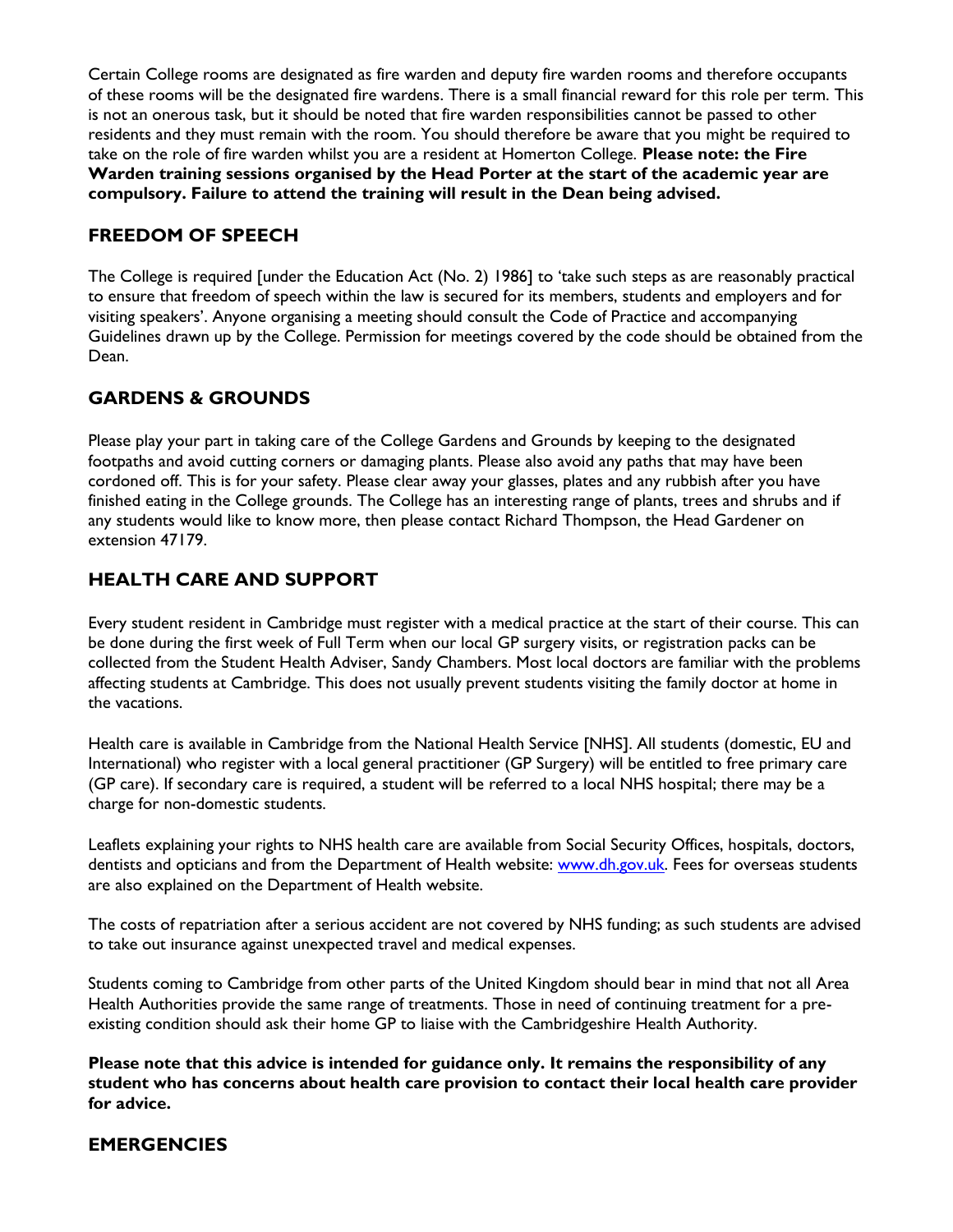In the case of an obvious emergency, dial '47111' on an internal phone and tell the Porter on duty what has happened. The Porters must be informed that the emergency services have been called to the site or they may be turned away.

In the event of illness that may require a Doctor's visit, please advise the Duty Doctor to report to the Porter's Lodge before entering student accommodation or any other part of Homerton College. If an emergency requests attendance at hospital or other premises the Duty Porter will authorise the use of a College funded taxi at his/ her discretion. The nearest Accident & Emergencies Department is at Addenbrookes Hospital on Hills Road.

#### **Student Health Adviser**

Sandy Chambers is a fully qualified nurse, and is here to provide health and welfare advice and support to students. You can see Sandy if you are feeling unwell or have other health worries. She can give advice and treat minor illnesses and minor injuries and help with psychological issues. You can also discuss contraception, sexual health matters, immunisation and travel vaccination. Her telephone extension number is 47248 and you can email her on [sc606@cam.ac.uk.](mailto:sc606@cam.ac.uk)

#### **Local Medical Practices**:

| <b>Woodlands Surgery</b>                   | 48-49 Bateman Street  | 01223 697600 |
|--------------------------------------------|-----------------------|--------------|
| <b>Lensfield Medical Practice</b>          | 48 Lensfield Rd       | 01223 651020 |
| Queen Edith Medical Practice               | 59 Queen Edith's Way  | 01223 247288 |
| <b>Trumpington Street Medical Practice</b> | 56 Trumpington Street | 01223 361611 |

#### **NHS Direct**

You should call the NHS 111 service if you need medical help and advice fast, but it is not a 999 emergency. You will be assessed, given advice and directed straight away to the local service that can help you best. Calls to NHS 111 are free from landlines and mobile phones. If you are calling 111 with mental health concerns choose option 2 and you will be put through to a specialist service.

#### **Additional Support**

It is important to remember that there is a wide range of support and pastoral care available to you, within the College and the University, including through the Tutorial system, the Student Health Adviser and the University Counselling Service, HUS but also in the wider world of the National Health Service and local health care provision. This is particularly important where long-term treatment is needed that may extend beyond the time you are studying at Cambridge. If you become concerned about the mental health and safety of others it is important to share your concern with your Tutor, the Counsellor or the Student Health Adviser.

#### **INSURANCE**

Students are advised to arrange their own insurance to cover personal belongings and valuables which are the responsibility of the individual.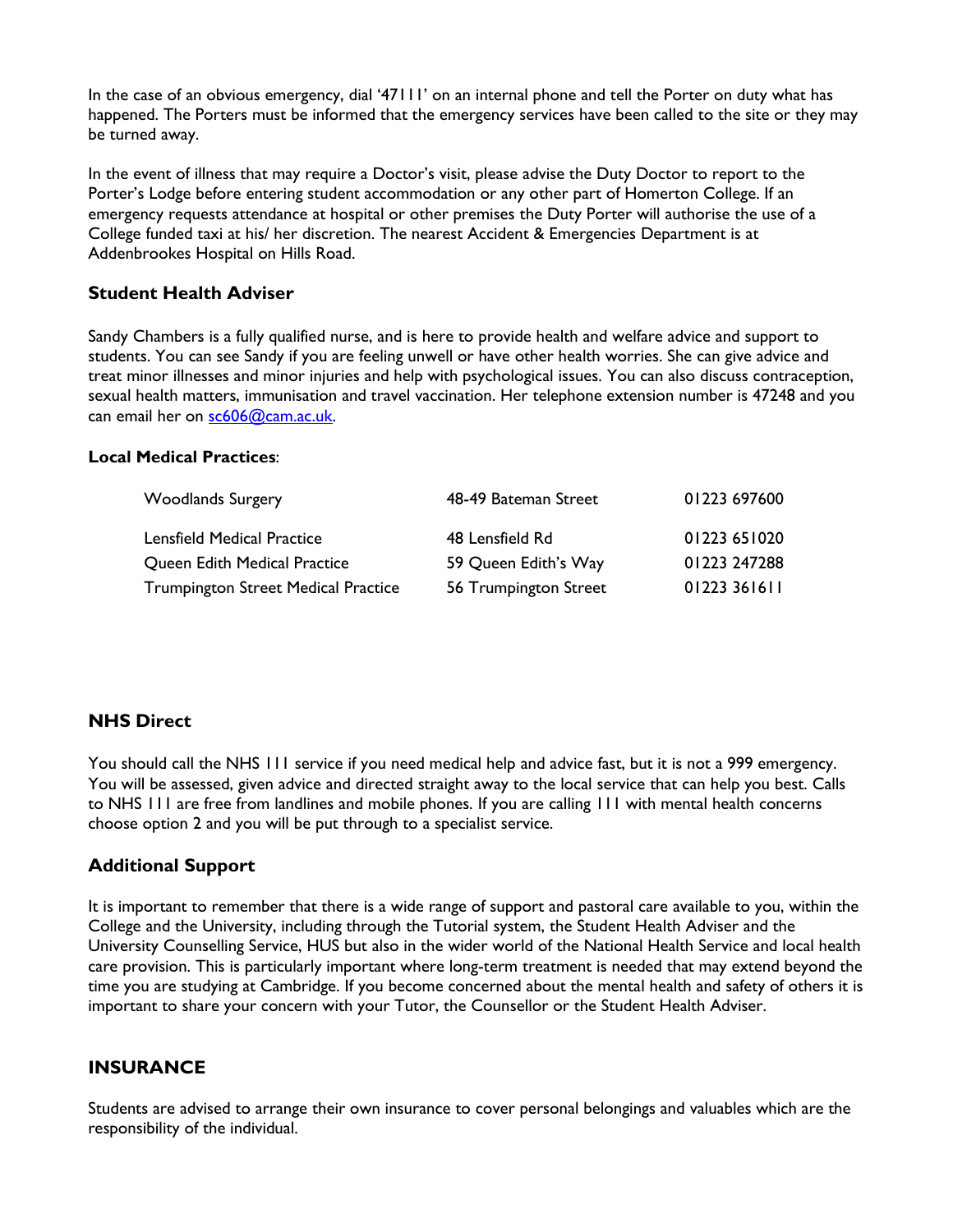#### **INTERNATIONAL STUDENTS**

Students needing to apply for a new visa, or an extension to an existing visa, are required to make an application under the UK Border Agency's Points Based Immigration System Tier 4 Student (General) legislation. **The Points Based System applies to all students who are registered at the University of Cambridge (undergraduate and graduate), and who need a visa to come to the UK.** 

#### **Visas**

Guidance notes on how to apply for visas and extensions, both from inside and outside the UK, as well as the application forms required, can be found on the University of Cambridge International Office website – <http://www.ist.admin.cam.ac.uk/>

It should be noted that the Home Office policy on dealing with applications for those who have come to the end of their immigration permission to be in the UK is to AUTOMATICALLY REFUSE anyone who overstays for 28 calendar days or more before making their application. It is essential therefore, that students must renew their immigration visa in good time and should not allow their permission to be in the UK to expire.

#### **Requirements Once in the UK**

It is a requirement that the University must take a scan of a student's passport, visa and, where applicable, biometric identity card, within 7 days of their arrival in the UK. To fulfill this requirement, you must either bring your passport to the Tutorial & Admissions Office when you arrive, or hand it in at Registration, whichever is sooner. Your passport/visa/ID card will be scanned, and returned to you.

If any changes are made to your passport and/or visa during your course, you are required to bring these to the Tutorial & Admissions Office as soon as possible for them to be re-scanned (this is only likely to happen when you travel outside of the UK and reenter). For this reason, students are asked to check their passport carefully to see if any amendments or restrictions have been added.

It is also a requirement of the UK Border Agency that the University confirms if the student continues to be present on the course. To do this, students who have entered the UK on a Tier 4 visa using a Confirmation of Acceptance of Studies (CAS) are required to complete contact points throughout the duration of their course. Students will be issued with details of their sponsorship duties at College Registration, and this will include details on when they are expected to go to the Tutorial & Admissions Office, or their Faculty/Department, to complete these contact points.

Students can contact the International Student Team for advice and/or further information on any of these topics at <http://www.admin.cam.ac.uk/offices/internationalstudents/>

#### **IT FACILITIES AND HELPDESK**

At the beginning of their course, each student is issued with the following:

- **Username or CRSID**
- Raven password to log onto the secure University websites and Hermes Website

These passwords should be changed to become more memorable to individuals. You are advised to change your password on a regular basis.

The Lower Study room (next to the Finance Office) has a laser printer producing hard copies in both mono and colour. Payment for laser printing from the networked PCs - 5p per sheet for mono, 25p per sheet for colour - is via electronically calculated print credits, payable in advance (minimum payment of  $£5$ ).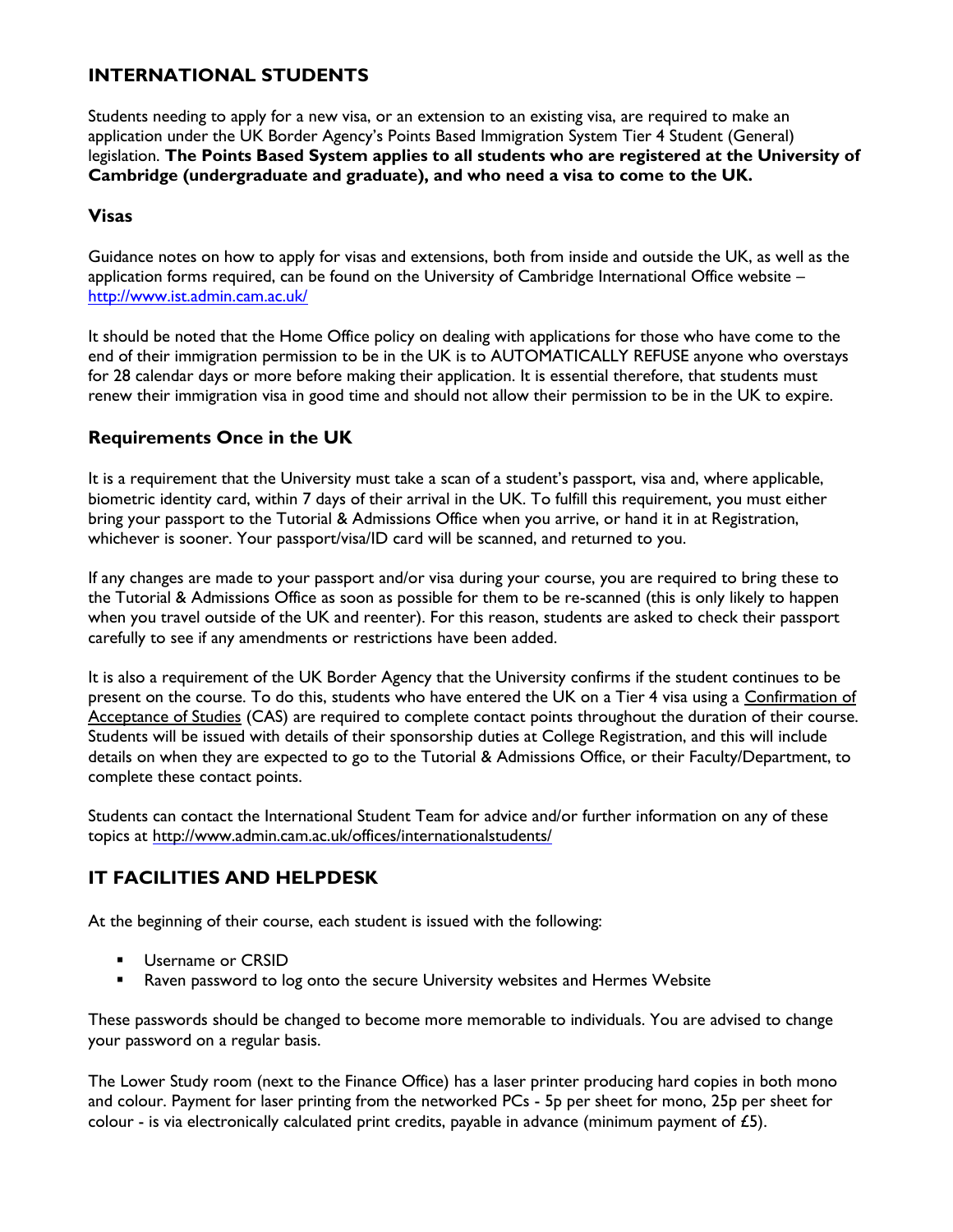The IT department also has further computing equipment such as scanners, digital cameras and concept keyboards. Most PCs have DVD+RW/CD-RW drives, which can read/write both DVDs and CDs.

Equipment in the Lower Study room is protected with anti-theft alarms and video cameras relay pictures to the Porters' Lodge. Security of software is of prime importance. No software may be copied for personal use unless clearly stated on the disc as being free to copy. Software held on Hard Discs is NOT for copying. A catalogue of software installed on the network may be viewed electronically. **Our software Licence does not permit taking any software from College into schools (PGCE students), unless it is clearly stated on the disc label**.

The Lower Study room can become severely congested if students leave it to the last minute to word process essays for a deadline. *Be warned* - the excuse of not being able to get onto a computer will not be accepted when pleading for any extension.

#### **Internet Access using the Managed Cluster Service Workstations in College**

The Managed Cluster Service Workstations are for the use of all Homerton students. These are University managed PCs, running a wide range of software, together with printers and scanners and a central file store. There is a charge for all printing; students are able to purchase print credit online. All PCs are also able to run under the Linux operating system as an alternative to the standard Windows.

They also allow access to a number of different specialist software packages, licenced by the University. The Computer Room in the IT Department, and the Library, have PCs available 24/7 for student use.

#### **Internet Access in Study Bedrooms - Eduroam**

If you live in College and have a PC or laptop, you may benefit from the Internet enabled network that the College offers resident students. The Eduroam WiFi service allows access to email, WWW, and other Internet services from your study bedroom. It is a serviced network that is operated by Homerton College.

#### **Additional information and advice can be obtained from the I.T. Department helpdesk:**

#### **Telephone: +44 (0) 1223 747109 Email: it-support@homerton.cam.ac.uk**

#### **Excessive Use**

Students are reminded that they are responsible for all network traffic generated by their computers. Students who generate excessive network traffic will be required to demonstrate that they are abiding by the rules, otherwise they may be subject to disciplinary action and any associated charges as deemed appropriate.

#### **Lower Study Room**

The computing facilities can be heavily used by all students at certain times of the year. Anyone wishing to use a Homerton College owned computer for writing essays, compiling assignments etc. has priority over anyone wishing to use the terminal for e-mail or web browsing. Any student must vacate the computer if using e-mail or browsing the internet for recreation, if all other computers are in use and someone wishes to use a computer for academic work.

#### **Audio Visual Equipment**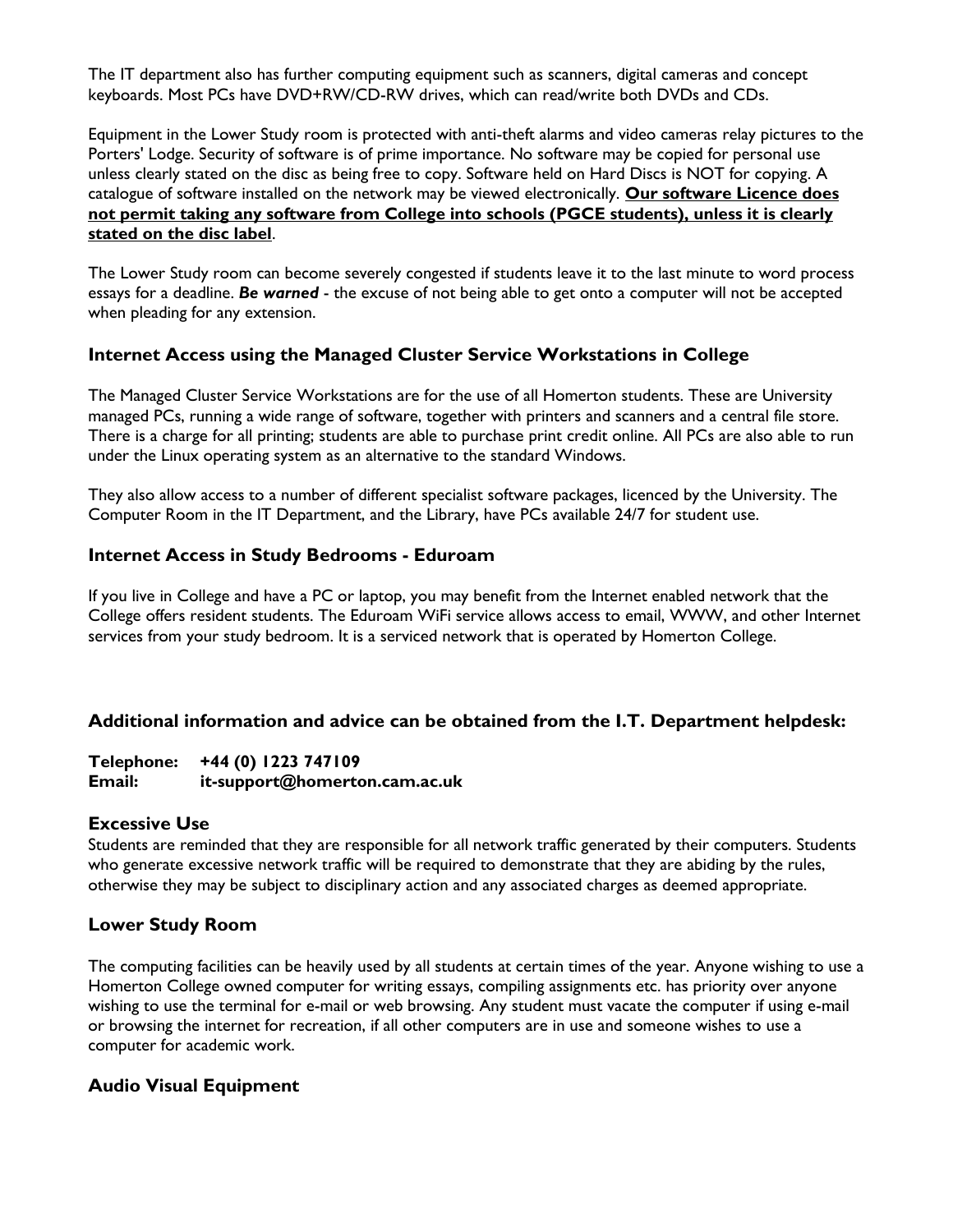The IT Department has a range of AVA equipment such as Data Projectors, PA Systems, Digital Cameras, OHPs and Screens. Senior HUS Representatives and Staff are the only authorised people able to book this equipment. They usually book equipment on behalf of students who are members of College societies.

#### **Photocopying Facilities**

Students have access to a photocopier in the HUS Office. Please read the instructions carefully, particularly in relation to copyright.

#### **The University Computing Service**

This is situated in the Rodger Needham Building, West Cambridge. After matriculation, anyone is entitled to use the many facilities and services that the University Computing Service offers. All new students will receive a registration number and e-mail address at the beginning of their course.

Facilities and services include:

- **Being able to use Macs and PCs in the University Open Areas**
- Being able to take IT Courses (run each term)
- **Purchasing software at the University's negotiated price**
- **Receiving advice on hardware and software maintenance**
- **EXECO** Contacting the Help desk over problems with University Services.

Problems with any computer personally owned by a student must be taken to the IT Helpdesk at Homerton.

#### **LAUNDRY**

There are coin-operated laundries available in West House [key available from the Porters' Lodge] and off Paupers Walk. These are communal facilities, which all residents rely on; please treat them with care and respect. If you have any problems get in touch with the Housekeeper or one of her assistants. Ironing facilities are also located in or near the Laundries.

#### **LIBRARY**

Homerton College Library is available 24 hours, 7 days a week to Homerton students for quiet study, recreational reading, borrowing of resources and using the computers. If you need any help, our friendly Library team is on hand to provide support and guidance in the use of book and electronic resources and answer any queries. Just pop in and speak to us (9.00 am - 5.00pm, Monday-Friday), email library@homerton.cam.ac.uk or call 01223 747260. There are also Student Helpers available between 1pm and 5pm on Saturday and Sunday during Full Term.

Our main aims are to provide material supporting undergraduates taking Part 1 of the Cambridge Tripos and to create a stress free environment for studying, with the perfect desk and plenty of support when you need it.

The Library has a collection of c47,000 items supporting learning and pleasure. Apart from books, it includes magazines, daily newspapers, journals and DVDs. All students can use the self-issue machine to borrow resources once their University card has been registered with Library staff. You can also use your library card to access your Library Account and renew your books online through our catalogue, *Heritage* 

Students are very welcome to suggest resources for our collection using our [Book Suggestion Form](https://homlib.wordpress.com/suggest-a-book/) and new additions to the collection are added on a weekly basis to our Pinterest page. For regular updates about new resources and Library news at Homerton and throughout Cambridge, you can also follow the Library on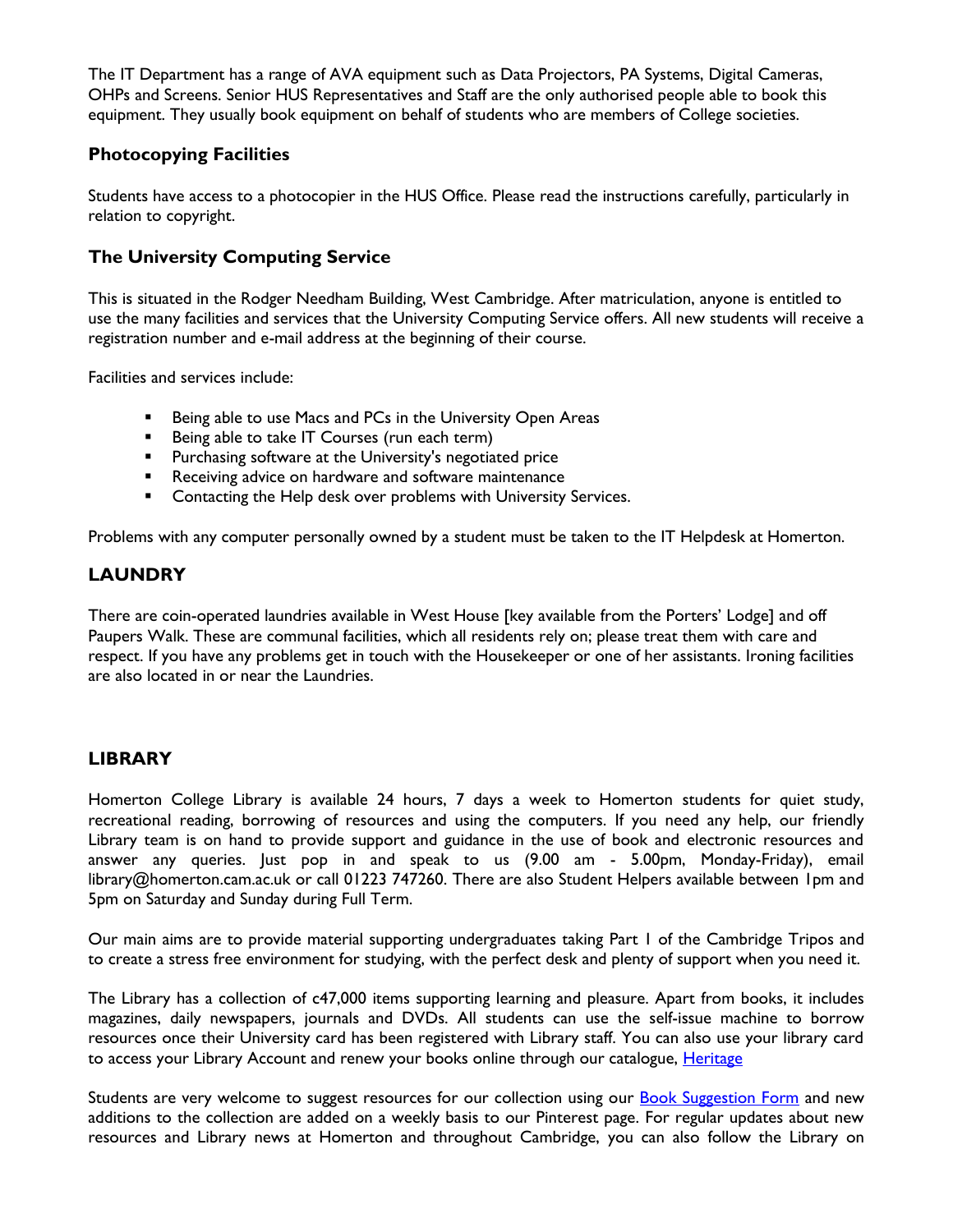[Twitter](https://twitter.com/HomertonCollege) or access our Library guides on topics such as plagiarism, referencing and electronic resources on the Library [blog.](https://homlib.wordpress.com/)

Students at Homerton also have access to other libraries in Cambridge:

Faculty and Departmental Libraries of the University of Cambridge: ask your Director of Studies or Homerton Library staff about these facilities or contact the relevant Faculty Library directly.

University Library, West Road, Cambridge: This is a legal deposit library so by law, one copy of any book and journal published in the UK must be sent to the Library. All students may work there and borrow books- just remember to take your University card with you to gain access to the Library.

Cambridgeshire County Public Libraries: The nearest branch is at Rock Road, with the Central Library located in Lion Yard in Cambridge. You will need a proof of address and identity to register with the public libraries, and will then be able to borrow from them.

You can find the contact details and opening hours of all libraries in the University on the Libraries [Directory](http://www.lib.cam.ac.uk/libraries_directory/libraries_directory_n.cgi) or find alternative spaces to work using [Spacefinder.](https://spacefinder.lib.cam.ac.uk/)

#### **MAIL**

In-coming mail and messages are delivered to individual pigeonholes in Queen's Wing. Notes for members of Homerton can be left for collection at the Porters' Lodge. Incoming parcels and recorded delivery items must be signed for and collected at the Porters' Lodge; students will need to produce their University ID Card to confirm their identity before items are handed over. There will be a GREEN SLIP placed in pigeonholes advising students that they have a parcel to collect from Porters' Lodge.

#### **MATRICULATION**

When you register with the College you will be asked to sign a Matriculation form. This involves signing a declaration in which you promise to be bound by the Disciplinary Regulations and Procedures of both Homerton College and the University of Cambridge for as long as you are a member of these institutions.

#### The **Declaration** is:

*'I understand that in becoming a member of the above College I accept the responsibility of membership of the College and University community and agree to abide by the statutes, rules and regulations of these institutions and to do nothing that is harmful to the work and reputation of either of them.* 

*I consent to the processing by the College and the University of Personal Data, including sensitive personal data as defined in the Data Protection Act 1998, about me for the proper purposes of these institutions. A description of the data and its uses is contained in the Student Handbook.* 

*I undertake to observe the provisions of the Data Protection Act 1998 in relation to any personal data I may myself hold and process as a student of the College and the University, and I agree to indemnify the College and the University from liability for any claims or damages that may arise from the processing of this data.* 

*I promise to observe the Statutes and Ordinances of the University as far as they concern me, and to pay due respect and obedience to the Chancellor and other officers of the University.* 

*By signing in the row below, I confirm that my particulars are correct.'* 

#### **MOBILE PHONES**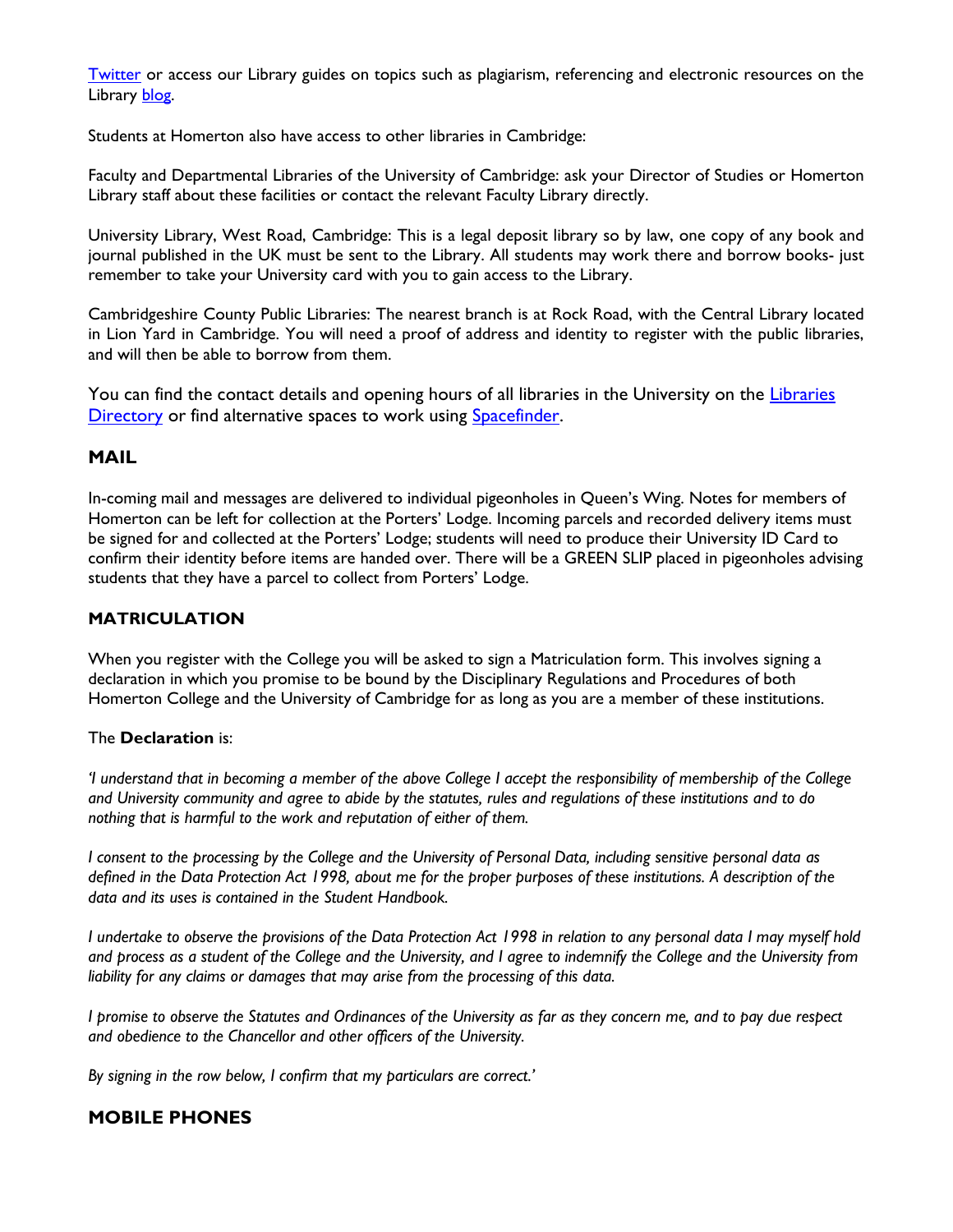Students are encouraged to bring a mobile phone to College. Please keep your Director of Studies and your Tutor informed of any change of mobile phone number, and please update your record on CamSIS if your number changes. **Mobile phones must be switched off during lectures and supervisions**. It is a serious offence to interrupt a University lecture with a call received on a mobile phone.

#### **PERSONAL DEVELOPMENT PLANNING**

During your time in the University you will be given various opportunities both in your academic work and other activities to develop skills that will be transferable to situations outside academic work and study. You are encouraged to use these opportunities to develop skills such as critical reflection; the ability to gather, organise and deploy evidence, data retrieval; the ability to identify and solve problems; the ability to present material orally in a clear and effective way; the ability to present written material clearly and appropriately; self-direction; self-discipline … and so on. Your Tutor will encourage you to keep a 'Bucket CV' – a physical or online record of achievements and experience in both academic and non-academic spheres.

The process of identifying skills that you might need for your course, your career or other areas of your life, and then looking for opportunities to develop those skills is called *personal development planning.* 

You will be able to draw on this report when applying for jobs or future courses. These could be very diverse: being a member of a Committee, participating in sport, voluntary work, and University or College societies.

Your Tutor/Director of Studies will be able to give you more information and guidance. One of the points of *Personal Development Planning* is that you take responsibility for your own development. You can start to tackle this in three ways:

1. The Careers Service

Make contact with the University Careers Service early on - don't wait until exams are upon you! The website is [www.careers.cam.ac.uk](http://www.careers.cam.ac.uk/)

#### 2. Your Faculty or Department

Look on your Faculty/Departmental website or Handbook for its transferable skills policy – this will give you an idea of the opportunities that exist for personal development planning.

3. The TS website

Use the University Transferable Skills website for PDP templates, ideas of the kinds of skills you might want to develop, and how to find the opportunities to do it: [www.skills.cam.ac.uk/undergrads/subjects/.](http://www.skills.cam.ac.uk/undergrads/subjects/) There is an equivalent site for graduates.

#### **PETS**

Homerton College does not allow students to bring pets or any animals onto the premises.

#### **PLAGIARISM**

<http://www.plagiarism.admin.cam.ac.uk/what-plagiarism/universitys-definition-plagiarism>

#### **The following is the University policy, and will be displayed in all Colleges, Faculties, Departments and Libraries in the run up to the examination period.**

Each Faculty and Department has its own distinct rules and regulations regarding plagiarism, in addition to the University's own policy; links to these pages can be found at [www.admin.cam.ac.uk/univ/plagiarism/students/depts.html.](http://www.admin.cam.ac.uk/univ/plagiarism/students/depts.html)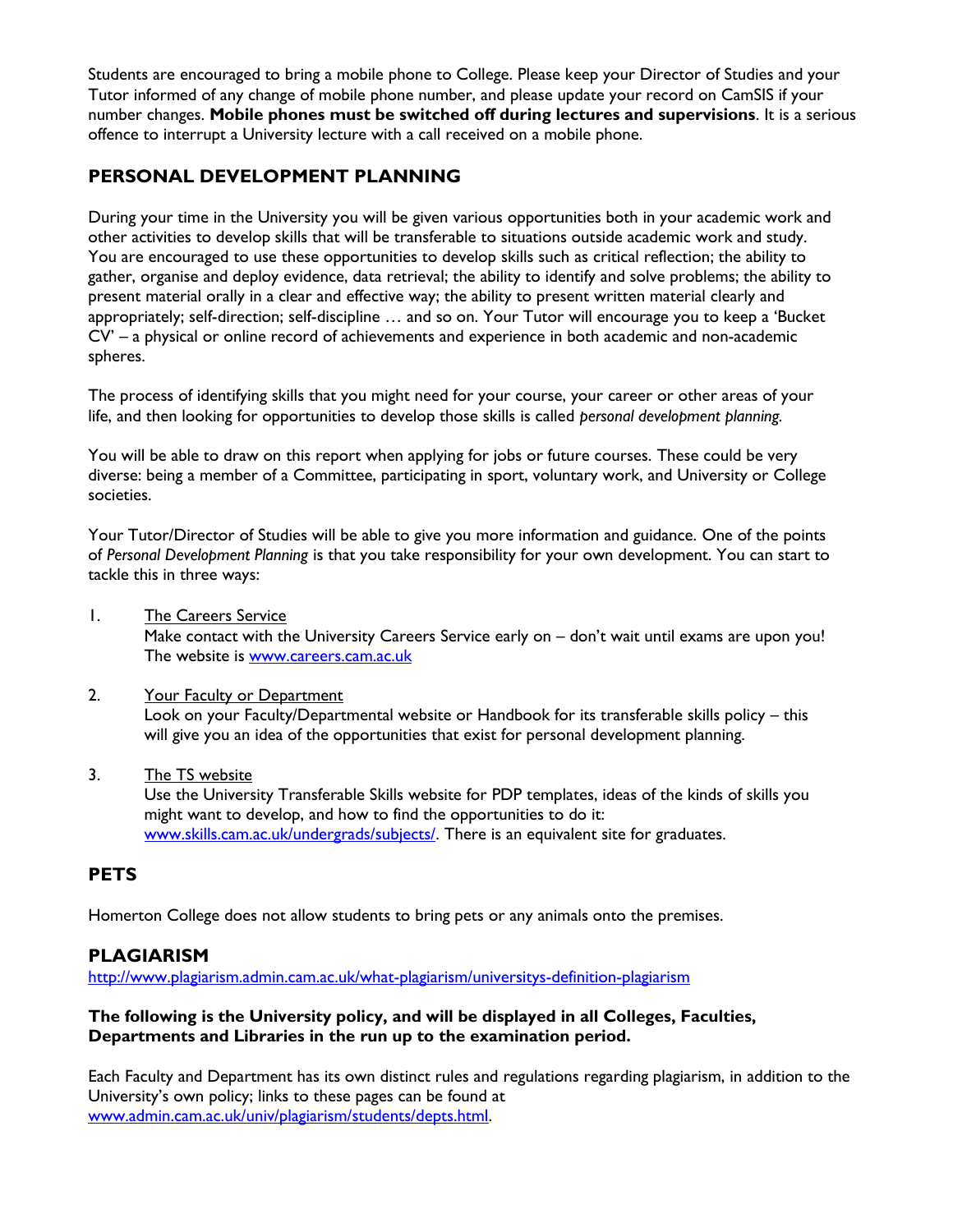Plagiarism is defined as submitting as one's own work that which derives in part or in its entirety from the work of others without due acknowledgement. It is both poor scholarship and a breach of academic integrity.

#### **Examples of plagiarism**

**Copying** (using another person's language and/or ideas as if they are your own), by:

- **quoting verbatim** of another person's work without due acknowledgement of the source;
- **Paraphrasing** another person's work by changing some of the words, or the order of the words, without due acknowledgement of the source;
- **using ideas taken** from someone else without reference to the originator;
- **EXECUTE:** cutting and pasting from the Internet to make a 'pastiche' of online sources;
- **Submitting someone else's work** as part of your own without identifying clearly who did the work. For example, buying or commissioning work via professional agencies such as 'essay banks' or 'paper mills', or not attributing research contributed by others to a joint project.

**Colluding** with another person, including another candidate, other than as permitted for joint project work (i.e. where collaboration is concealed or has been forbidden). A student who has received help from his or her supervisor, or from some other person, with the language and style of a piece of written work should include a general acknowledgement of that fact.

#### **Duplication**, by:

- submitting work which you have submitted for examination before, either at Cambridge or at another institution, without declaring it and clearly indicating the extent of overlap;
- deliberately reproducing someone else's work in an examination;

Plagiarism can occur in respect to all types of sources and media:

- text, illustrations, musical quotations, mathematical derivations, computer code, etc;
- material downloaded from websites or drawn from manuscripts or other media;
- Published and unpublished material, including lecture handouts and other students' work.

#### **The investigative and disciplinary process**

In the context of an examination, Examiners will only mark original work, so failure to conform to the expected standards of scholarship (e.g. by not referencing sources) may affect the mark given to your work. In addition, suspected cases of plagiarism will be investigated by the University and may be brought to the University's Court of Discipline. The Court has the wider power to discipline those found guilty of using unfair means, including depriving such persons of membership of the University.

#### **How to avoid plagiarism**

Acceptable means of acknowledging the work of others (by referencing, in footnotes, or otherwise) vary according to the subject-matter and mode of assessment. Faculties or Departments should issue written guidance on the relevant scholarly conventions for submitted work, and also make it clear what level of acknowledgement might be expected in written examinations. You are expected to familiarise yourself with this guidance at the earliest opportunity, and to follow it in all work submitted for assessment. If you have any outstanding queries you must seek clarification from your Director of Studies or Course Director.

#### **The golden rule**

The Examiners must be in no doubt as to which parts of your submitted work are your own original work and which parts are the rightful property of someone else.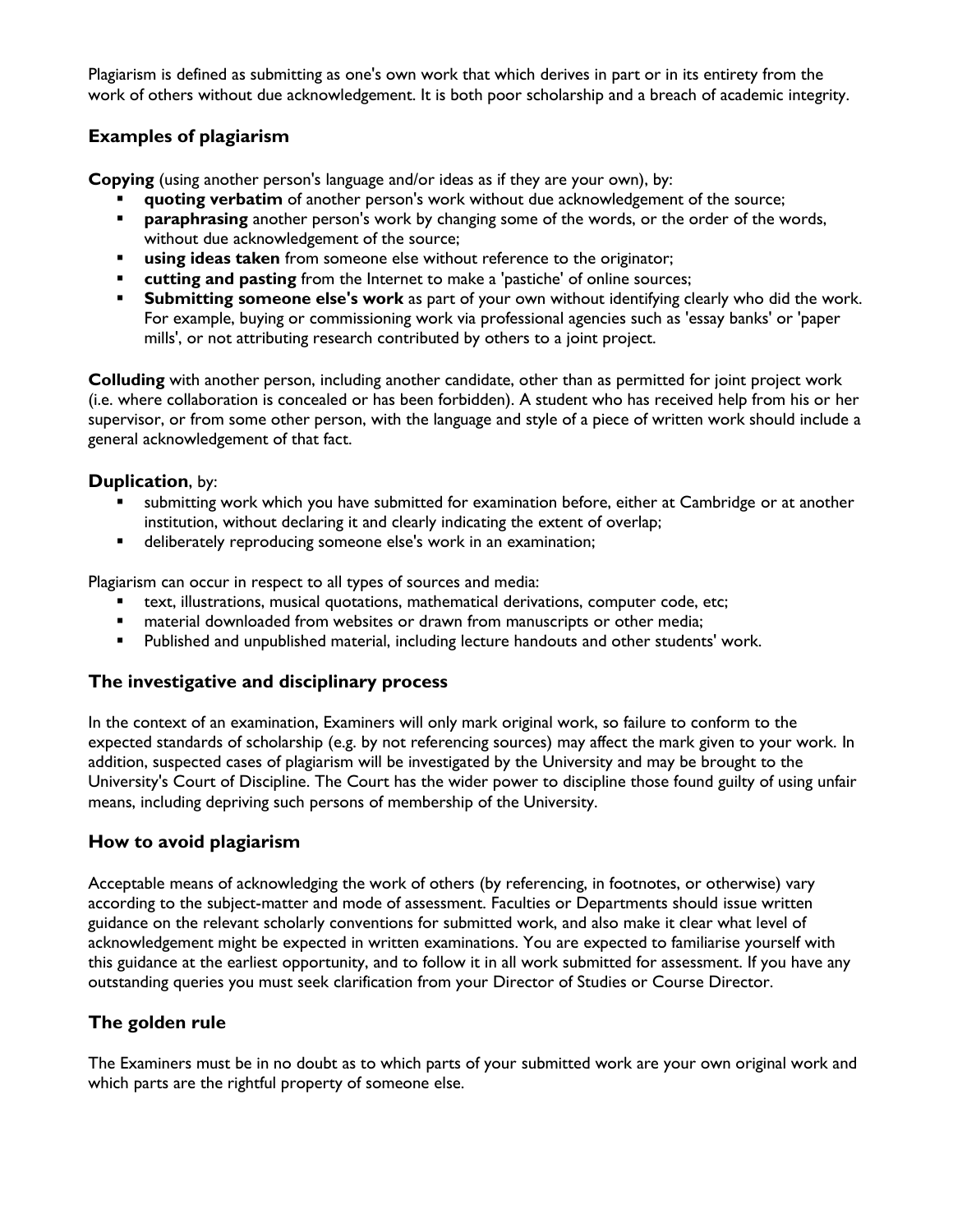#### **THE PORTERS' LODGE**

The Porters' Lodge is based on the ground floor in the Mary Allan Building; it is staffed 24 hours a day, and can be contacted by dialling '47111' from any College phone. There are ten Porters, plus the Head Porter and two receptionists working on a rota basis; all the Porters are trained in first aid. Students should see a member of staff at the Porters' Lodge, if they wish to:

- purchase cards for the College telephone system
- **•** collect a parcel or sign for a letter
- book a taxi
- **Purchase College academic diaries or other merchandise.**
- **Any assistance required.**

Students can also find bus timetables, takeaway menus and other useful information at the Porters' Reception. The Head Porter is responsible for ensuring resident students comply with fire safety procedures. At the start of the academic year the Head Porter holds training sessions for students resident in Fire Warden Rooms, and also arranges fire drills each term.

#### **POSSESSION AND MISSUSE OF DRUGS**

The Purpose of this notice is to discourage students from misusing drugs and to advise them of the College's position. It is based on the draft guidelines for Colleges prepared by the Committee of Management of the University of Cambridge Health Services.

Homerton College is concerned to protect students against the risks arising from and associated with the use and possession of drugs. The College will maintain a vigilant attitude towards this problem and students should be aware of its position in this regard.

The use of illegal drugs is destructive physically, psychologically and academically. The loss of emotional stability, academic focus and concentration associated with drug abuse can seriously harm or even terminate a promising career.

- 1. The use or possession of proscribed drugs and the trafficking of drugs are criminal offences.
- 2. In the interest of other students, if a student is charged by the police for a drugs offence, the College will take any appropriate action to avoid proliferation of the offence in College.
- 3. In the case of drug trafficking particularly, the College will not tolerate such an offence and has the right to suspend any student involved in such a case and to expel any student in the event of a conviction.
- 4. While drug taking and possession must remain disciplinary offences, the College will nevertheless give assistance to any student concerned by encouraging them to seek relevant medical care and assisting in arranging this when required.
- 5. In their own interests, and in the interest of the wider student community, any student suspected of, or known to be taking drugs, will be encouraged to discuss the problem with their Tutor or with one of the University or College support services who will treat any such discussion as confidential.
- 6. If cases of drug abuse come to the notice of teaching and/or non-teaching staff, they should normally refer such cases to the Tutorial Office or to the Student Health Adviser.
- 7. Although the College cannot delegate its responsibility or duties in this matter, the College recognises that the Homerton Union of Students has similar concerns to its own and would encourage HUS to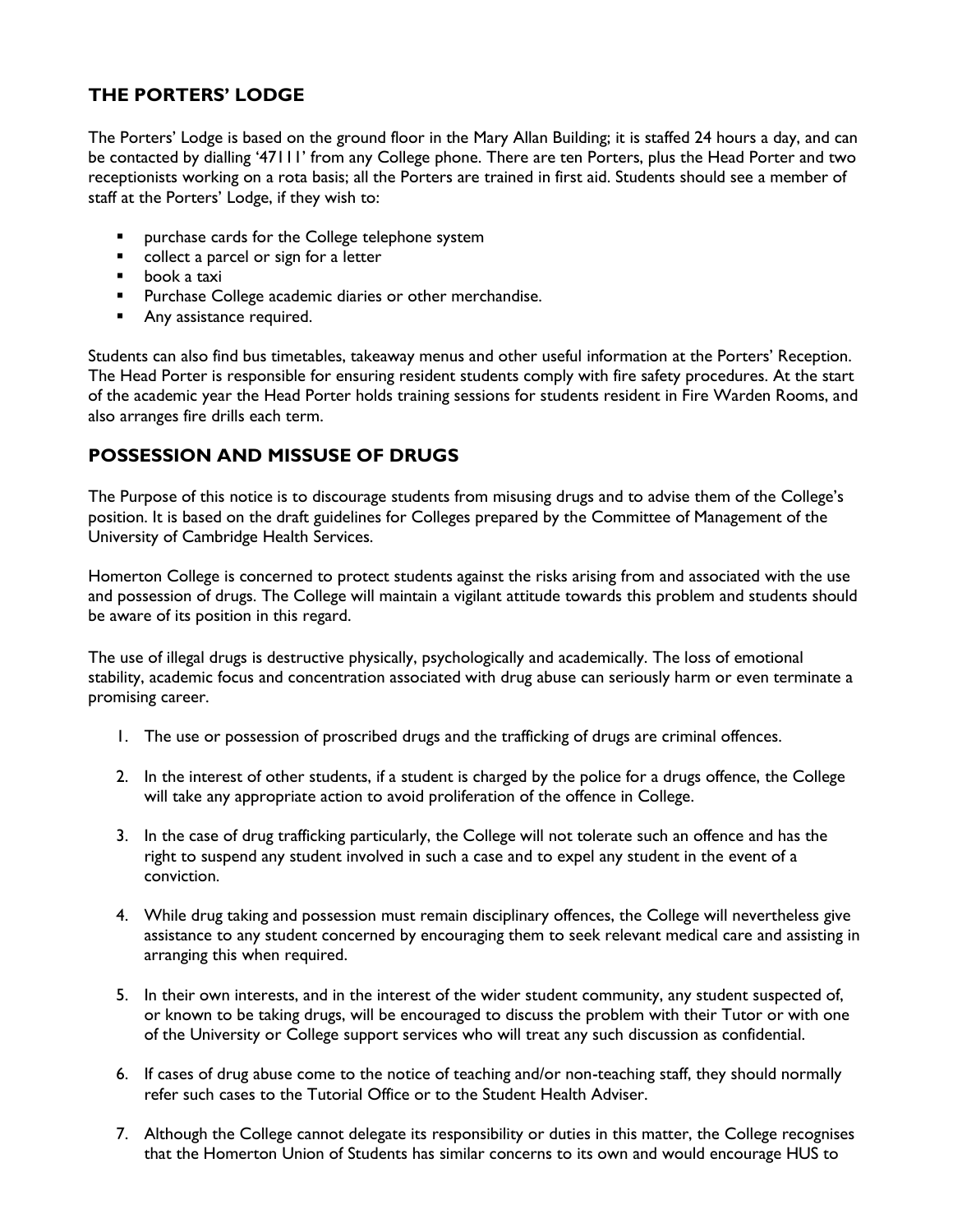refer any student suspected of misusing drugs to one of the University or College support services, the Student Health Adviser, or to the Bridge Project, Drug Advice Centre, 154 Mill Road, Cambridge, Telephone 01223 214614.

#### **QUIET PERIOD**

During the Easter term, when most students will be sitting examinations, the College instigates 'Quiet Period' where rules regarding noise after 11pm are strictly enforced, and any student breaking them will be referred to the Dean. Quiet Period tends to be in force for the majority of the Easter term, as some Tripos examinations are held at the start of the term, and some are held on the last day of term. However, the College endeavours to leave one weekend free to allow HUS to organise an event so that students can take a break from revision. Notices regarding the dates and times of Quiet Period will be displayed around College and Nexus.

#### **RELIGIOUS OBSERVANCE**

Homerton is a non-denominational College and respects and encourages all normal and established religious observance of whatever faith or background. Although it has its origins in the Congregational church and still has constitutional links with the United Reformed Church, Homerton has no chapel or permanent place of worship. Traditionally, students who wish to participate in a religious community do so at one of the various centres of worship in the city.

All religious activity is therefore organised on an informal basis, often in association with student groups and societies. Within the University there are flourishing Student Union Societies for almost every World Religion and all of the Christian denominations.

Where religious observance for a holy day in one of the world religious calendars clashes with the University or College timetable, students will be excused attendance at lectures, but must notify their Tutor of their absence in advance. The same applies for days or nights at the beginning or end of term when travel is prohibited on religious grounds. Special tuition will not be provided.

#### **RESIDENCY**

It is College policy to offer residential accommodation to students for the duration of all of their undergraduate years.

#### **ROOM CHANGES**

If you wish to move rooms, you must make an application to the Accommodation Officer. Where a room change is possible, there will be an administrative charge of  $£20$ , which is payable in the finance office. This may be waived in exceptional circumstances.

#### **ROOM KEYS**

Students are required to vacate rooms and hand in keys to the Porters' Lodge by 4pm (travel day) or 10am (non-travel day) on the day of departure. Failure to return room keys on time will result in students being charged an administrative fee in addition to the cost of an additional night's accommodation. If keys have not been returned by the following day, students will continue to be charged for any additional nights **plus a surcharge per day**.

In instances where pre-arranged extensions 'extra nights' have been made, students will be required to hand over keys by 10am at the latest on the agreed day of departure. Failure to do so will result in the same sanctions being applied as above. If you lose your room key, there will be a replacement charge.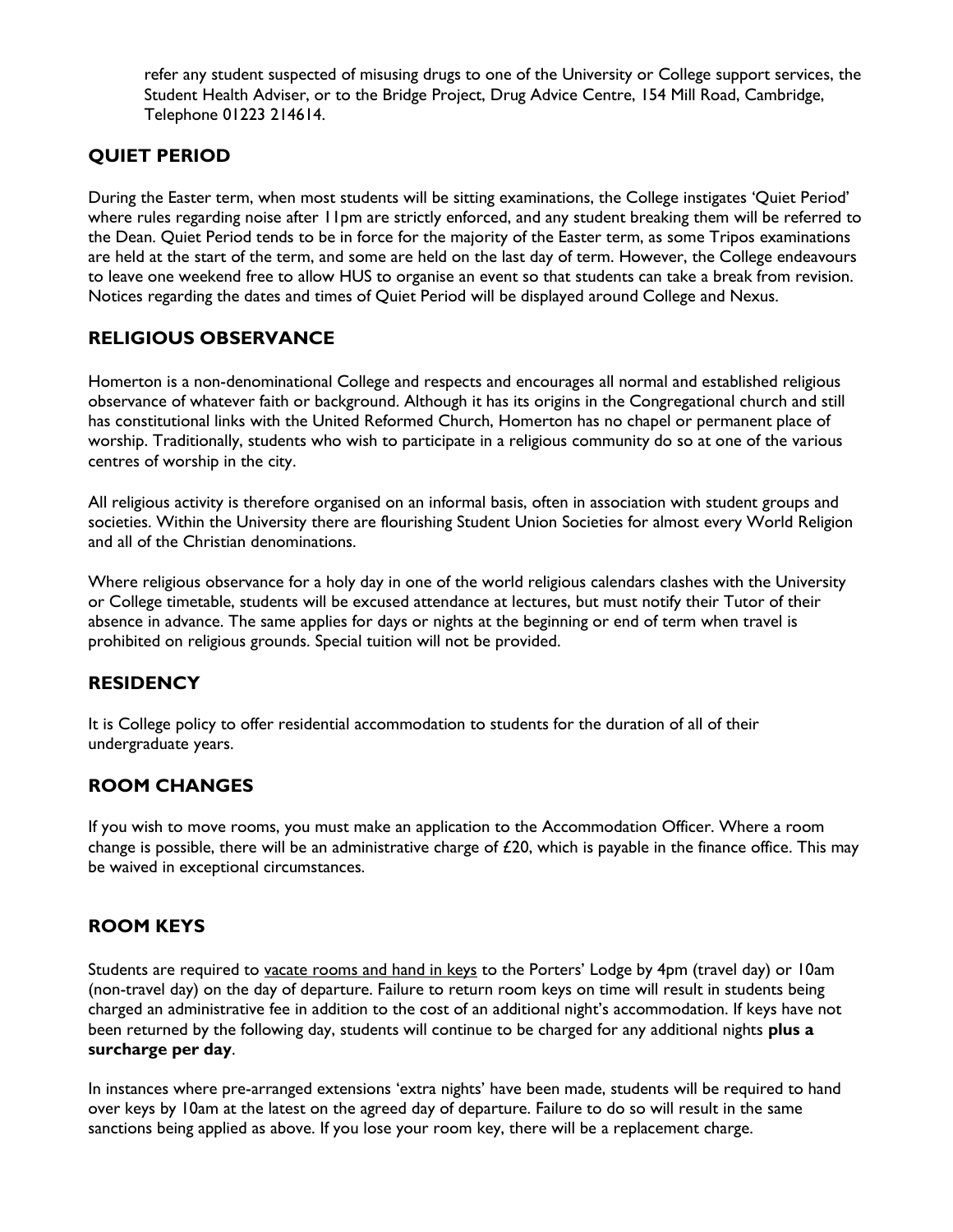**Please note that the mechanism for recording whether rooms have been vacated or not is the handing over of keys.**

#### **ROOM SECURITY**

Please remember that you are responsible for the security of your room. Please lock it both when you are out, and at night when you are in. Do not leave the key in the outside of the door. Please ensure that all windows are closed when the room is unoccupied. Any damage to the windows as a result of high winds will be charged for.

#### **SMOKING POLICY**

In line with the Government ban, Homerton is a non-smoking College. It is the policy of Homerton College that all our buildings and communal areas are smoke-free, including external areas except in the designated smoking areas. Anyone found smoking within the College Buildings (including residential rooms), or who tamper with smoke detectors, will be subject to a fine from the Dean. Any repeated offences of smoking in College residences will result in further disciplinary action, including accommodation contracts being terminated.

#### **SOCIETIES**

College societies currently include, but are not limited to, the Jazz Band, College Choir, Environmental Society, Law Society, Music Society, Christian Union, Steel Pans, HATS (Homerton Amateur Theatrical Society), and the Allotment Society. If you would like to start a society, get in touch with the HUS President or drop into the office.

Homerton also has a wide range of sports clubs, including football, rowing, hockey, cricket, netball, rugby, tennis, badminton, squash, ultimate Frisbee and more. The HUS also offers occasional sessions of subsidized Zumba classes and subsidized massages.

All students are also automatically members of the Homerton Union of Students (HUS) and the Cambridge University Students Union (CUSU), which is affiliated to the National Union of Students (NUS).

#### **SPORTS FACILITIES**

A range of sports surfaces are provided, these include a football pitch, grass tennis courts in summer, croquet pitch and a rugby pitch. Games Club Captains should keep in contact with the Head Gardener so that he can help with their requirements. Excellent indoor tennis court facilities are also available to Homerton students at low cost at the Lawn Tennis Association site in Purbeck Road, adjoining the College; ask HUS for details.

Homerton College has a Gym, inductions and memberships is organised by the HUS office.

#### **SUPPLY OF ALCOHOL IN COLLEGE**

#### **A. Public Areas (Non Residential)**

- 1. No supply of alcohol may be made under the premises licence
	- a. at a time when there is no designated Premises Supervisor in respect of premises, or
	- b. at a time when the designated Premises Supervisor does not hold a personal licence or his personal licence is suspended.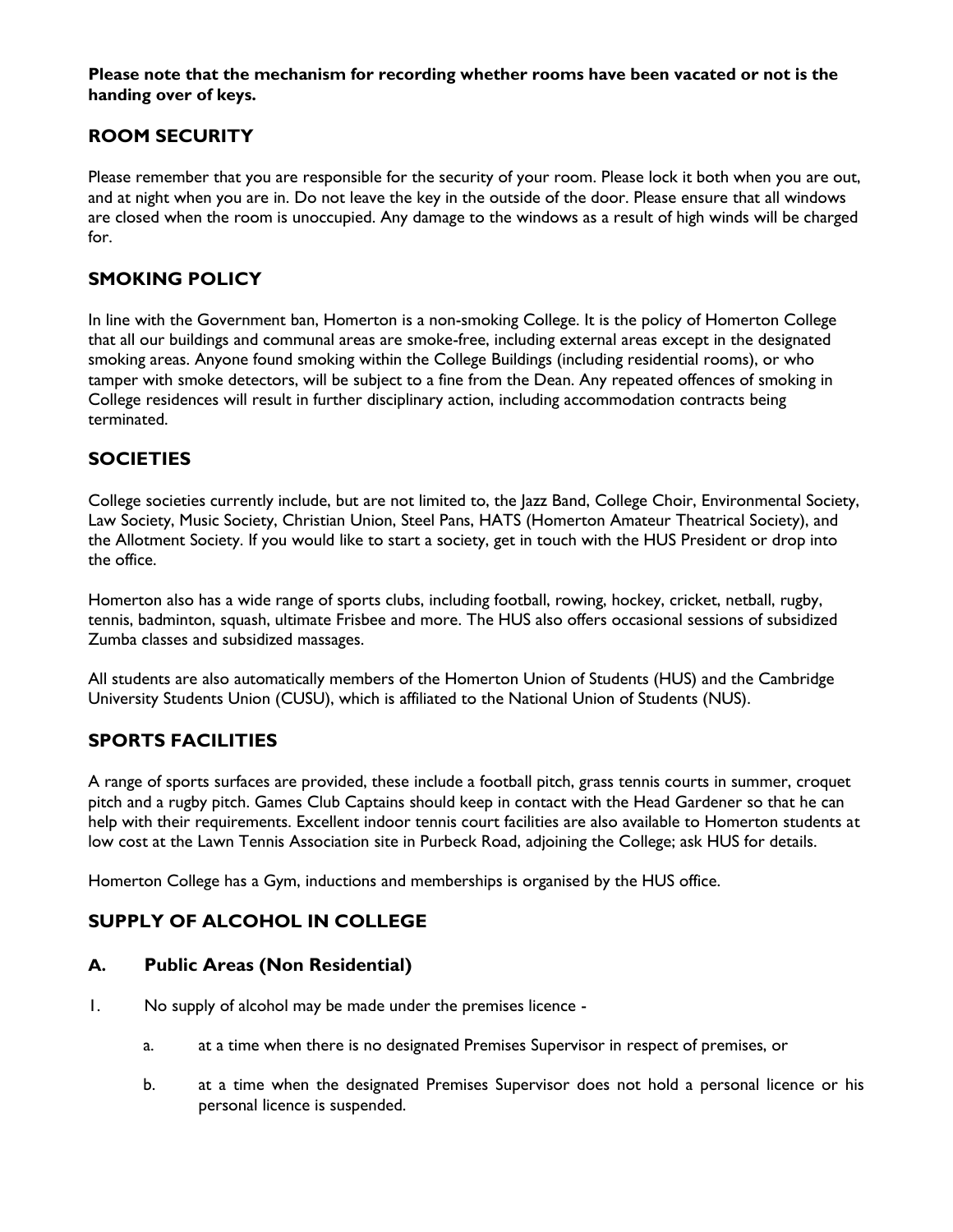- 2. Every supply of alcohol under the premises licence must be made or authorised by a person who holds a personal licence.
- 3. The Bursar is the Personal Licence Holder and they are required to ensure that the conditions of the College Licence are being observed. The Bursar exercises this responsibility by having two qualified Bar Managers (ACMs), holding relevant [BIIAB] Certificates who oversee and are accountable for instructing employees and regulating alcohol supply and consumption under the Licence. Normally this takes place in the Catering/Bar Areas (which have the necessary security and accountability arrangements) but the Licence control applies to all public areas of the College.
- 4. Exceptions to the day-to-day licencing hours are the subject of formal scrutiny and authorisation by the Personal Licence Holder and the Principal.
- 5. Alcohol for consumption in College licenced premises may only be purchased through the Licensee.

#### **B. Residential Areas of the College**

- 1. The student residence contract with the College requires the University Regulations and the College Regulations to be observed.
- 2. Licensed activity cannot be conducted in the residential areas of the college.
- 3. Quantities of alcohol may be purchased by an individual student for personal consumption in their residence. Students should note that:
	- a. Their room should not be used or is allowed to be used in any way which may be a nuisance, cause damage or annoyance to the College, or to the other occupiers or neighbours in the vicinity;
	- b. Drunken or disorderly behaviour will be subject to disciplinary action.

#### **C. Conduct within the College**

- 1. In the event that the Duty Porter encounters a student, or students who are drunk or disorderly:
	- a. The Duty Porter shall prepare a report recording the name(s) of the student(s) involved, together with the area of College and the date and time of the incident.
	- b. The report shall be submitted to the Dean and the Licensee, copied to the Head Porter, within 24 hours of the incident.
	- c. The Dean shall investigate the incident and may impose a fine, plus any additional costs that arise as a consequence of damage or necessary cleaning as a result of alcohol misuse.

#### **TELEPHONES**

The College provides an in-house telephone service to all residential students - FlexiFone. A telephone handset and voicemail service is provided in each bedroom for your use during term. Calls between bedrooms and the College can be made free of charge. In order to make an external call you will need to purchase a prepay phone card from the Porters' Lodge, or the Finance Office. The card has a life of 180 days after you make your first call.

The phone card system that we offer is very flexible and works in a similar way to "Pay as you go" used by many mobile phone networks. The cards can also be used from, payphones, mobiles and regular phone lines off site. Calls can be made without the need to use cash, the value of each call being deducted from the card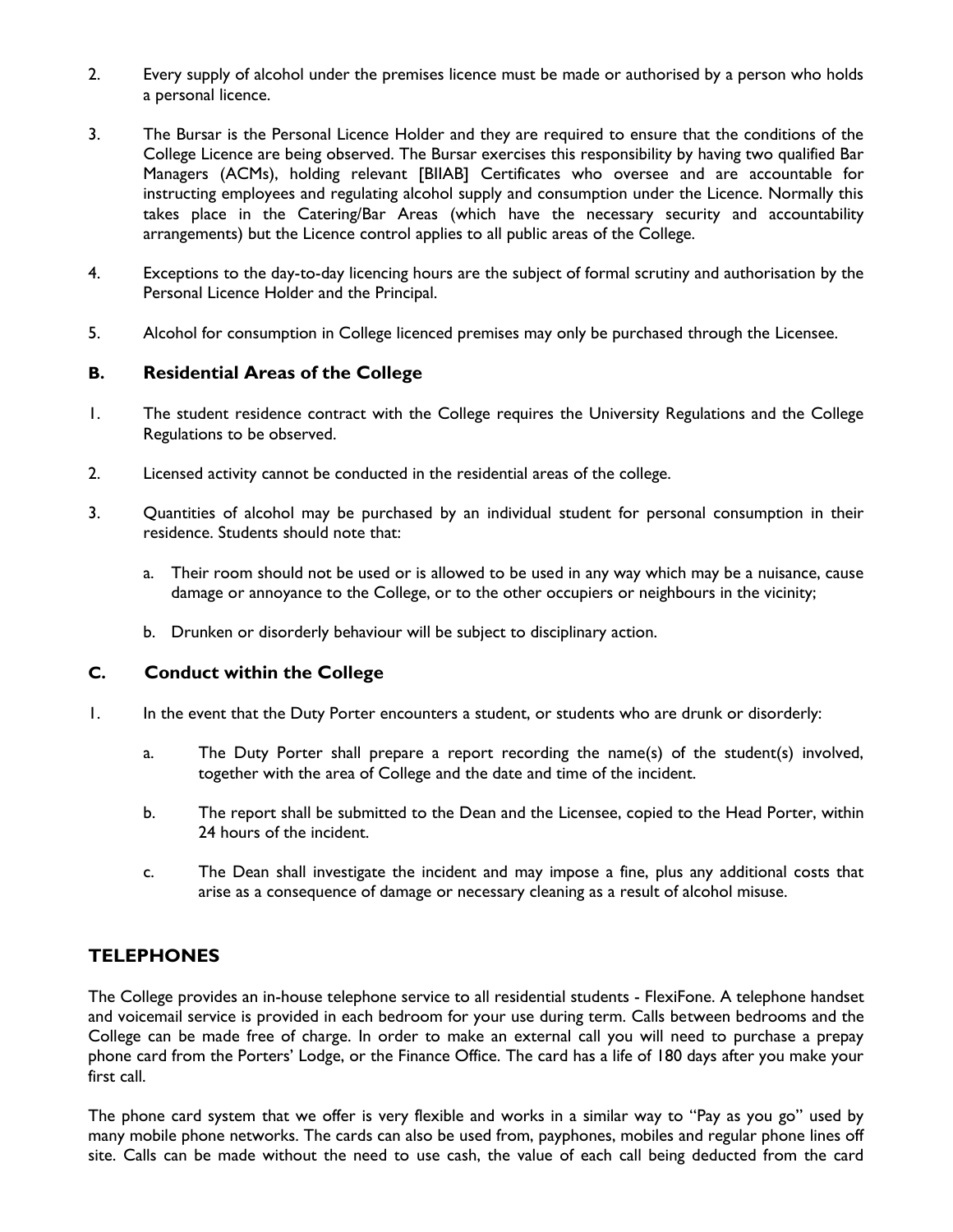balance. Once your balance has been reduced to zero you can no longer make calls and will need to purchase another card.

Instructions on how to use the phone cards off site are printed on the reverse of the card; the current call rates and tariffs are available from the Porters' Lodge. Incoming calls can be received in study bedrooms through a central access number.

Please note that some external services may charge calls to this number at a premium rate. Please check before your family and friends run up a large bill.

#### **TV LICENCE**

If you wish to bring a television for your room (or in private accommodation), you are responsible for obtaining your own licence. Students who do not have a television in their room will not be required to obtain a TV licence.

#### **UNIVERSITY CARDS**

The following information is correct at the time of going to press. This information can be updated and changed at any time, based on the requirements of the University Council. [See their website for the latest information, [www.admin.cam.ac.uk/offices/misd/services/univcard/\]](http://www.admin.cam.ac.uk/offices/misd/services/univcard/)

#### **What is the University card?**

The University card is issued to all students and staff of the University of Cambridge. It incorporates three different types of technology; a printed barcode, a TDSi infrared strip and a smart chip. Also printed on the card are the holder's name and photograph, card expiry date and a unique identifier. The aim is to have one card with multiple uses – these currently include identification, access control to libraries and buildings, and diverse applications such as catering payment. At Homerton College, the University Card is used for the following:

- **Student identification**
- **EXECUTE:** Library borrowing rights
- **Site access using the Salto security system (all residences, IT department and Library)**
- Purchase of food and drink in the College Buttery/Bar and Dining Hall. (EPOS)

#### **How is the card managed?**

The University card is issued and administered by the University Card Service, which is part of the Management Information Services Division of the University offices. All Departments and Colleges have a University Card Representative. The Representative in your Department or College is responsible for telling the University Card Services about you and your card requirements, as well as administering local use of the card. If you have any general enquiries please contact the Tutorial & Admissions Office, tel: 01223 747189 or email: [tutorial@homerton.cam.ac.uk.](mailto:tutorial@homerton.cam.ac.uk)

#### **What happens if?**

#### **My University Card's been stolen, what do I do?**

Firstly, you will need to report the theft to the local police, and collect a crime number. Then report the loss to the Tutorial & Admissions Office who will cancel the card and instruct the University Card Service to produce a new one. In these circumstances a replacement fee will not be charged. While waiting for the replacement card, you will be issued with a temporary card by the Tutorial & Admissions Office. You will need to transfer your EPOS details onto your temporary card at the Finance Office. You will need to return the temporary card to the Tutorial & Admissions Office when the replacement arrives.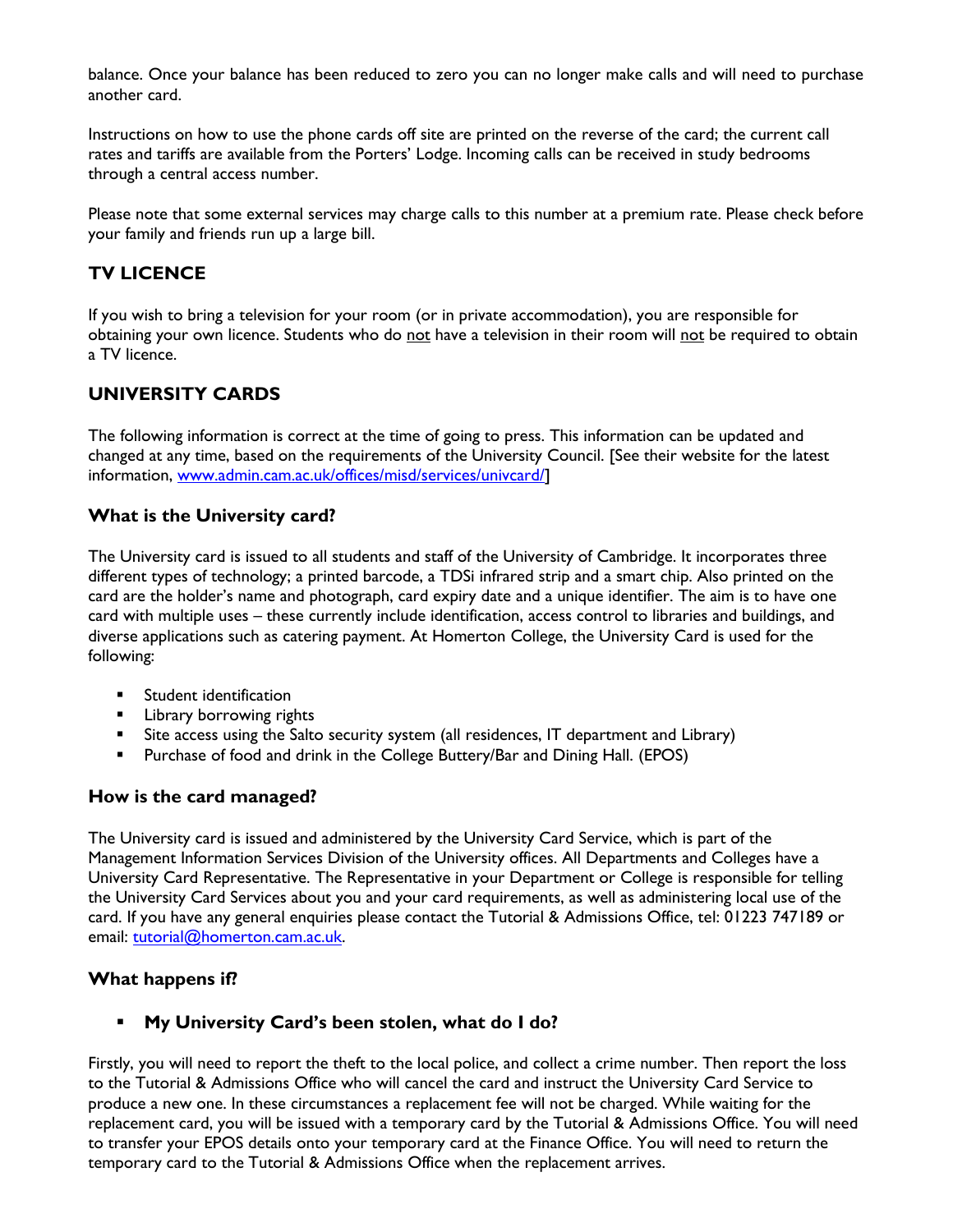#### **I've lost my University Card, what do I do?**

You will need to report the loss to the Tutorial & Admissions Office as soon as possible, who will then cancel the card so it can't be used by others. You will have the choice of waiting to see if the card is returned to the Porters' Lodge within a couple of days, or requesting a replacement card straightaway. **Please Note: There is a replacement charge of £15 for all lost University Cards**. Once this has been paid to the Finance Office, the Tutorial & Admissions Office will request a replacement card, and in the meantime you will be issued with a temporary card. You will need to transfer your EPOS details onto your temporary card at the Finance Office. You will need to return the temporary card to the Tutorial Office when the replacement arrives.

#### **My card is damaged/chip in my card has stopped working, what should I do?**

Hold your card up to the reader for the IT Department, as this is the main reset point. If your card still isn't working, see the Tutorial & Admissions Office during opening hours, or the Porters' Lodge outside of this time. If it's possible, the card will be reactivated. Where necessary, a replacement card will be requested, and a temporary card issued to get you around the College site until the new one arrives. Keep your current University Card for identification purposes and for continued library borrowing rights. You will need to return both the temporary card and your old University Card to the Tutorial & Admissions Office when the replacement arrives.

#### **My card is about to expire?**

If you are still eligible for a card, i.e. you are still a member of the University; a replacement card will be sent to your representative before your present card has expired. You can collect your new card from the Tutorial Office.

#### **I want to use my card in an additional department/faculty/college?**

Please contact the card representative at the department, faculty or college concerned. The representative will then register your affiliation and enable local uses as appropriate.

#### **Library Uses**

The University card includes a printed barcode that is used in most libraries across the University. You may need to show your card to library staff to activate your account in some libraries, including the College Library.

#### **Data Protection Act**

The information held for the University Card will only be used by the University of Cambridge and colleges to confirm the holder as a member or employee of the University or one of the colleges, (for example, to provide identification in the case of visitors such as short-term academic visitors, for the confirmation of entitlement to use facilities or for the online supervision reporting system, CamCORS). Your information will not be used for any other purpose unless you are notified beforehand. Your information will not be passed to any organisation outside the University or colleges. If you have any queries, please contact the University Data Protection Office, email: [data.protection@admin.cam.ac.uk.](mailto:data.protection@admin.cam.ac.uk)

#### **General Terms and Conditions**

The University card is issued to you from the University of Cambridge and remains the property of the University. The University Card Service reserves the right to terminate, cancel or request the return of the card at any time. The card must be returned to your University Card Representative (in the Tutorial & Admissions Office) before you depart from the University.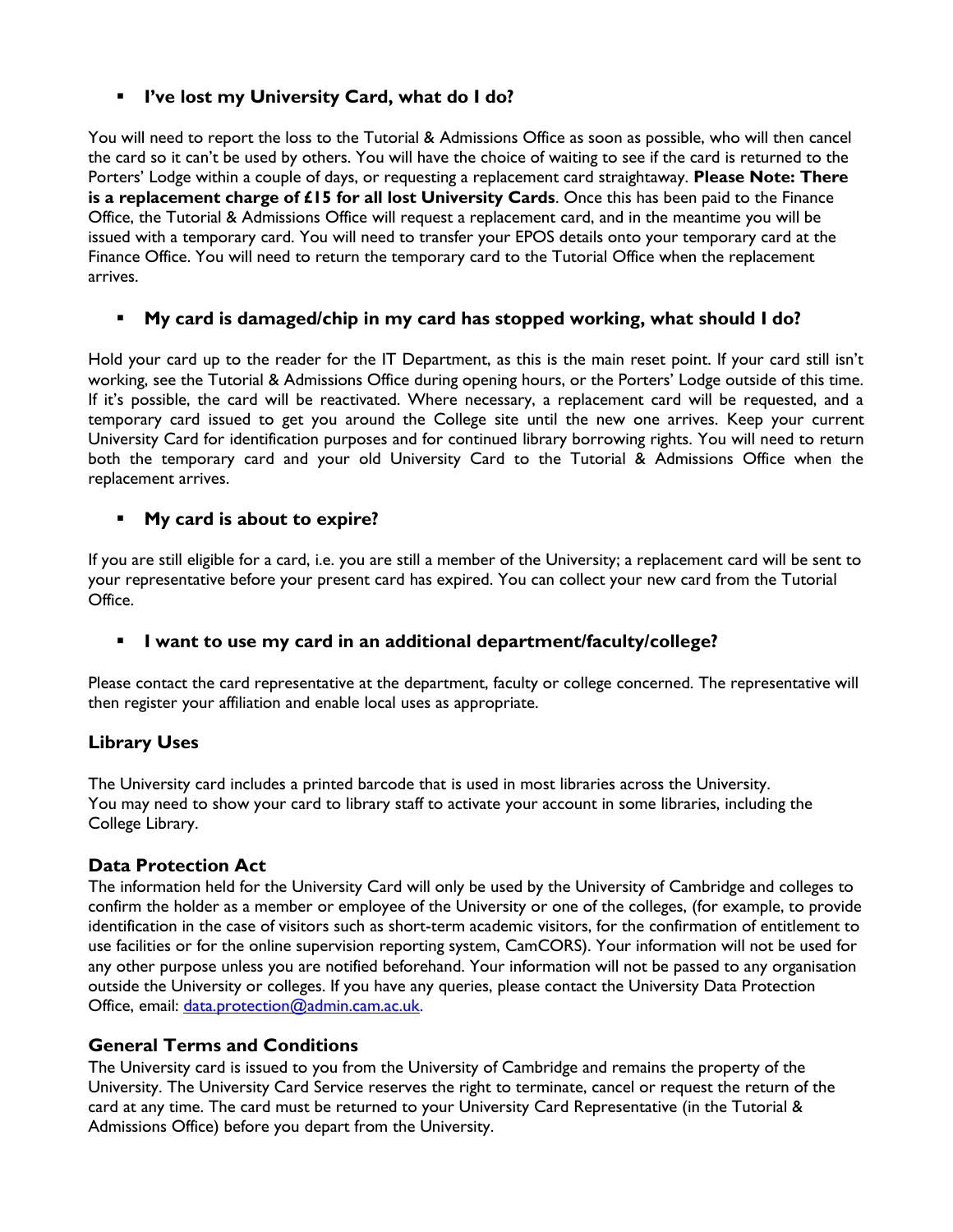#### **VACATION GUIDANCE NOTES**

#### *Permission must be sought from the Senior Tutor if you wish to remain in, or return to, College Residence outside of University Term time.*

Permission will normally be granted for purposes of:

- academic study
- work placement related to Tripos and/or career
- other good pastoral reasons supported by your College Tutor

Students may be asked to move rooms to allow for general maintenance, redecoration and conference activity.

Students will be charged at the normal student term-time nightly rate for the room allocated.

There is no Minimum Meal Charge (MMC) out of term time. students should book a room via the Extra Nights section as instructed on Nexus and pay in advance online. There will not be any rebate for changes or cancellations.

Please be aware that out of University Term not all normal services are available, particularly cleaning and catering. Students may therefore need to prepare their own meals in the gyp-rooms provided. Students must be absolutely clear about the **start and end dates** of when they wish to remain in residence in order to satisfy Fire Regulations and to assist the Accommodation Office with room planning. Normal Fire Regulations and Disciplinary Procedures apply the same as in term time.

#### **VISITORS**

All overnight guests are to be signed in at the Lodge and in the relevant section of the Signing Out book. This is for fire regulations. Under no circumstances should guests be lent or given College keys, University cards or fobs. Visitors and children should not go into the residential areas of College unless they are accompanied. Visitors should also be signed into the College Bar, and accompanied by their host, if they wish to drink there. Visitors should be accompanied throughout the College. Unaccompanied visitors are likely to be escorted from the College grounds, without reference to their host.

<span id="page-44-0"></span>The length of stay of occasional guests must not exceed **three** successive nights. Lengths of stay beyond this time will be considered exceptional, and must be paid for. Students are wholly responsible for the behaviour of their guests at all times.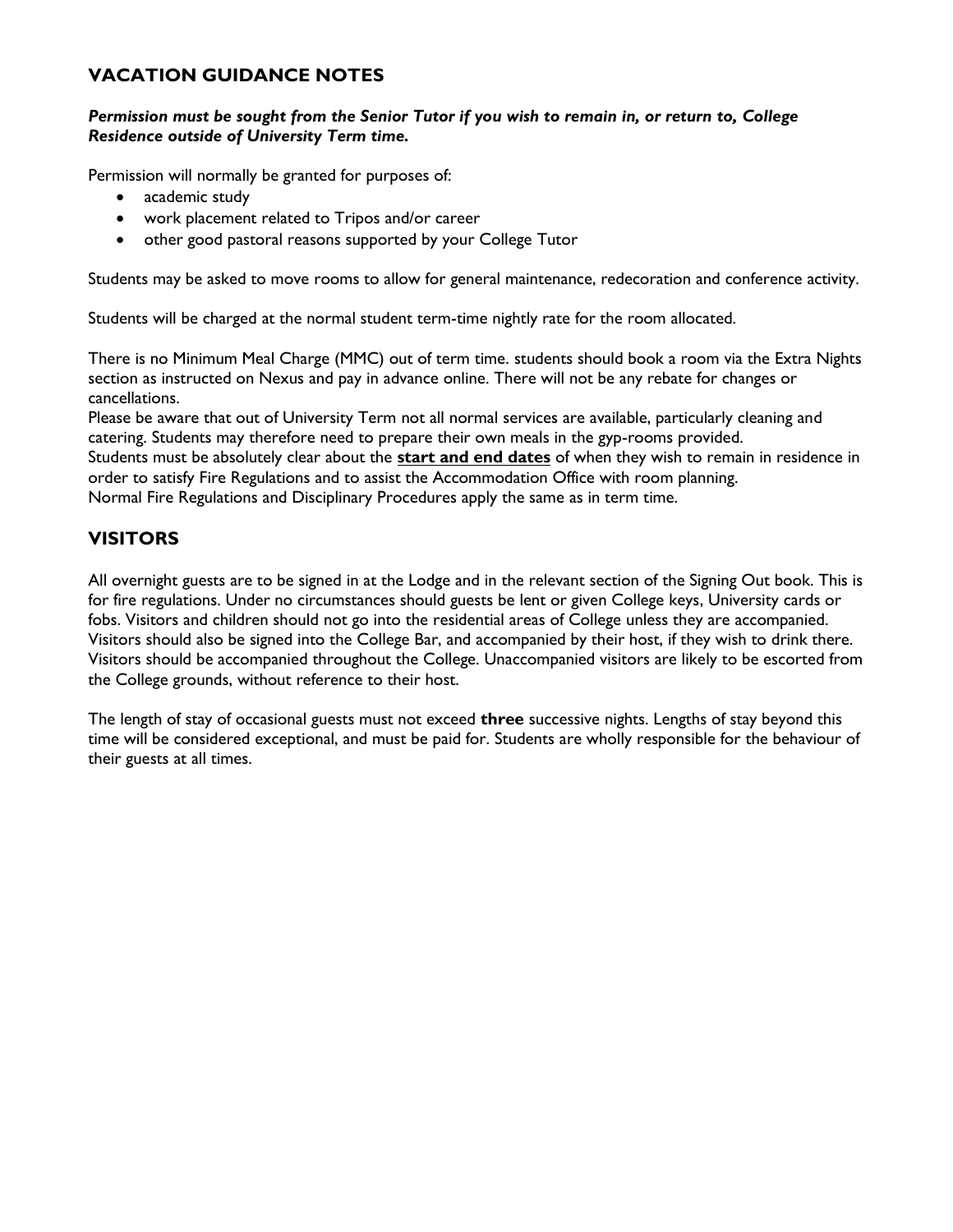# **APPENDIX 1 – FREQUENTLY ASKED QUESTIONS**

Some of the most frequently asked questions are listed below.

#### **I need a letter to confirm I am a student, where can I get one?**

If you require a letter confirming your student status for bank or other purposes please complete a student status request form which is available online via Nexus or from the Tutorial Office. We will endeavour to process your request within two working days. Letters will be available for collection from your pigeonhole.

#### **I need a copy of my Academic Record/ Transcript, where can I get one?**

The University offers an online service that issues transcripts called Digitary. You can find further information about how to obtain a transcript here: <http://www.admin.cam.ac.uk/students/studentregistry/current/newstud/graduation/certificates.html>

#### **My Tier 4 Visa is about to expire, what do I do?**

Please contact the International Student Team, details can be found here: <http://www.ist.admin.cam.ac.uk/>

#### **I have lost my University Card, what do I do?**

You will need to report the loss to the Tutorial Office as soon as possible, who will then cancel the card so it cannot be used by others. You will be advised to wait to see if the card is returned to the Porters' Lodge, or requesting a replacement card straightaway. **Please Note: There is a replacement charge of £15.00 for all lost University Cards**. Once payment has been received by the Finance Office, the Tutorial Office will request a replacement card, and issue you with a temporary card. You will need to transfer your EPOS details onto your temporary card at the Finance Office and remember to transfer this account once you have collected your new card.

#### **My University Card has been stolen, what do I do?**

Firstly, you will need to report the theft to the local police, and collect a crime number. Then report the loss to the Tutorial Office who will cancel the card and will request a new one for you. In these circumstances a replacement fee will not be charged. While waiting for the replacement card, you will be issued with a temporary card by the Tutorial Office. You will need to transfer your EPOS details onto your temporary card at the Finance Office. You will need to return the temporary card to the Tutorial Office when the replacement arrives.

#### **My University Card has stopped working, what should I do?**

Hold your card up to the reader for the IT Department, as this is the main reset point. If your card still does not work, inform the Tutorial Office (during opening hours), or the Porters' Lodge outside of this time. Where necessary, a replacement card will be requested by the Tutorial Office, and a temporary card will be issued to get you around the College site. We advise you to keep your current University Card for identification purposes and library borrowing rights. You will need to return both the temporary card and your old University Card to the Tutorial Office when the replacement card arrives.

#### **I don't know who my College Tutor/ Director of Studies (DoS) is how do I find out?**

Students are advised of who their Tutor and DoS is at the start of each academic year by the Tutorial Office Manager Please call into the Tutorial Office if you have lost this information. Alternatively, this information is also available on the student self-service page of CamSIS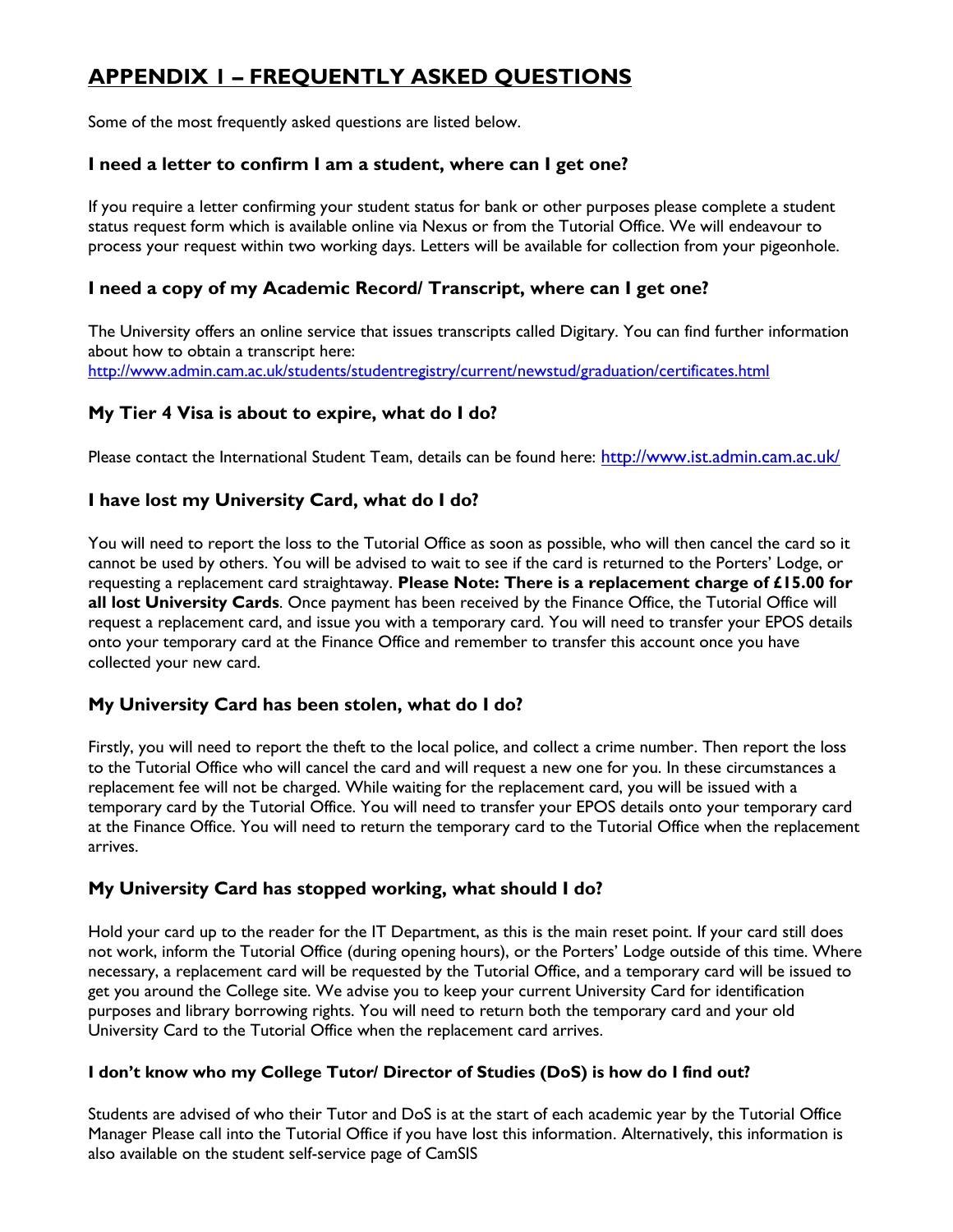# **APPENDIX 2 - USEFUL CONTACTS**

| Principal                               | Prof. Geoff Ward             | CAV G01           | gw355@cam.ac.uk                           |
|-----------------------------------------|------------------------------|-------------------|-------------------------------------------|
| Vice-Principal                          | Dr William Foster            | <b>CAV 306</b>    | whf21@cam.ac.uk                           |
| Assistant to the Principal              | Elizabeth Madder             | CAV G07           | emm25@cam.ac.uk                           |
| Senior Tutor                            | Dr Penny Barton              | <b>CAV 102</b>    | seniortutor@homerton.cam.ac.u<br><u>k</u> |
| Assistant to the Senior<br>Tutor        | Natasha Thomas               | <b>CAV 101</b>    | njc46@homerton.cam.ac.uk                  |
| Admissions Tutor (Arts &<br>Humanities) | Mr Steve Watts               | CAV G07           | sw235@cam.ac.uk                           |
| <b>Admissions Tutor</b><br>(Sciences)   | Dr Paul Elliott              | Hilary Shuard 5   | pe206@cam.ac.uk                           |
| Dean                                    | Professor Richard<br>Hickman | <b>PI01</b>       | rdh27@cam.ac.uk                           |
| <b>Graduate Tutor</b>                   | Dr Melanie Keene             | Leah Manning 8    | mik32@cam.ac.uk                           |
| <b>Bursar</b>                           | Deborah Griffin              | <b>ABC 100A</b>   | bursar@homerton.cam.ac.uk                 |
| Bursar's Secretary                      | Sue Conrad                   | <b>ABC 100B</b>   | sec62@cam.ac.uk                           |
| <b>Estates Manager</b>                  | <b>Keith Waters</b>          | <b>ABC 200B</b>   | kjw32@cam.ac.uk                           |
| <b>Estates Secretary</b>                | Sarah Culhane                | <b>ABC 100B</b>   | smc209@cam.ac.uk                          |
| <b>Student Health Adviser</b>           | Sandy Chambers               | <b>West House</b> | sc606@cam.ac.uk                           |
| <b>Catering Manager</b>                 | Paul Coleman                 | Hilary Shuard 2   | pc540@cam.ac.uk                           |